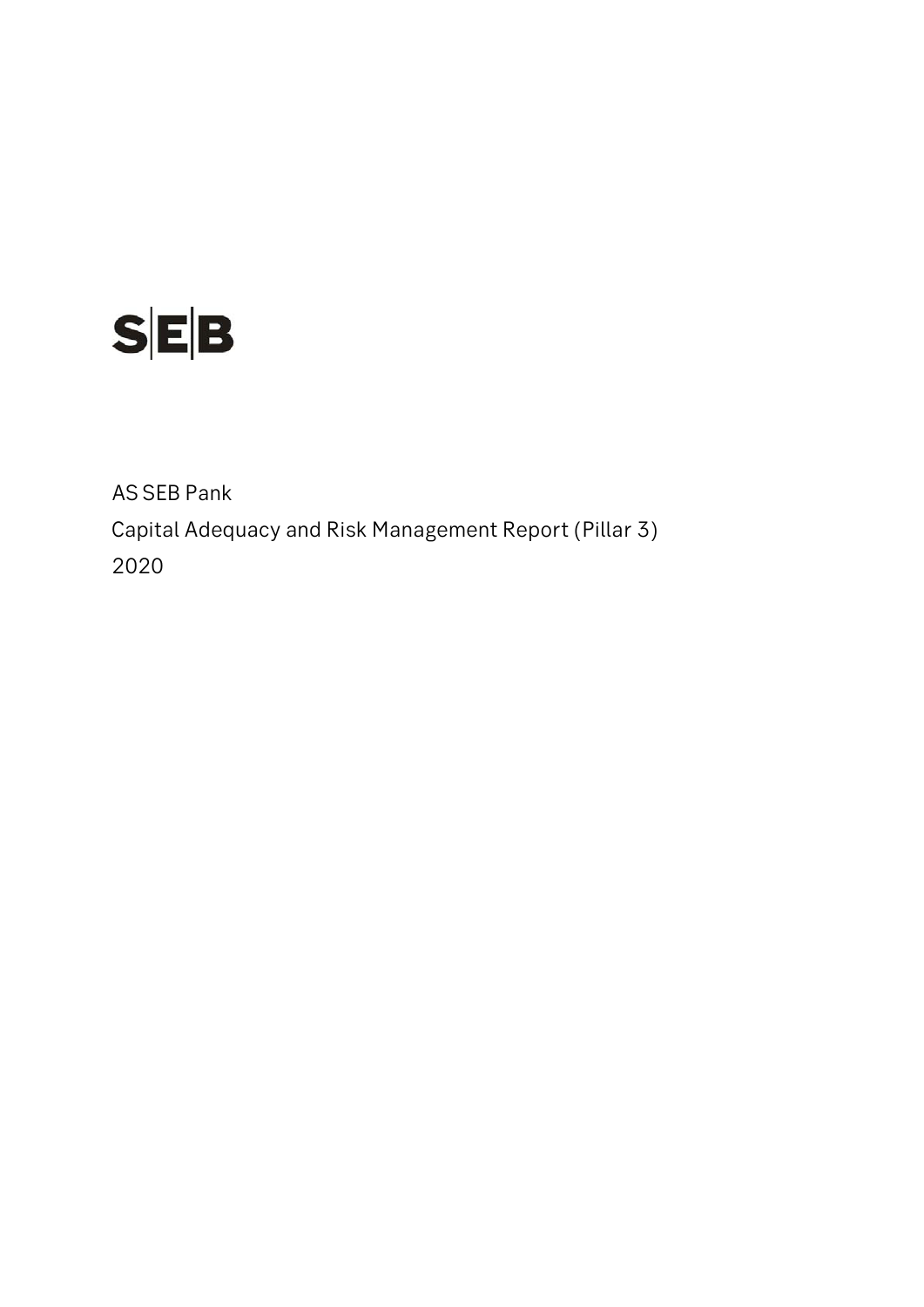# Table of Contents

## List of Tables

| Table 6. Geographical distribution of credit exposures relevant for the calculation of the countercyclical capital |  |
|--------------------------------------------------------------------------------------------------------------------|--|
|                                                                                                                    |  |
|                                                                                                                    |  |
|                                                                                                                    |  |
|                                                                                                                    |  |
|                                                                                                                    |  |
|                                                                                                                    |  |
|                                                                                                                    |  |
|                                                                                                                    |  |
|                                                                                                                    |  |
|                                                                                                                    |  |
|                                                                                                                    |  |
|                                                                                                                    |  |
| Table 18. EU CQ3 - Credit quality of performing and non-performing exposures by past due days24                    |  |
|                                                                                                                    |  |
|                                                                                                                    |  |
|                                                                                                                    |  |
|                                                                                                                    |  |
| Table 23. Information on loans and advances subject to legislative and non-legislative moratoria28                 |  |
| Table 24. Breakdown of loans and advances subject to legislative and non-legislative moratoria by residual         |  |
|                                                                                                                    |  |
| Table 25. Information on newly originated loans and advances provided under newly applicable public                |  |
|                                                                                                                    |  |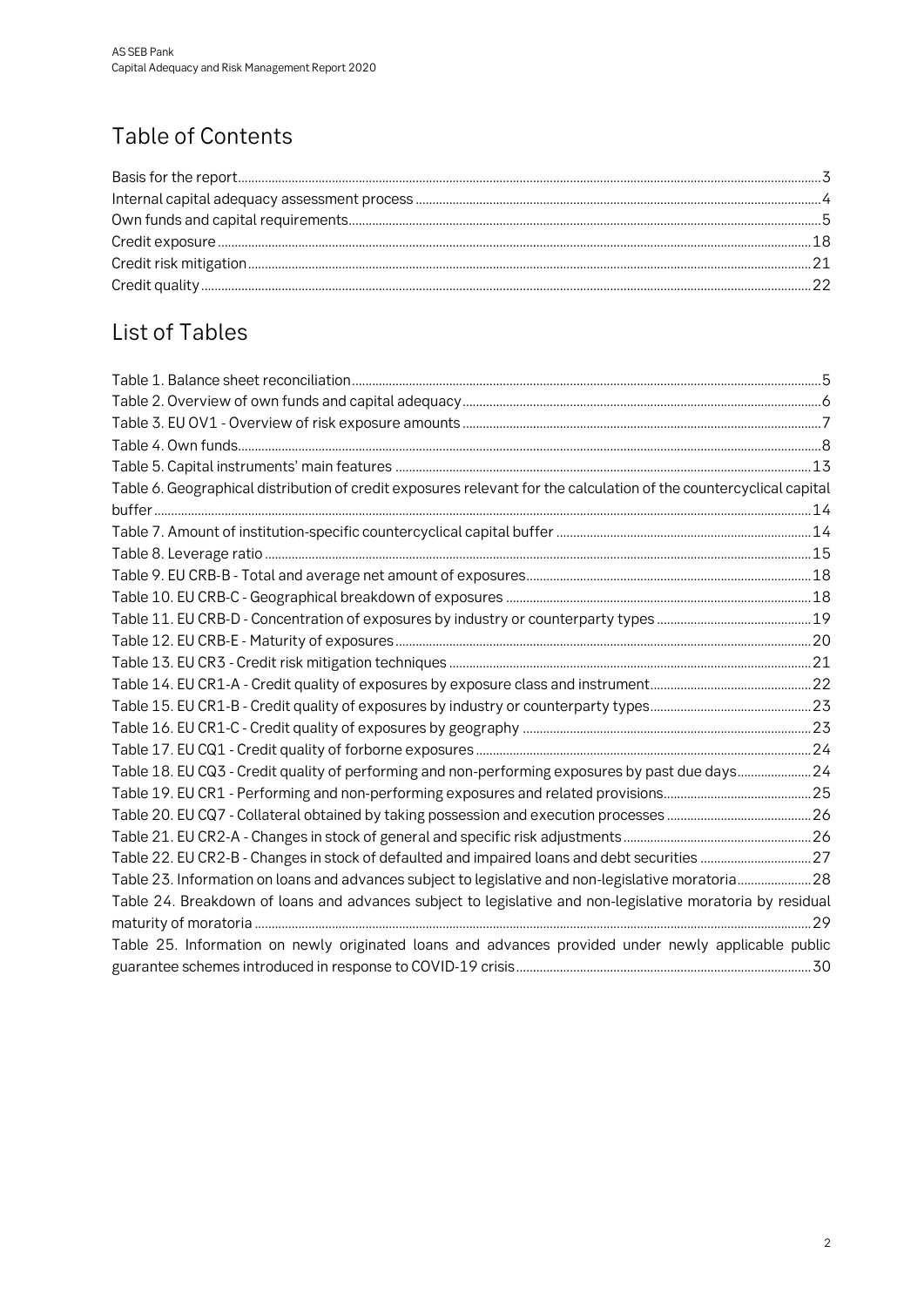## <span id="page-2-0"></span>Basis for the report

This report is prepared in accordance with the requirements of the Capital Requirements Directive (CRD IV) and the Capital Requirements Regulation No 575/2013 (CRR) Part 8 as well as the European Banking Authority's (EBA) implementing technical standards (ITS) with regard to disclosure of own funds (EU Regulation No 1423/2013), countercyclical capital buffer (EU Regulation No 2015/1555), and leverage ratio (EU Regulation No 2016/200). Templates recommended by the EBA's guidelines on disclosure requirements under Part 8 of the CRR have been used as relevant. According to CRR, information specified in articles 437, 438, 440, 442, 450, 451 and 453 of CRR shall be disclosed for material subsidiaries.

Together with the Annual Report, this report provides information on AS SEB Pank's (the "Bank") material risks as part of the Pillar 3 framework, including details on the Bank's risk profile and business volumes by customer categories and risk classes, which form the basis for the calculation of the capital requirement. The Pillar 3 report complements the Annual Report with additional information, and is intended to be read in conjunction with the Annual Report, in particular the Notes to the Consolidated Financial Statements, including Risk Policy and Management section within it, where the Bank's risk and capital management policies and practices are described. Reference is also made to SEB Group's Annual Report and Capital Adequacy and Risk Management Report (Pillar 3), which describes SEB Group's risk and capital management, including internal ratings systems, internal measurement approaches and principles for calculating own funds and capital adequacy. SEB Group's Pillar 3 report is available in English and is published on SEB Group's webpage www.sebgroup.com.

Disclosures in relation to remuneration are included in the Annual Report sections "Management Report", page 3. Significant accounting policies for the Bank are presented in the Annual Report, Note 1. Significant accounting policies, page 24.

AS SEB Pank is a subsidiary of the consolidated group of Skandinaviska Enskilda Banken AB (publ) ("SEB Group") that is registered in Sweden. AS SEB Pank Group consists of two fully owned subsidiaries, AS SEB Liising Group and AS SEB Varahaldus, and the associated company SK ID Solutions AS, which is owned to 25%.

The report is based on the Bank's consolidated situation as of 31 December 2020. The Financial Group forms the basis for consolidation for prudential purposes, which requires the Bank to prepare consolidated accounts for the group entities engaged in financial service activities without consolidation of the entities involved in other activities. To comply with this requirement, the Bank has fully consolidated all its subsidiaries AS SEB Liising Group and AS SEB Varahaldus. Associated company SK ID Solutions AS is consolidated using equity method. The Consolidated Group in the Pillar 3 Report is same as in the Annual Report.

Pillar 3 report has been prepared in accordance with the 2020 Annual Report which has been signed on 12 March 2021.

The information in this report is not required to be, and has not been, subject to external audit. The report has been approved by the Bank's Management Board.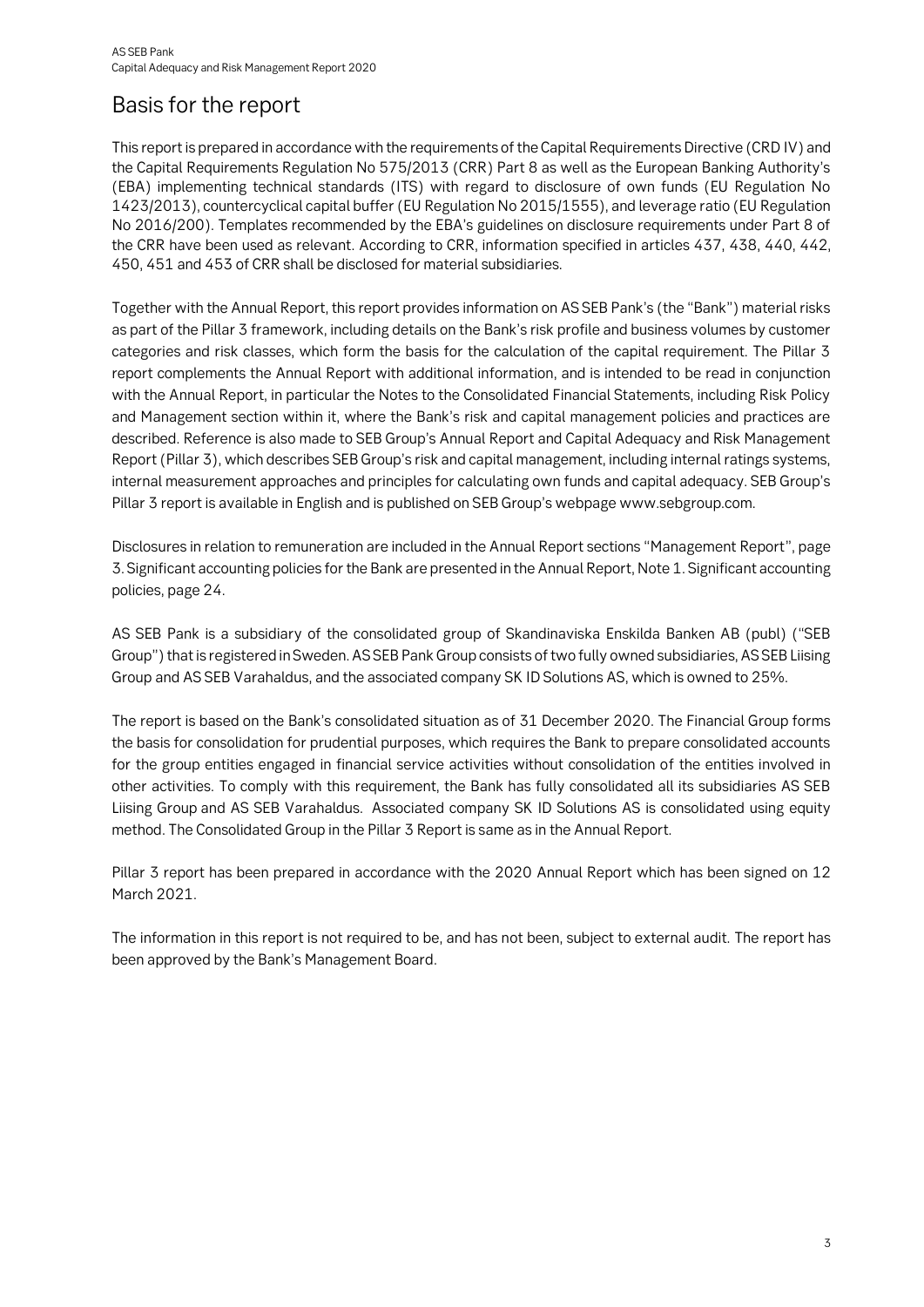## <span id="page-3-0"></span>Internal capital adequacy assessment process

SEB Group's Capital Policy defines how capital management should support the business goals. Shareholders' return requirement shall be balanced against the capital requirements of the regulators and the equity necessary to conduct the business of the Group.

The Asset and Liability Committee (ALCO) and the Chief Financial Officer are responsible for the process linked to overall business planning, to assess capital requirements in relation to the Group's risk profile, and for proposing a strategy for maintaining the desired capital levels. The Group's capitalisation shall be risk-based and built on an assessment of all risks incurred in the Group's business. It shall be forward-looking and aligned with short- and long-term business plans as well as with expected macroeconomic developments.

Capital ratios are the main communication vehicle for capital strength. Good risk management notwithstanding, the Group must keep capital buffers against unexpected losses. Together with continuous monitoring, and reporting of the capital adequacy to the Management Board, this ensures that the relationships between shareholders' equity, ICAAP and regulatory based requirements are managed in such a way that the Group does not jeopardise the profitability of the business and the financial strength of the Group.

In the SEB Group, capital is managed centrally, meeting also local requirements as regards statutory and internal capital requirements. Following the SEB Group Capital Policy, the parent company shall promptly arrange for additional capital if SEB Pank requires capital injections to meet the decided level.

The Internal Capital Adequacy Assessment Process ("ICAAP") is performed for SEB Group and all material legal entities. The process is coordinated by Group Treasury and subsidiaries' ICAAPs are part of the SEB Group's ICAAP. The ICAAP is a continuous process within SEB, closely interrelated with the strategy and business planning, risk strategy and financial planning processes. Subsidiaries' ICAAPs are performed locally by the risk and treasury functions in close cooperation with the corresponding Group functions.

The ICAAP shall be approved annually by SEB Pank Management Board (the "Management Board") and by the SEB Pank Supervisory Council ("Council"). The ICAAP is revised on a yearly basis. The framework shall be maintained by SEB Pank Treasury in coordination with SEB Group Financial Management. Any changes or amendments need to be approved by the Management Board and Council and are to be proposed by SEB Pank Treasury after coordination with SEB Group Financial Management. The focus of SEB Group Financial Management and SEB Group Risk lies on methodology, while SEB Pank Treasury focuses on processes, monitoring, reporting and compliance with Estonian regulations.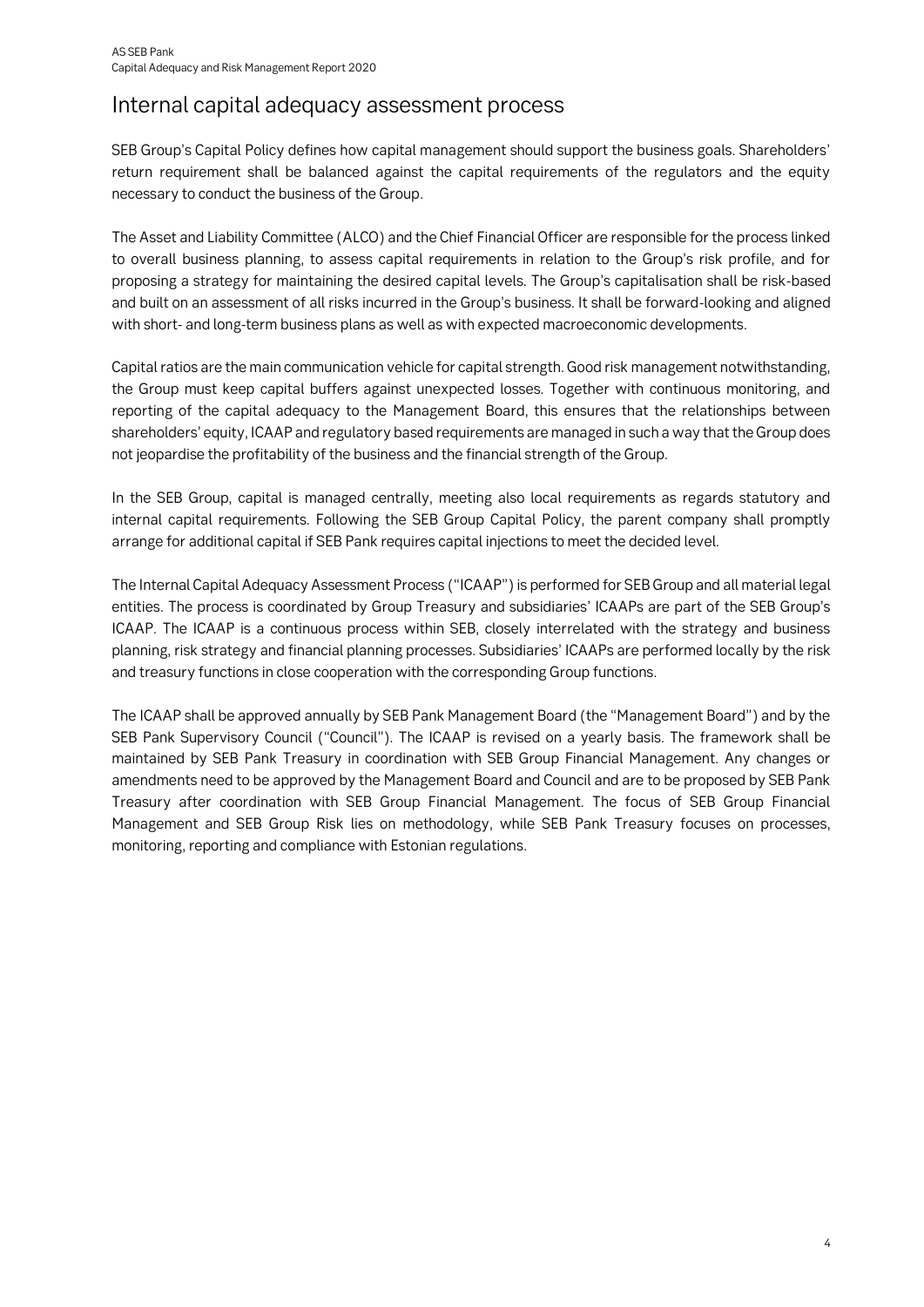# <span id="page-4-0"></span>Own funds and capital requirements

<span id="page-4-1"></span>

| Table 1. Balance sheet reconciliation |
|---------------------------------------|
|---------------------------------------|

|                                                     | 31 Dec 2020        |       | Cross                                        |  |
|-----------------------------------------------------|--------------------|-------|----------------------------------------------|--|
| EUR <sub>m</sub>                                    | Financial<br>Group | Group | reference to<br>the own<br>funds<br>template |  |
| Cash and balances with central bank                 | 493                | 493   |                                              |  |
| Loans to credit institutions                        | 766                | 766   |                                              |  |
| Loans to the public                                 | 5,908              | 5,908 |                                              |  |
| Debt securities                                     | 227                | 227   |                                              |  |
| Derivatives                                         | 7                  | 7     |                                              |  |
| Equity instruments                                  | 10                 | 10    |                                              |  |
| Investments in associates                           | 1                  | 1     |                                              |  |
| Intangible assets                                   | 5                  | 5     | a                                            |  |
| Property, plant and equipment                       | 11                 | 11    |                                              |  |
| Right of use assets                                 | 18                 | 18    |                                              |  |
| Other assets                                        | 28                 | 28    |                                              |  |
| Prepaid expenses and accrued income                 | 17                 | 17    |                                              |  |
| Total assets                                        | 7,490              | 7,490 |                                              |  |
| Deposits from central banks and credit institutions | 1,003              | 1,003 |                                              |  |
| Deposits and borrowings from the public             | 5,274              | 5,274 |                                              |  |
| Derivatives                                         | 8                  | 8     |                                              |  |
| Current income tax liabilities                      | 9                  | 9     |                                              |  |
| Deferred income tax liabilities                     | 5                  | 5     |                                              |  |
| Provisions                                          | 5                  | 5     |                                              |  |
| Other liabilities                                   | 109                | 109   |                                              |  |
| Accrued expenses and prepaid income                 | 30                 | 30    |                                              |  |
| <b>Total Liabilities</b>                            | 6,442              | 6,442 |                                              |  |
|                                                     |                    |       |                                              |  |
| Share capital                                       | 43                 | 43    | b                                            |  |
| Share premium                                       | 86                 | 86    | C                                            |  |
| Other reserves                                      | 19                 | 19    | d                                            |  |
| Retained earnings                                   | 900                | 900   | e                                            |  |
| Total shareholders' equity                          | 1,048              | 1,048 |                                              |  |
| Total liabilities and equity                        | 7,490              | 7,490 |                                              |  |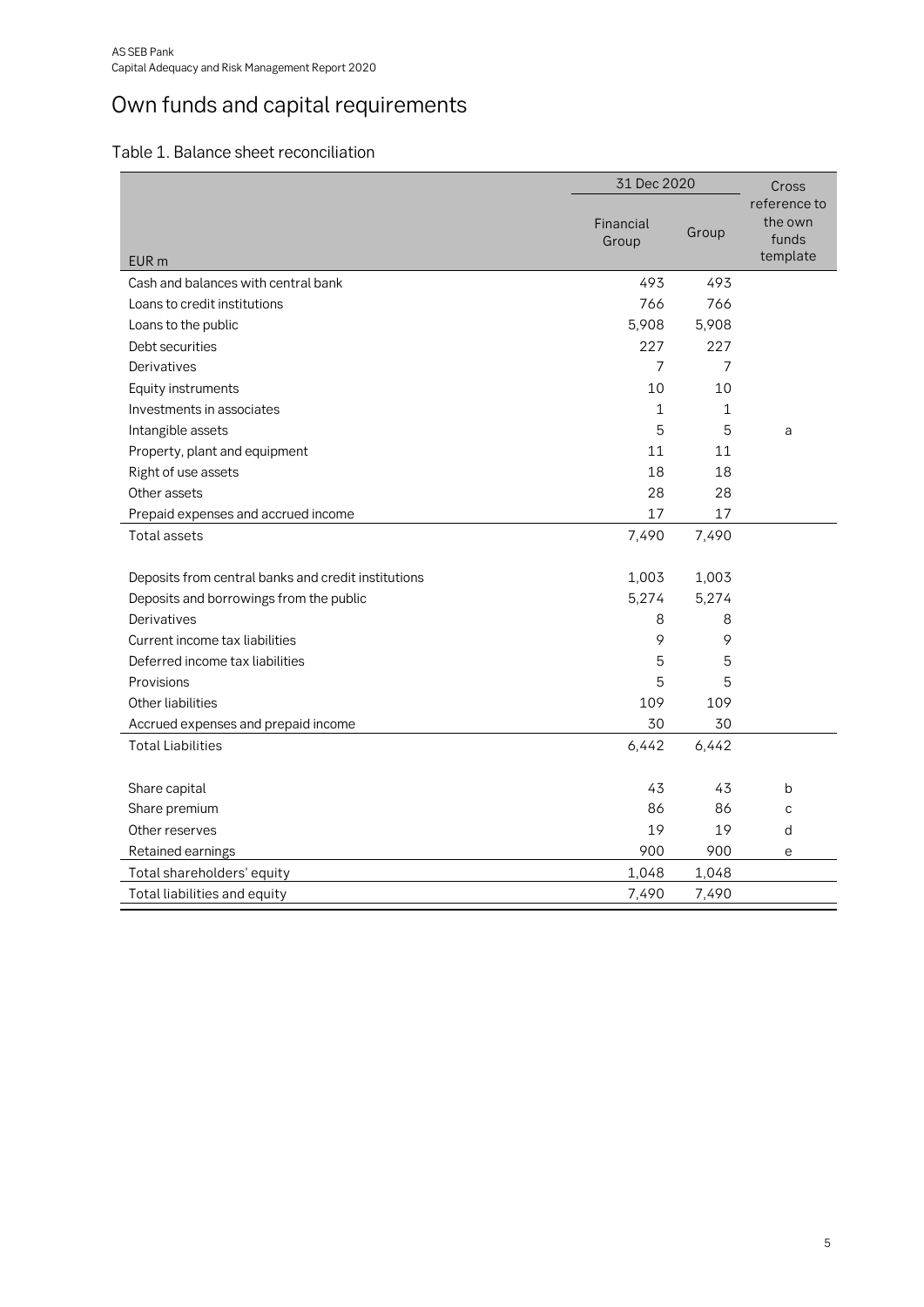### <span id="page-5-0"></span>Table 2. Overview of own funds and capital adequacy

| EUR <sub>m</sub>                                                    | 31 Dec 2020 | 30 Sep 2020 |
|---------------------------------------------------------------------|-------------|-------------|
|                                                                     |             |             |
| Own funds                                                           |             |             |
| Common Equity Tier 1 capital                                        | 962         | 1,059       |
| Tier 1 capital                                                      | 962         | 1,059       |
| Total own funds                                                     | 966         | 1,064       |
| Own funds requirement                                               |             |             |
| Risk exposure amount                                                | 3,286       | 3,221       |
| Expressed as own funds requirement                                  | 263         | 258         |
| Common Equity Tier 1 capital ratio                                  | 29.3%       | 32.9%       |
| Tier 1 capital ratio                                                | 29.3%       | 32.9%       |
| Total capital ratio                                                 | 29.4%       | 33.0%       |
| Own funds in relation to own funds requirement                      | 3.67        | 4.13        |
| Regulatory Common Equity Tier 1 capital requirement                 |             |             |
| including buffer requirement (Pillar 1 only)                        | 9.0%        | 10.0%       |
| of which capital conservation buffer requirement                    | 2.5%        | 2.5%        |
| of which systemic risk buffer requirement                           | 0.0%        | $0.0\%$     |
| of which countercyclical capital buffer requirement                 | 0.0%        | $0.0\%$     |
| of which other systemically important institution buffer            | 2.0%        | 2.0%        |
| Common Equity Tier 1 capital available to meet buffer <sup>1)</sup> | 24.8%       | 28.4%       |
| Leverage ratio                                                      |             |             |
| Exposure measure for leverage ratio calculation                     | 7,996       | 7,650       |
| of which on balance sheet items                                     | 7,481       | 7,093       |
| of which off balance sheet items                                    | 515         | 557         |
| Leverage ratio                                                      | 12.0%       | 13.8%       |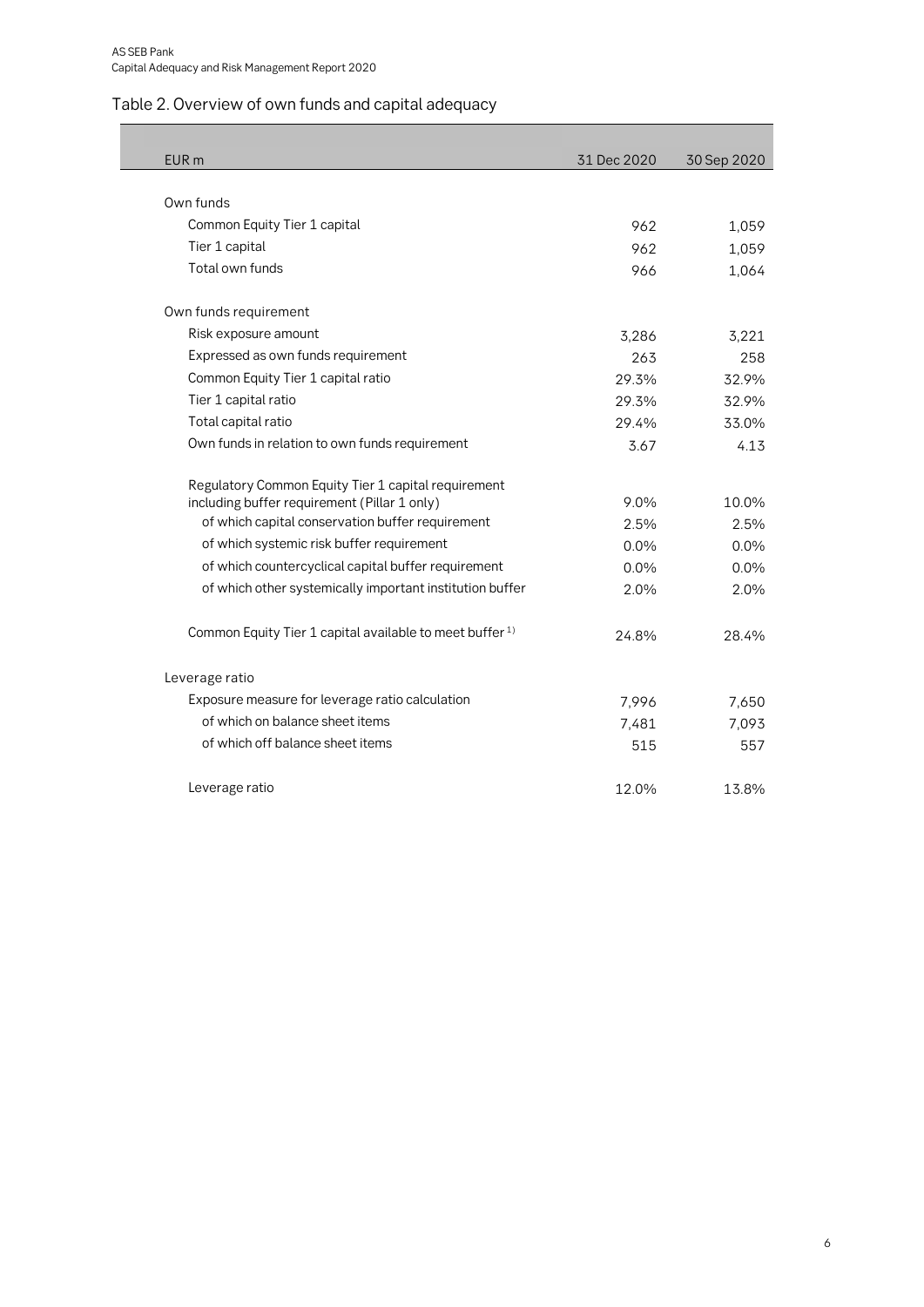## <span id="page-6-0"></span>Table 3. EU OV1 - Overview of risk exposure amounts

| Breakdown by Risk Type                                                      | <b>Risk Exposure Amount</b> | Minimum own<br>funds<br>requirements |             |
|-----------------------------------------------------------------------------|-----------------------------|--------------------------------------|-------------|
| EUR <sub>m</sub>                                                            | 31 Dec 2020                 | 30 Sep 2020                          | 31 Dec 2020 |
| Credit risk (excluding counterparty credit risk) (CCR)                      | 2,947                       | 2,892                                | 236         |
| of which standardised approach (SA)                                         | 402                         | 392                                  | 32          |
| of which foundation internal rating-based (F-IRB) approach                  | 2,228                       | 2,178                                | 178         |
| of which advanced internal rating-based (A-IRB) approach                    | 316                         | 322                                  | 25          |
| Counterparty credit risk                                                    | 0                           | 0                                    | $\Omega$    |
| of which CVA                                                                | 0                           | 0                                    | 0           |
| Settlement risk                                                             |                             |                                      | $\Omega$    |
| Securitisation exposures in banking book                                    |                             |                                      | $\Omega$    |
| Market risk                                                                 | 46                          | 46                                   | 4           |
| of which standardised approach                                              | 46                          | 46                                   | 4           |
| Large exposures                                                             |                             |                                      | 0           |
| Operational risk                                                            | 133                         | 130                                  | 11          |
| of which advanced measurement approach                                      | 133                         | <i>130</i>                           | 11          |
| Amounts below the thresholds for deduction (subject to 250%<br>risk weight) |                             |                                      |             |
| Additional risk exposure amount due to Article 458 CRR                      | 160                         | 153                                  | 13          |
| Total                                                                       | 3,286                       | 3,221                                | 263         |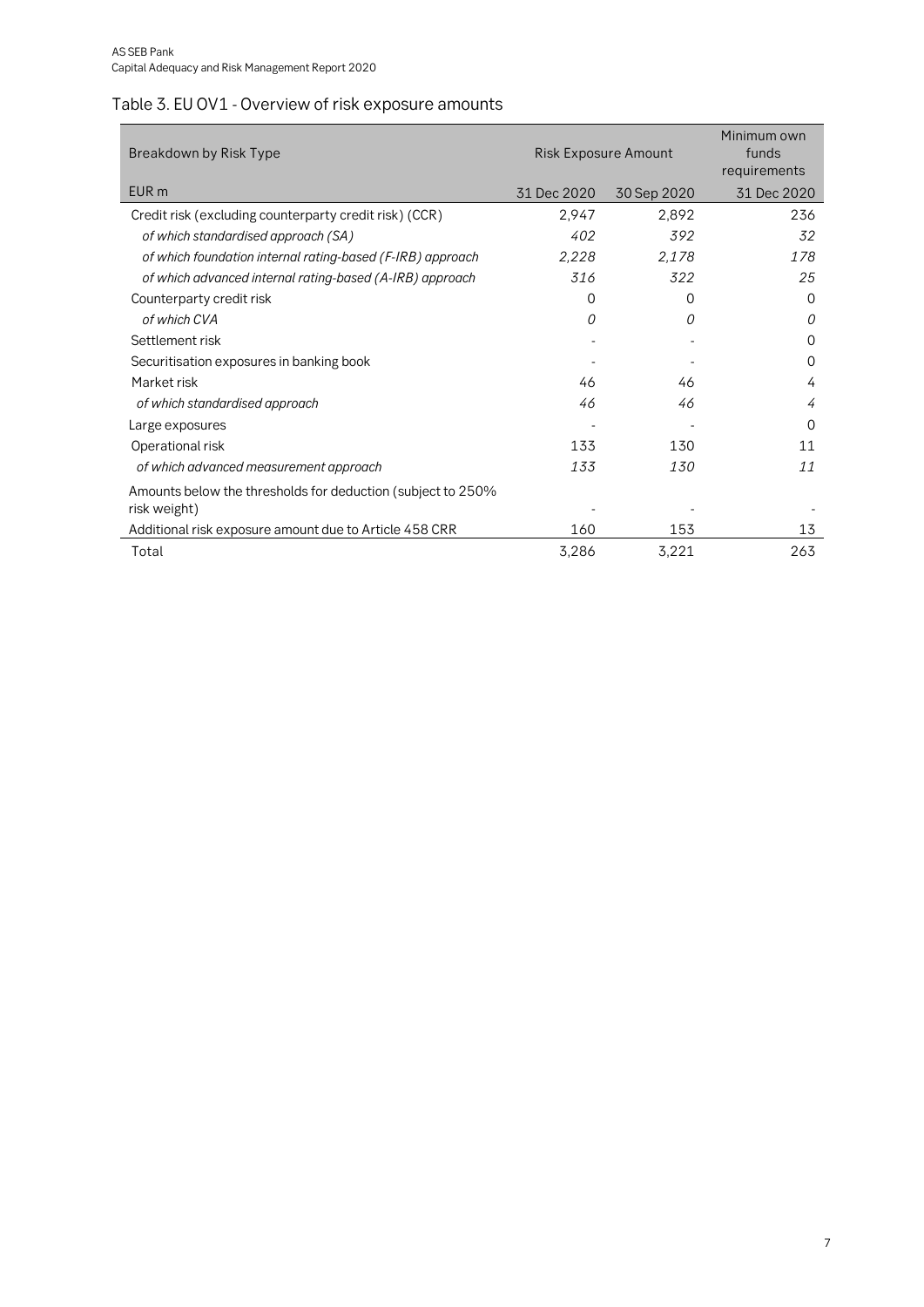### <span id="page-7-0"></span>Table 4. Own funds

### *Disclosure according to Article 4 in EU Regulation No 1423/2013*

| EUR <sub>m</sub> |                                                                                                                                                                                                                                      | 31 Dec 2020 | 30 Jun 2020 | <b>BS</b> cross<br>reference | Regulation (EU)<br>no 575/2013<br>article reference |
|------------------|--------------------------------------------------------------------------------------------------------------------------------------------------------------------------------------------------------------------------------------|-------------|-------------|------------------------------|-----------------------------------------------------|
|                  | Common Equity Tier 1 (CET1) capital: instruments and                                                                                                                                                                                 |             |             |                              |                                                     |
|                  | reserves                                                                                                                                                                                                                             |             |             |                              |                                                     |
| 1                | Capital instruments and the related share premium<br>accounts                                                                                                                                                                        | 129         | 129         |                              | 26(1), 27, 28,<br>29, EBA list 26<br>(5)            |
|                  | of which: share capital                                                                                                                                                                                                              | 43          | 43          | b                            | EBA list 26(3)                                      |
|                  | of which: share premium                                                                                                                                                                                                              | 86          | 86          | c                            | 26(1)                                               |
| 2                | Retained earnings                                                                                                                                                                                                                    | 822         | 921         | e                            | 26(1)(c)                                            |
| 3                | Accumulated other comprehensive income (and other<br>reserves)                                                                                                                                                                       |             |             |                              | 26(1)                                               |
| 3a               | Funds for general banking risk                                                                                                                                                                                                       | 19          | 19          | d                            | 26(1)(f)                                            |
| 4                | Amount of qualifying items referred to in Article 484 (3)<br>and the related share premium accounts subject to phase                                                                                                                 |             |             |                              |                                                     |
|                  | out from CET1                                                                                                                                                                                                                        |             |             |                              | 486(2)                                              |
| 5                | Minority Interests (amount allowed in consolidated CET1)                                                                                                                                                                             |             |             |                              | 84                                                  |
| 5a               | Independently reviewed interim profits net of any<br>foreseeable charge or dividend                                                                                                                                                  |             |             |                              | 26(2)                                               |
| 6                | Common Equity Tier 1 (CET1) capital before regulatory                                                                                                                                                                                |             |             |                              |                                                     |
|                  | adjustments                                                                                                                                                                                                                          | 971         | 1,070       |                              |                                                     |
|                  | Common Equity Tier 1 (CET1) capital: regulatory                                                                                                                                                                                      |             |             |                              |                                                     |
|                  | adjustments                                                                                                                                                                                                                          |             |             |                              |                                                     |
| 7                | Additional value adjustments (negative amount)                                                                                                                                                                                       | $-1$        | $-1$        |                              | 34, 105                                             |
| 8                | Intangible assets (net of related tax liability) (negative                                                                                                                                                                           |             |             |                              | 36(1)(b), 37,                                       |
|                  | amount)                                                                                                                                                                                                                              | -5          | -5          |                              | 472(4)                                              |
| 9                | Empty Set in the EU                                                                                                                                                                                                                  |             |             |                              |                                                     |
| 10               | Deferred tax assets that rely on future profitability                                                                                                                                                                                |             |             |                              |                                                     |
|                  | excluding those arising from temporary differences (net of                                                                                                                                                                           |             |             |                              |                                                     |
|                  | related tax liability where the conditions in Article 38 (3)                                                                                                                                                                         |             |             |                              | $36(1)(c)$ , 38,                                    |
| 11               | are met) (negative amount)<br>Fair value reserves related to gains or losses on cash flow                                                                                                                                            |             |             |                              | 472(5)                                              |
|                  | hedges                                                                                                                                                                                                                               |             |             |                              | 33(a)                                               |
| 12               | Negative amounts resulting from the calculation of                                                                                                                                                                                   |             |             |                              | 36(1)(d), 40,                                       |
|                  | expected loss amounts                                                                                                                                                                                                                | $-3$        | -5          |                              | 159, 472 (6)                                        |
| 13               | Any increase in equity that results from securitised assets                                                                                                                                                                          |             |             |                              |                                                     |
|                  | (negative amount)                                                                                                                                                                                                                    |             |             |                              | 32(1)                                               |
| 14               | Gains or losses on liabilities valued at fair value resulting                                                                                                                                                                        |             |             |                              |                                                     |
|                  | from changes in own credit standing                                                                                                                                                                                                  |             |             |                              | 33(1)(b)(c)                                         |
| 15               | Defined-benefit pension fund assets (negative amount)                                                                                                                                                                                |             |             |                              | 36(1)(e), 41,<br>472(7)                             |
| 16               | Direct and indirect holdings by an institution of own CET1<br>instruments (negative amount)                                                                                                                                          |             |             |                              | 36 (1) (f), 42,<br>472(8)                           |
| 17               | Direct, indirect and synthetic holdings of the CET1<br>instruments of financial sector entities where those<br>entities have reciprocal cross holdings with the institution<br>designed to inflate artificially the own funds of the |             |             |                              |                                                     |
| 18               | institution (negative amount)<br>Direct, indirect and synthetic holdings by the institution of                                                                                                                                       |             |             |                              | 36(1)(g), 44                                        |
|                  | the CET1 instruments of financial sector entities where the<br>institution does not have a significant investment in those<br>entities (amount above the 10% threshold and net of<br>eligible short positions) (negative amount)     |             |             |                              | 36 (1) (h), 43,<br>45, 46, 49 (2)<br>(3), 79        |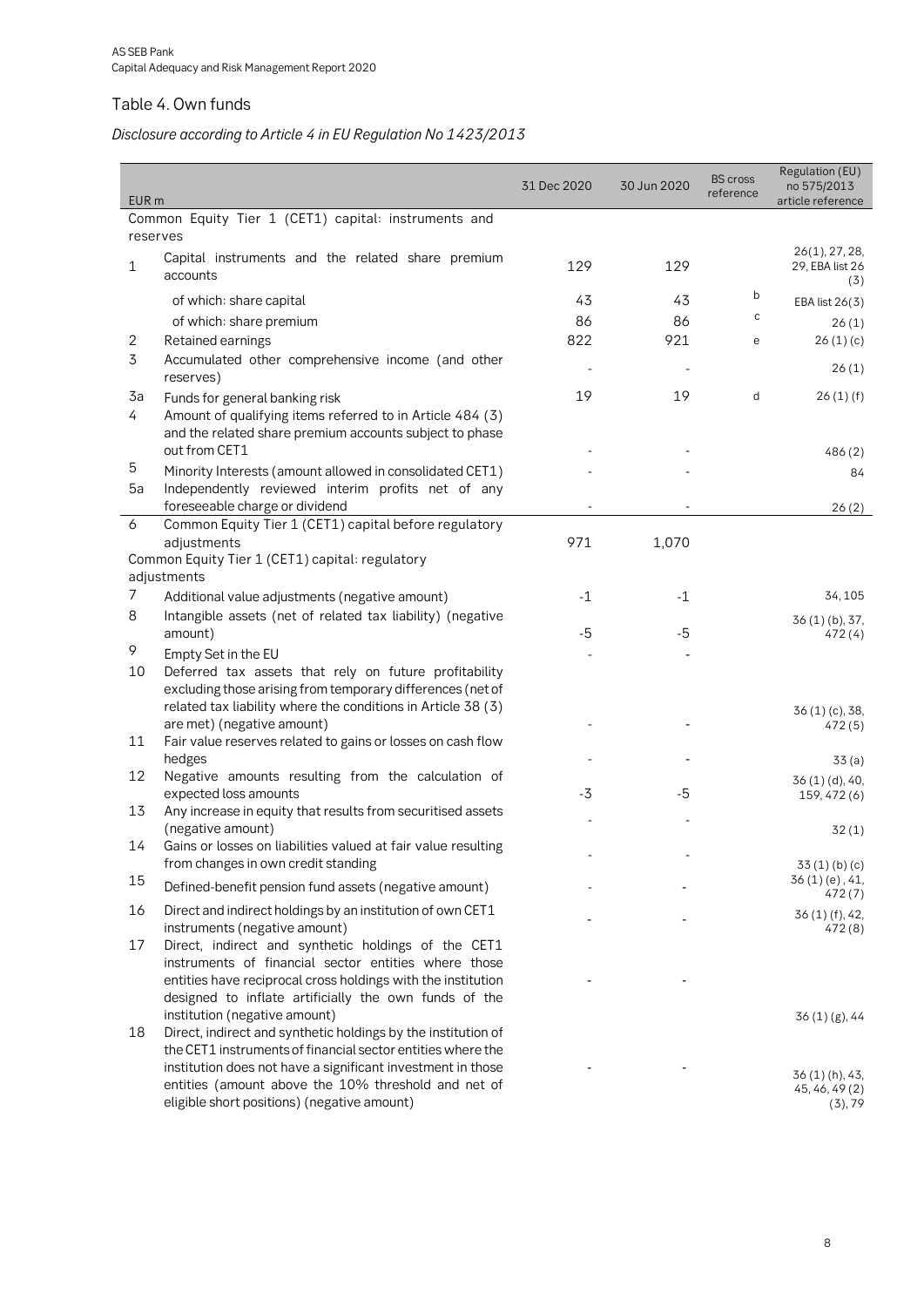| EUR <sub>m</sub> |                                                                                                                  | 31 Dec 2020 | 30 Jun 2020 | <b>BS</b> cross<br>reference | Regulation (EU)<br>no 575/2013<br>article reference |
|------------------|------------------------------------------------------------------------------------------------------------------|-------------|-------------|------------------------------|-----------------------------------------------------|
| 19               | Direct, indirect and synthetic holdings by the institution of                                                    |             |             |                              |                                                     |
|                  | the CET1 instruments of financial sector entities where                                                          |             |             |                              |                                                     |
|                  | the institution has a significant investment in those                                                            |             |             |                              | 36 (1) (i), 43,<br>45, 47, 48, (1)                  |
|                  | entities (amount above 10% threshold and net of eligible<br>short positions) (negative amount)                   |             |             |                              | $(b)$ , 49 $(1)$ to<br>(3), 79                      |
| 20               | Empty Set in the EU                                                                                              |             |             |                              |                                                     |
| 20a              | Exposure amount of the following items which qualify                                                             |             |             |                              |                                                     |
|                  | for a RW of 1250%, where the institution opts for the                                                            |             |             |                              |                                                     |
| 20 <sub>b</sub>  | deduction alternative                                                                                            |             |             |                              | 36(1)(k)                                            |
|                  | of which qualifying holdings outside the financial<br>sector (negative amount)                                   |             |             |                              | 36 (1) (k) (i), 89<br>to 91                         |
|                  |                                                                                                                  |             |             |                              | 36 (1) (k) (ii), 89                                 |
| 20c              | of which: securitisation positions (negative amount)                                                             |             |             |                              | to 91, 243 (1) (b),<br>244 (1) (b), 258             |
| 20d              | of which: free deliveries (negative amount)                                                                      |             |             |                              | 36(1)(k)(ii),                                       |
| 21               | Deferred tax assets arising from temporary differences                                                           |             |             |                              | 379(3)                                              |
|                  | (amount above 10% threshold, net of related tax                                                                  |             |             |                              |                                                     |
|                  | liability where the conditions in Article 38 (3) are met)                                                        |             |             |                              | 36 (1) (c), 38, 48                                  |
|                  | (negative amount)                                                                                                |             |             |                              | (1)(a)                                              |
| 22               | Amount exceeding the 15% threshold (negative<br>amount)                                                          |             |             |                              | 48(1)                                               |
| 23               | of which: direct and indirect holdings by the institution                                                        |             |             |                              |                                                     |
|                  | of the CET1 instruments of financial sector entities                                                             |             |             |                              |                                                     |
|                  | where the institution has a significant investment in                                                            |             |             |                              | 36 (1) (i), 48 (1)                                  |
| 24               | those entities                                                                                                   |             |             |                              | (b)                                                 |
| 25               | Empty Set in the EU<br>of which: deferred tax assets arising from temporary                                      |             |             |                              |                                                     |
|                  | differences                                                                                                      |             |             |                              | 36 (1) (c), 38, 48<br>(1)(a)                        |
| 25a              | Losses for the current financial year (negative amount)                                                          |             |             |                              | 36(1)(a)                                            |
| 25 <sub>b</sub>  | Foreseeable tax charges relating to CET1 items                                                                   |             |             |                              |                                                     |
| 27               | (negative amount)                                                                                                |             |             |                              | 36(1)(1)                                            |
|                  | Qualifying AT1 deductions that exceed the AT1 capital<br>of the institution (negative amount)                    |             |             |                              | 36(1)(j)                                            |
| 28               | Total regulatory adjustments to Common equity Tier                                                               |             |             |                              |                                                     |
|                  | 1 (CET1)                                                                                                         | $-9$        | $-11$       |                              |                                                     |
| 29               | Common Equity Tier 1 (CET1) capital                                                                              | 962         | 1,059       |                              |                                                     |
|                  | Additional Tier 1 (AT1) capital: instruments                                                                     |             |             |                              |                                                     |
| 30               | Capital instruments and the related share premium<br>accounts                                                    |             |             |                              | 51, 52                                              |
| 31               | of which: classified as equity under applicable                                                                  |             |             |                              |                                                     |
|                  | accounting standards                                                                                             |             |             |                              |                                                     |
| 32               | of which: classified as liabilities under applicable                                                             |             |             |                              |                                                     |
| 33               | accounting standards<br>Amount of qualifying items referred to in Article 484                                    |             |             |                              |                                                     |
|                  | (4) and the related share premium accounts subject to                                                            |             |             |                              |                                                     |
|                  | phase out from AT1                                                                                               |             |             |                              | 486(3)                                              |
| 34               | Qualifying Tier 1 capital included in consolidated AT1                                                           |             |             |                              |                                                     |
|                  | capital (including minority interests not included in row<br>5) issued by subsidiaries and held by third parties |             |             |                              | 85,86                                               |
| 35               | of which: instruments issued by subsidiaries subject to                                                          |             |             |                              |                                                     |
|                  | phase out                                                                                                        |             |             |                              | 486(3)                                              |
| 36               | Additional Tier 1 (AT1) capital before regulatory                                                                |             |             |                              |                                                     |
|                  | adjustments<br>Additional Tier 1 (AT1) capital: regulatory adjustments                                           |             |             |                              |                                                     |
| 37               | Direct and indirect holdings by an institution of own AT1                                                        |             |             |                              |                                                     |
|                  | Instruments (negative amount)                                                                                    |             |             |                              | $52(1)(b)$ , 56 $(a)$ ,<br>57                       |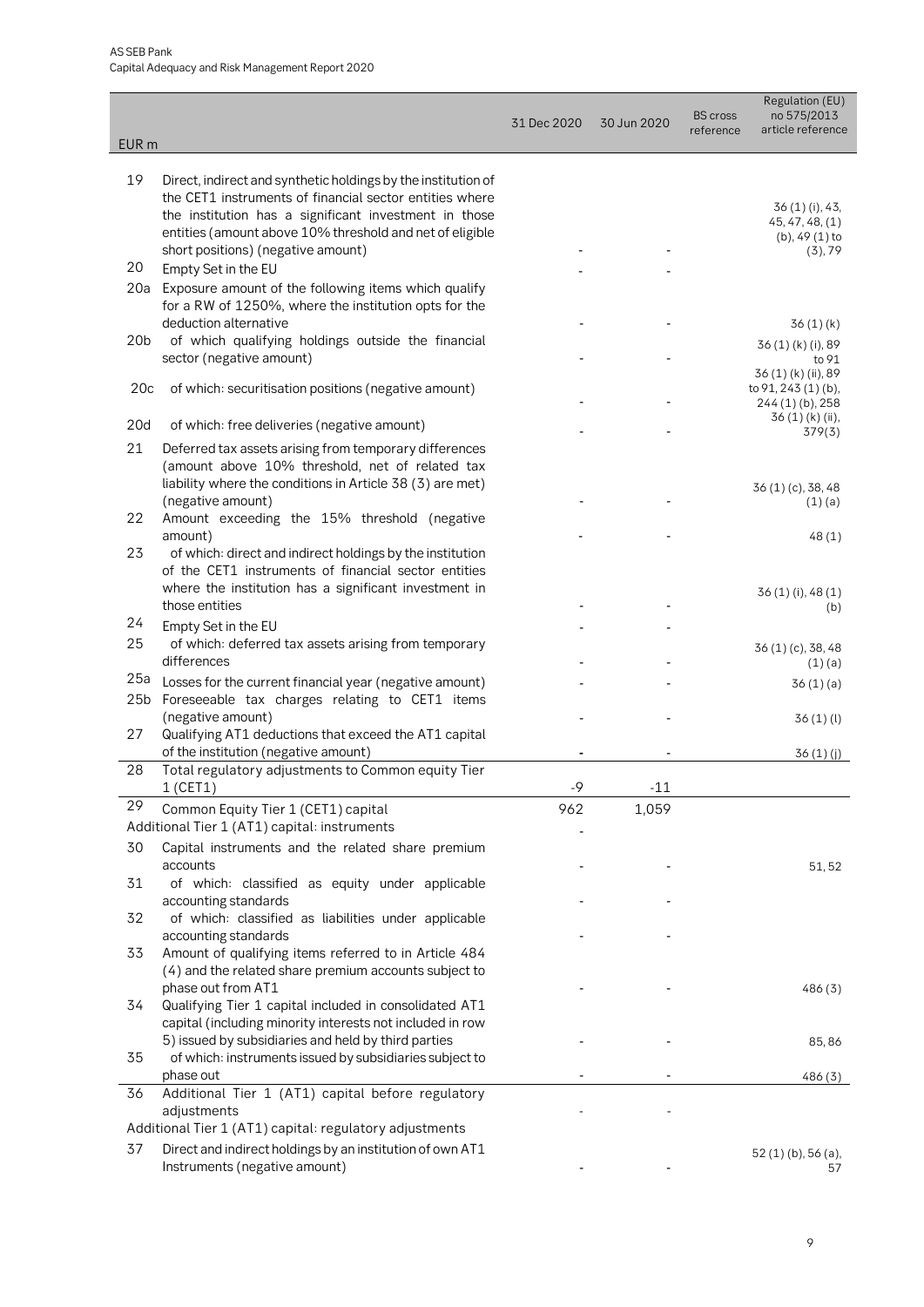| EUR <sub>m</sub> |                                                                                                             | 31 Dec 2020 | 30 Jun 2020 | <b>BS</b> cross<br>reference | Regulation (EU)<br>no 575/2013<br>article reference |
|------------------|-------------------------------------------------------------------------------------------------------------|-------------|-------------|------------------------------|-----------------------------------------------------|
|                  |                                                                                                             |             |             |                              |                                                     |
| 38               | Direct, indirect and synthetic holdings of the AT1                                                          |             |             |                              |                                                     |
|                  | instruments of financial sector entities where those<br>entities have reciprocal cross holdings with the    |             |             |                              |                                                     |
|                  | institution designed to inflate artificially the own funds                                                  |             |             |                              |                                                     |
|                  | of the institution (negative amount)                                                                        |             |             |                              | 56 (b), 58                                          |
| 39               | Direct and indirect and synthetic holdings of the AT1                                                       |             |             |                              |                                                     |
|                  | instruments of financial sector entities where the                                                          |             |             |                              |                                                     |
|                  | institution does not have a significant investment in                                                       |             |             |                              |                                                     |
|                  | those entities (amount above the 10% threshold and<br>net of eligible short positions) (negative amount)    |             |             |                              | 56 (c), 59, 60, 79                                  |
| 40               | Direct and indirect and synthetic holdings by the                                                           |             |             |                              |                                                     |
|                  | institution of the AT1 instruments of financial sector                                                      |             |             |                              |                                                     |
|                  | entities where the institution has a significant                                                            |             |             |                              |                                                     |
|                  | investment in those entities (net of eligible short                                                         |             |             |                              |                                                     |
|                  | positions) (negative amount)                                                                                |             |             |                              | 56 (d), 59, 79                                      |
| 41<br>42         | Empty set in the EU)<br>Qualifying T2 deductions that exceed the T2 capital of                              |             |             |                              |                                                     |
|                  | the institution (negative amount)                                                                           |             |             |                              | 56                                                  |
| 43               | Total regulatory adjustments to Additional Tier 1                                                           |             |             |                              |                                                     |
|                  | (AT1) capital                                                                                               |             |             |                              |                                                     |
| 44               | Additional Tier 1 (AT1) capital                                                                             | ٠           |             |                              |                                                     |
| 45               | Tier 1 capital ( $T1 = CET1 + AT1$ )                                                                        | 962         | 1,059       |                              |                                                     |
|                  | Tier 2 (T2) capital: instruments and provisions                                                             |             |             |                              |                                                     |
| 46               | Capital instruments and the related share premium                                                           |             |             |                              |                                                     |
| 47               | accounts<br>Amount of qualifying items referred to in Article 484                                           |             |             |                              | 62,63                                               |
|                  | (5) and the related share premium accounts subject to                                                       |             |             |                              |                                                     |
|                  | phase out from T2                                                                                           |             |             |                              | 486(4)                                              |
| 48               | Qualifying own funds instruments included<br>in                                                             |             |             |                              |                                                     |
|                  | consolidated T2 capital (including minority interests                                                       |             |             |                              |                                                     |
|                  | and AT1 instruments not included in rows 5 or 34)                                                           |             |             |                              |                                                     |
| 49               | issued by subsidiaries and held by third parties<br>of which: instruments issued by subsidiaries subject to |             |             |                              | 87,88                                               |
|                  | phase out                                                                                                   |             |             |                              | 486 (4)                                             |
| 50               | Credit risk adjustments                                                                                     | 4           | 4           |                              | 62 (c) (d)                                          |
| 51               | Tier 2 (T2) capital before regulatory adjustments                                                           | 4           | 4           |                              |                                                     |
|                  | Tier 2 (T2) capital: regulatory adjustments                                                                 |             |             |                              |                                                     |
|                  | Direct and indirect holdings by an institution of own T2                                                    |             |             |                              |                                                     |
| 52               | instruments and subordinated loans (negative amount)                                                        |             |             |                              | 63 (b) (i), 66 (a),<br>67                           |
| 53               | Holdings of the T2 instruments and subordinated loans                                                       |             |             |                              |                                                     |
|                  | of financial sector entities where those entities have                                                      |             |             |                              |                                                     |
|                  | reciprocal cross holdings with the institution designed                                                     |             |             |                              |                                                     |
|                  | to inflate artificially the own funds of the institution                                                    |             |             |                              |                                                     |
| 54               | (negative amount)<br>Direct and indirect holdings of the T2 instruments and                                 |             |             |                              | 66 (b), 68                                          |
|                  | subordinated loans of financial sector entities where                                                       |             |             |                              |                                                     |
|                  | the institution does not have a significant investment in                                                   |             |             |                              |                                                     |
|                  | those entities (amount above 10% threshold and net of                                                       |             |             |                              |                                                     |
|                  | eligible short positions) (negative amount)                                                                 |             |             |                              | 66 (c), 69, 70, 79                                  |
| 55               | Direct and indirect holdings by the institution of the T2                                                   |             |             |                              |                                                     |
|                  | instruments and subordinated loans of financial sector                                                      |             |             |                              |                                                     |
|                  | entities where the institution has a significant<br>investment in those entities (net of eligible short     |             |             |                              |                                                     |
|                  | positions) (negative amount)                                                                                |             |             |                              | 66 (d), 69, 79,<br>477 (4)                          |
| 56               | Empty set in EU                                                                                             |             |             |                              |                                                     |
| 57               | Total regulatory adjustments to Tier 2 (T2) capital                                                         |             |             |                              |                                                     |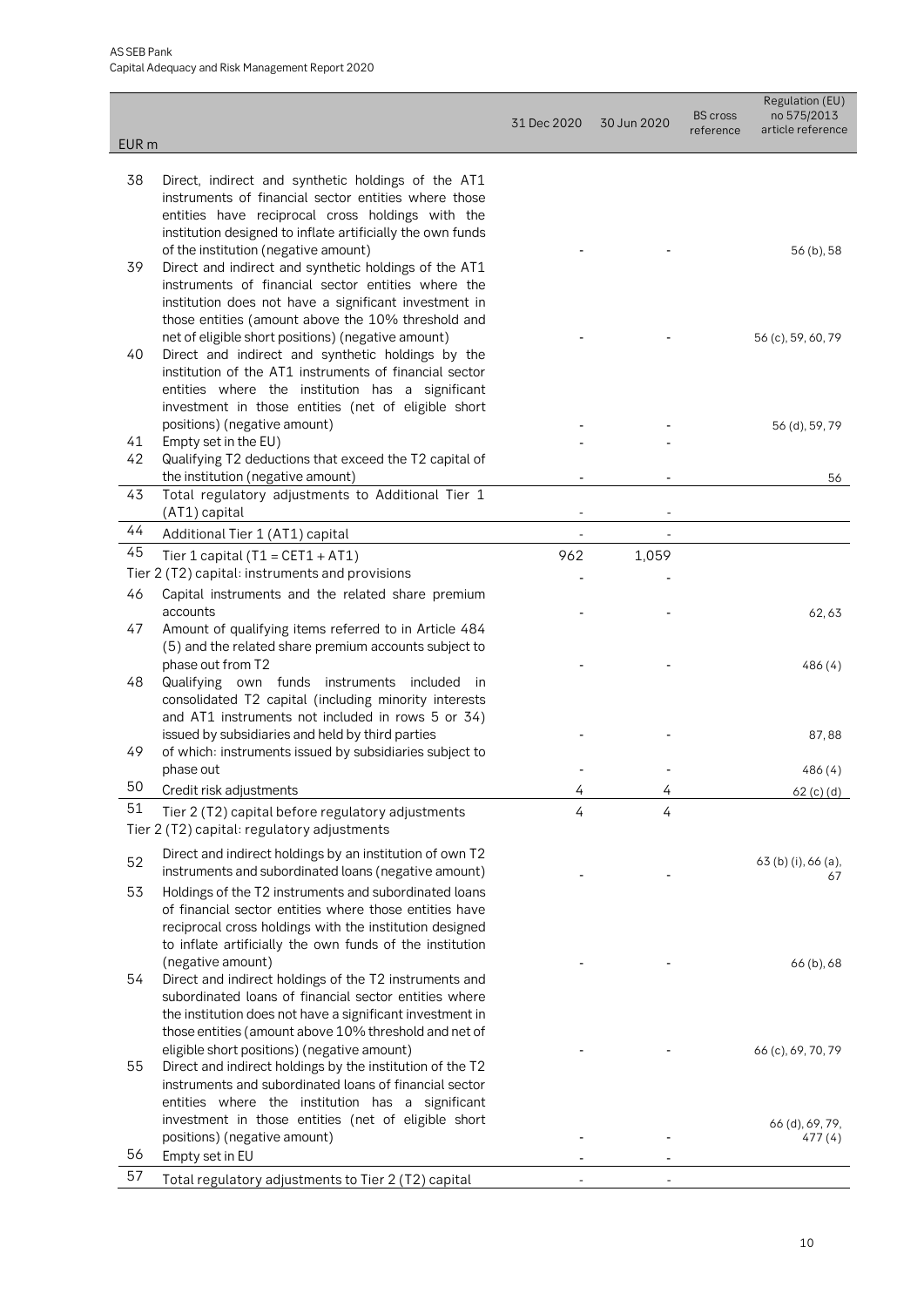| EUR <sub>m</sub> |                                                                                                                                                                                                                                                                                     | 31 Dec 2020 | 30 Jun 2020 | <b>BS</b> cross<br>reference | Regulation (EU)<br>no 575/2013<br>article reference                                       |
|------------------|-------------------------------------------------------------------------------------------------------------------------------------------------------------------------------------------------------------------------------------------------------------------------------------|-------------|-------------|------------------------------|-------------------------------------------------------------------------------------------|
|                  |                                                                                                                                                                                                                                                                                     |             |             |                              |                                                                                           |
| 58               | Tier 2 (T2) capital                                                                                                                                                                                                                                                                 | 4           | 4           |                              |                                                                                           |
| 59               | Total capital $(TC = T1 + T2)$                                                                                                                                                                                                                                                      | 966         | 1,063       |                              |                                                                                           |
| 60               | Total risk weighted assets                                                                                                                                                                                                                                                          | 3,286       | 3,264       |                              |                                                                                           |
|                  | Capital ratios and buffers                                                                                                                                                                                                                                                          |             |             |                              |                                                                                           |
| 61               | Common Equity Tier 1 (as a percentage of risk exposure                                                                                                                                                                                                                              |             |             |                              |                                                                                           |
|                  | amount)                                                                                                                                                                                                                                                                             | 29.3%       | 32.4%       |                              | 92 (2) (a), 465                                                                           |
| 62               | Tier 1 (as a percentage of risk exposure amount)                                                                                                                                                                                                                                    | 29.3%       | 32.4%       |                              | 92(2)(b), 465                                                                             |
| 63               | Total capital (as a percentage of risk exposure amount)                                                                                                                                                                                                                             | 29.4%       | 32.6%       |                              | 92(2)(c)                                                                                  |
| 64               | buffer<br>Institution<br>specific<br>requirement (CET1<br>requirement in accordance with article 92 (1) (a) plus<br>capital conservation and countercyclical buffer<br>requirements, plus systemic risk buffer, plus the<br>systemically important institution buffer, expressed as | 9.00%       | 9.0%        |                              | CRD 128, 129,                                                                             |
| 65               | a percentage of risk exposure amount)<br>of which: capital conservation buffer requirements                                                                                                                                                                                         | 2.5%        | 2.5%        |                              | 130                                                                                       |
| 66               |                                                                                                                                                                                                                                                                                     |             |             |                              |                                                                                           |
| 67               | of which: countercyclical buffer requirements                                                                                                                                                                                                                                       | 0.0%        | 0.0%        |                              |                                                                                           |
| 67a              | of which: systemic risk buffer requirements<br>of which: Global Systemically Important Institutions<br>(G-SII) or Other Systemically Important Institutions (O-                                                                                                                     | 0.0%        | 0.0%        |                              |                                                                                           |
|                  | SII) buffer                                                                                                                                                                                                                                                                         | 2.0%        | 2.0%        |                              |                                                                                           |
| 68               | Common Equity Tier 1 available to meet buffers (as a<br>percentage of risk exposure amount)                                                                                                                                                                                         | 24.8%       | 27.9%       |                              | CRD 128                                                                                   |
| 69               | (Non relevant in EU regulation)                                                                                                                                                                                                                                                     |             |             |                              |                                                                                           |
| 70               | (Non relevant in EU regulation)                                                                                                                                                                                                                                                     |             |             |                              |                                                                                           |
| 71               | (Non relevant in EU regulation)<br>Amounts below the thresholds for deduction (before risk<br>weighting)                                                                                                                                                                            |             |             |                              |                                                                                           |
| 72               | Direct and indirect holdings of the capital of financial<br>sector entities where the institution does not have a<br>significant investment in those entities (amount below<br>10% threshold and net of eligible short positions)                                                   | 4           | 8           |                              | 36(1)(h), 45, 46,<br>472 (10)<br>56 (c), 59, 60, 475<br>(4)<br>66 (c), 69, 70, 477<br>(4) |
| 73               | Direct and indirect holdings by the institution of the CET<br>1 instruments of financial sector entities where the<br>institution has a significant investment in those entities<br>(amount below 10% threshold and net of eligible short                                           |             |             |                              |                                                                                           |
|                  | positions)                                                                                                                                                                                                                                                                          |             |             |                              | 36 (1) (i), 45, 48,<br>470, 472 (11)                                                      |
| 74               | Empty Set in the EU                                                                                                                                                                                                                                                                 |             |             |                              |                                                                                           |
| 75               | Deferred tax assets arising from temporary differences<br>(amount below 10% threshold, net of related tax<br>liability where the conditions in Article 38 (3) are met)                                                                                                              |             |             |                              | 36 (1) (c), 38, 48                                                                        |
| 76               | Applicable caps on the inclusion of provisions in Tier 2<br>Credit risk adjustments included in T2 in respect of<br>exposures subject to standardized approach (prior to                                                                                                            |             |             |                              |                                                                                           |
| 77               | the application of the cap)<br>Cap on inclusion of credit risk adjustments in T2 under                                                                                                                                                                                              |             |             |                              | 62                                                                                        |
| 78               | standardised approach<br>Credit risk adjustments included in T2 in respect of<br>exposures subject to internal ratings-based approach                                                                                                                                               | 5           | 5           |                              | 62                                                                                        |
|                  | (prior to the application of the cap)                                                                                                                                                                                                                                               |             |             |                              | 62                                                                                        |
| 79               | Cap for inclusion of credit risk adjustments in T2 under                                                                                                                                                                                                                            |             |             |                              |                                                                                           |
|                  | internal ratings-based approach                                                                                                                                                                                                                                                     | 15          | 15          |                              | 62                                                                                        |
|                  | Capital instruments subject to phase-out arrangements<br>(only applicable between 1 Jan 2013 and 1 Jan 2022)                                                                                                                                                                        |             |             |                              |                                                                                           |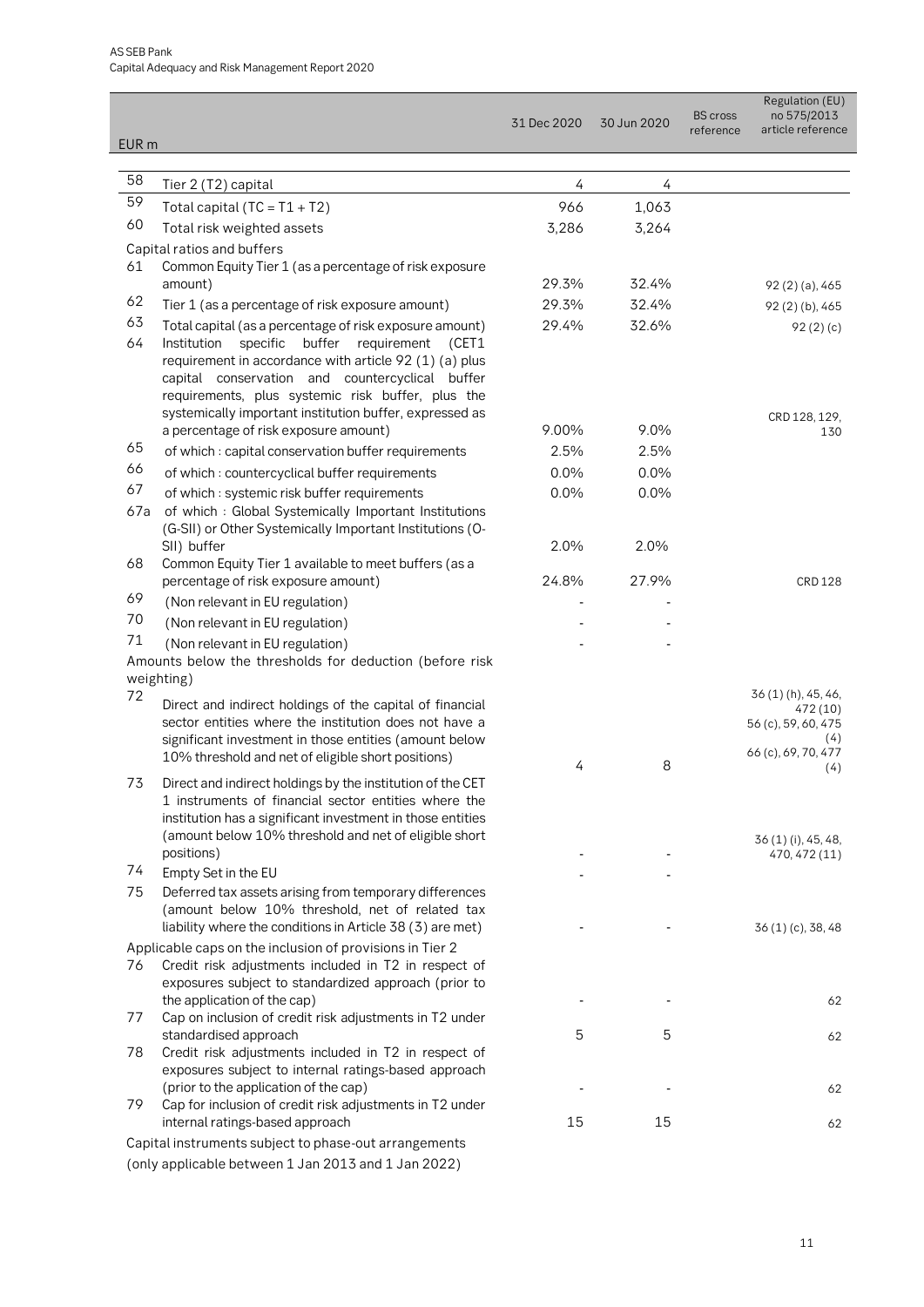| EUR <sub>m</sub> |                                                                                            | 31 Dec 2020 | 30 Jun 2020 | <b>BS</b> cross<br>reference | Regulation (EU)<br>no 575/2013<br>article reference |
|------------------|--------------------------------------------------------------------------------------------|-------------|-------------|------------------------------|-----------------------------------------------------|
|                  |                                                                                            |             |             |                              |                                                     |
| 80               | Current cap on CET1 instruments subject to phase out<br>arrangements                       |             |             |                              | $484(3), 486(2)$ &<br>(5)                           |
| 81               | Amount excluded from CET1 due to cap (excess over<br>cap after redemptions and maturities) |             |             |                              | 484 (3), 486 (2) &<br>(5)                           |
| 82               | Current cap on AT1 instruments subject to phase out<br>arrangements                        |             |             |                              | $484(4)$ , $486(3)$ &<br>(5)                        |
| 83               | Amount excluded from AT1 due to cap (excess over<br>cap after redemptions and maturities)  |             |             |                              | $484(4)$ , 486 $(3)$ &<br>(5)                       |
| 84               | Current cap on T2 instruments subject to phase out<br>arrangements                         |             |             |                              | 484 (4), 486 (3) &<br>(5)                           |
| 85               | Amount excluded from T2 due to cap (excess over cap<br>after redemptions and maturities)   |             |             |                              | $484(4)$ , 486 $(3)$ &<br>(ხ)                       |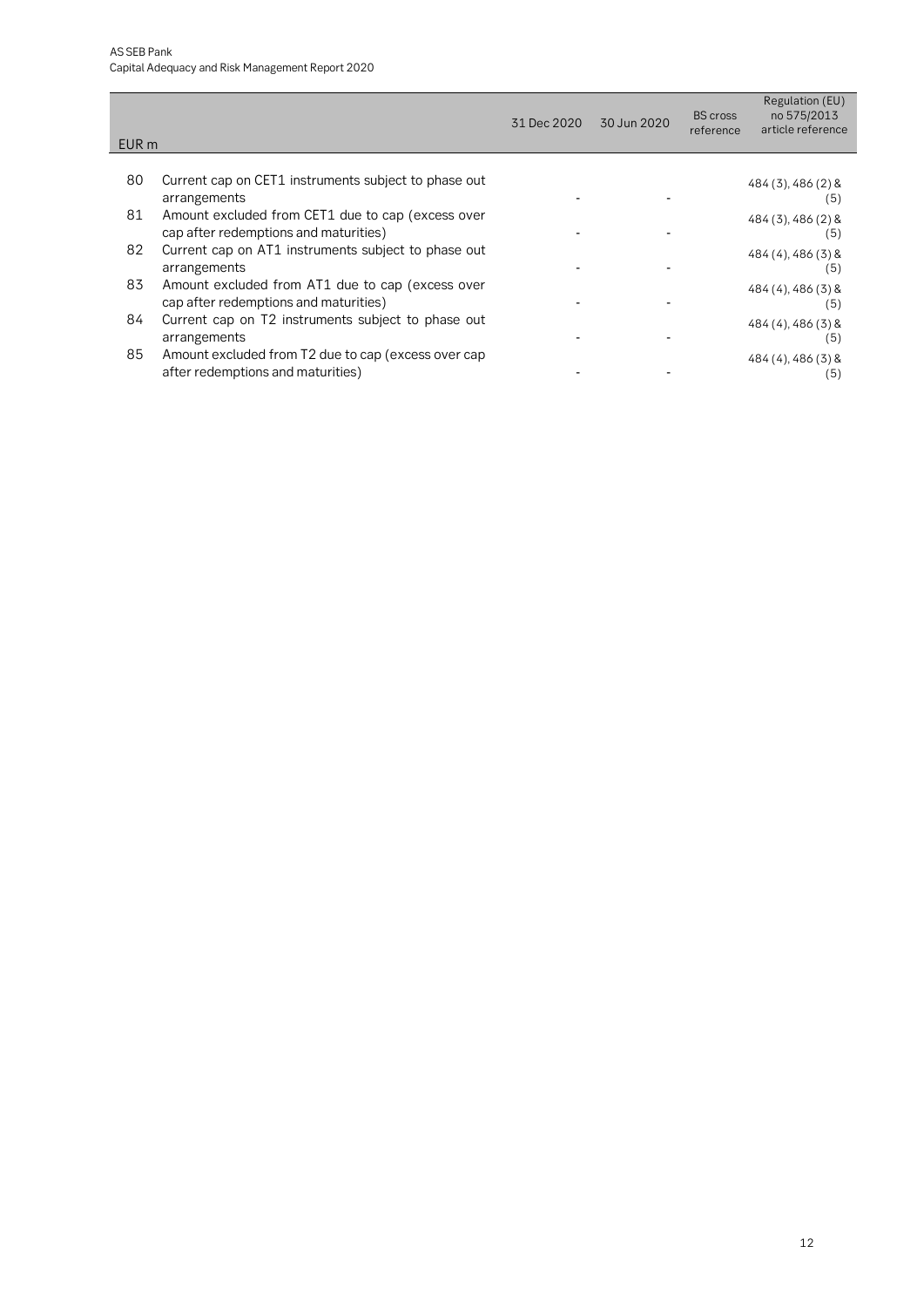#### <span id="page-12-0"></span>Table 5. Capital instruments' main features

#### *Disclosure according to Article 3 in EU Regulation No 1423/2013*

|                 | 31 Dec 2020                                                                                       |                       |
|-----------------|---------------------------------------------------------------------------------------------------|-----------------------|
|                 |                                                                                                   | AS SEB Pank           |
| 1               | <b>Issuer</b>                                                                                     | reg. No 10004252      |
| 2               | Unique identifier (eg CUSIP, ISIN or Bloomberg identifier for private placement                   | EE3100001793          |
| 3               | Governing law(s) of the instrument                                                                | Estonian Law          |
|                 | Regulatory treatment                                                                              |                       |
| 4               | <b>Transitional CRR rules</b>                                                                     | Common Equity Tier 1  |
| 5               | Post-transitional CRR rules                                                                       | Common Equity Tier 1  |
| 6               | Eligible at solo/(sub-)consolidated/solo & (sub-)consolidated                                     | Solo and consolidated |
| 7               | Instrument type (types to be specified by each jurisdiction)                                      | Ordinary shares       |
| 8               | Amount recognised in regulatory capital (currency in million, as of most recent reporting date)   | 43 EUR m              |
| 9               | Nominal amount of instrument                                                                      | 43 EUR m              |
| 9a              | Issue price                                                                                       | EUR 0,64              |
| 9b              | Redemption price                                                                                  | n/a                   |
| 10              | Accounting classification                                                                         | Share capital         |
| 11              | Original date of issuance                                                                         | 06.05.1994            |
| 12              | Perpetual or dated                                                                                | Perpetual             |
| 13              | Original maturity date                                                                            | Perpetual             |
| 14              | Issuer call subject to prior supervisory approval                                                 | N <sub>O</sub>        |
| 15              | Optional call date, contingent call dates, and redemption amount                                  | n/a                   |
| 16              | Subsequent call dates, if applicable                                                              | n/a                   |
|                 | Coupons / dividends                                                                               |                       |
| 17              | Fixed or floating dividend/coupon                                                                 | Floating              |
| 18              | Coupon rate and any related index                                                                 | n/a                   |
| 19              | Existence of a dividend stopper                                                                   | N <sub>O</sub>        |
| 20a             | Fully discretionary, partially discretionary or mandatory (in terms of timing                     | Fully discretionary   |
| 20 <sub>b</sub> | Fully discretionary, partially discretionary or mandatory (in terms of amount)                    | Fully discretionary   |
| 21              | Existence of step up or other incentive to redeem                                                 | N <sub>O</sub>        |
| 22              | Noncumulative or cumulative                                                                       | Noncumulative         |
| 23              | Convertible or non-convertible                                                                    | Non-convertible       |
| 24              | If convertible, conversion trigger (s)                                                            | n/a                   |
| 25              | If convertible, fully or partially                                                                | n/a                   |
| 26              | If convertible, conversion rate                                                                   | n/a                   |
| 27              | If convertible, mandatory or optional conversion                                                  | n/a                   |
| 28              | If convertible, specify instrument type convertible into                                          | n/a                   |
| 29              | If convertible, specify issuer of instrument it converts into                                     | n/a                   |
| 30              | Write-down features                                                                               | N <sub>O</sub>        |
| 31              | If write-down, write-down trigger (s)                                                             | n/a                   |
| 32              | If write-down, full or partial                                                                    | n/a                   |
| 33              | If write-down, permanent or temporary                                                             | n/a                   |
| 34              | If temporary write-down, description of write-up mechanism                                        | n/a                   |
|                 | Position in subordination hierarchy in liquidation (specify instrument type immediately senior to |                       |
| 35              | instrument)                                                                                       | n/a                   |
| 36              | Non-compliant transitioned features                                                               | N <sub>O</sub>        |
| 37              | If yes, specify non-compliant features                                                            | n/a                   |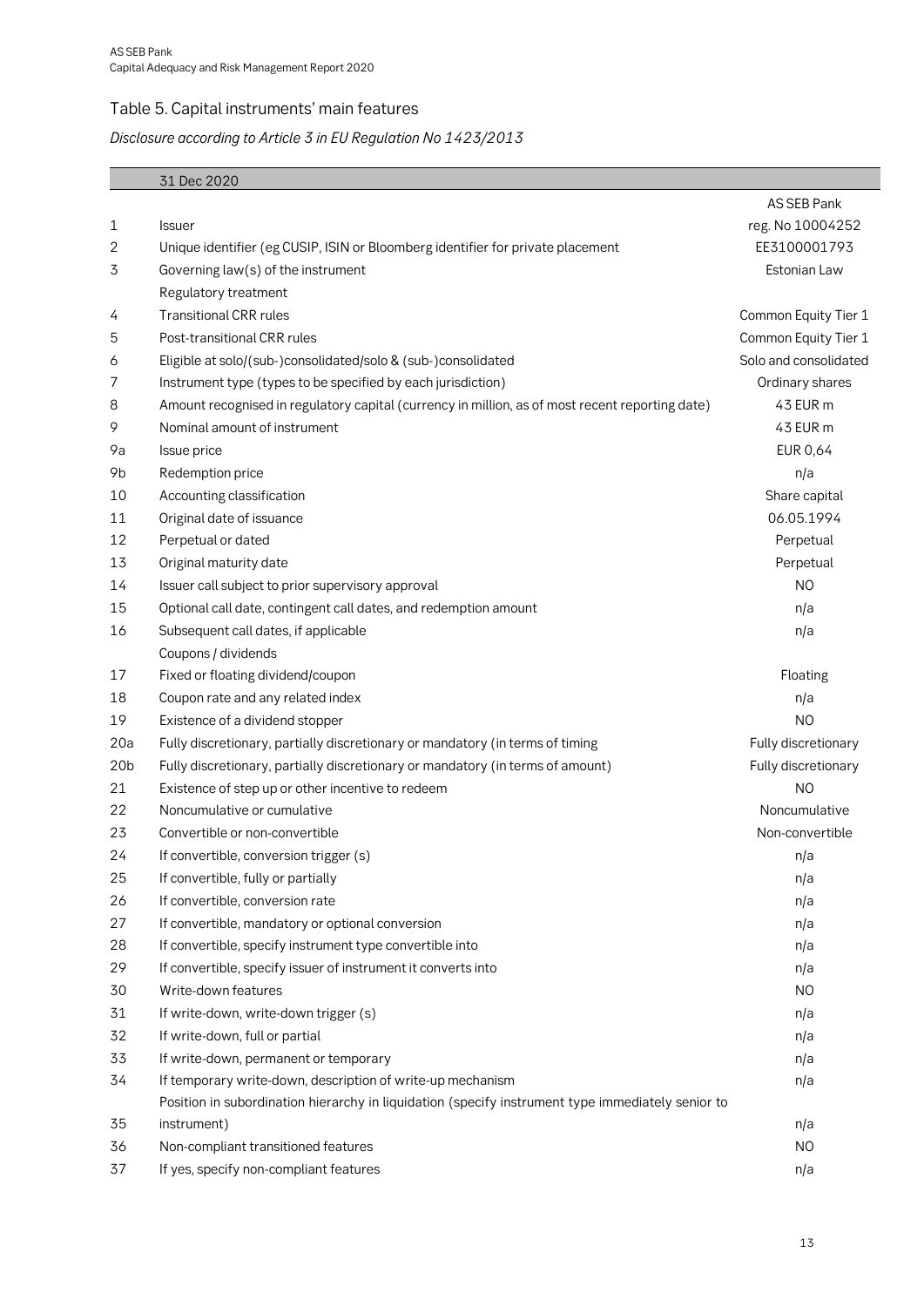Table 6. Geographical distribution of credit exposures relevant for the calculation of the countercyclical capital buffer

*Disclosure according to EU Regulation No 1555/2015*

|                      |             | General credit |                          | Trading book |          | Securitisation           |                | Own funds requirements   |                |       |             |                          |
|----------------------|-------------|----------------|--------------------------|--------------|----------|--------------------------|----------------|--------------------------|----------------|-------|-------------|--------------------------|
|                      |             | exposures      |                          | exposures    |          | exposures                |                |                          |                |       |             |                          |
|                      |             |                | Sum of                   | Value of     |          |                          |                |                          |                |       |             |                          |
|                      |             |                | long and                 | trading      |          |                          |                |                          |                |       |             |                          |
|                      |             |                | short                    | book         |          |                          |                |                          |                |       |             |                          |
|                      |             |                | position                 | exposure     |          |                          | Of which:      | Of which:                |                |       |             |                          |
|                      |             |                | οf                       | for          |          |                          | General        | Trading                  | Of which:      |       | Own funds   | Countercyclical          |
| 31 Dec 2020,         | Exposure    | Exposure       | trading                  | internal     | Exposure | Exposure                 | credit         | book                     | Securitisation |       | requirement | capital buffer           |
| EUR <sub>m</sub>     | value SA    | value IRB      | book                     | models       | value SA | value IRB                | exposures      | exposures                | exposures      | Total | weights     | rate                     |
| Breakdown by country |             |                |                          |              |          |                          |                |                          |                |       |             |                          |
| Estonia              | 461         | 5,611          |                          |              |          | $\sim$                   | 217            | $\overline{0}$           | $\sim$         | 217   | 96.8%       |                          |
| Sweden               | $\mathbf 0$ | 3              | $\overline{\phantom{a}}$ |              |          | $\overline{\phantom{a}}$ | $\overline{0}$ | $\sim$                   | $\sim$         | 0     | $0.0\%$     | $\overline{\phantom{a}}$ |
| Norway               | $\mathbf 0$ | 4              | $\overline{a}$           |              |          | $\sim$                   | $\Omega$       | $\overline{\phantom{a}}$ | $\sim$         | 0     | 0.0%        | 1.0%                     |
| Other                | <b>.</b>    | $\sim$         | $\overline{\phantom{a}}$ | ٠            |          | $\sim$                   | 1              |                          | $\sim$         |       | $0.0\%$     | $\overline{\phantom{a}}$ |
| Total                | 462         | 5,618          | $\overline{\phantom{a}}$ |              |          |                          | 218            |                          | $\sim$         | 218   | 96.86%      | $0.0\%$                  |

#### <span id="page-13-0"></span>Table 7. Amount of institution-specific countercyclical capital buffer

*Disclosure according to EU Regulation No 1555/2015*

<span id="page-13-1"></span>

| 31 Dec 2020, EUR m                                      |      |
|---------------------------------------------------------|------|
| Total risk exposure amount                              | 6.08 |
| Institution specific countercyclical buffer rate        |      |
| Institution specific countercyclical buffer requirement |      |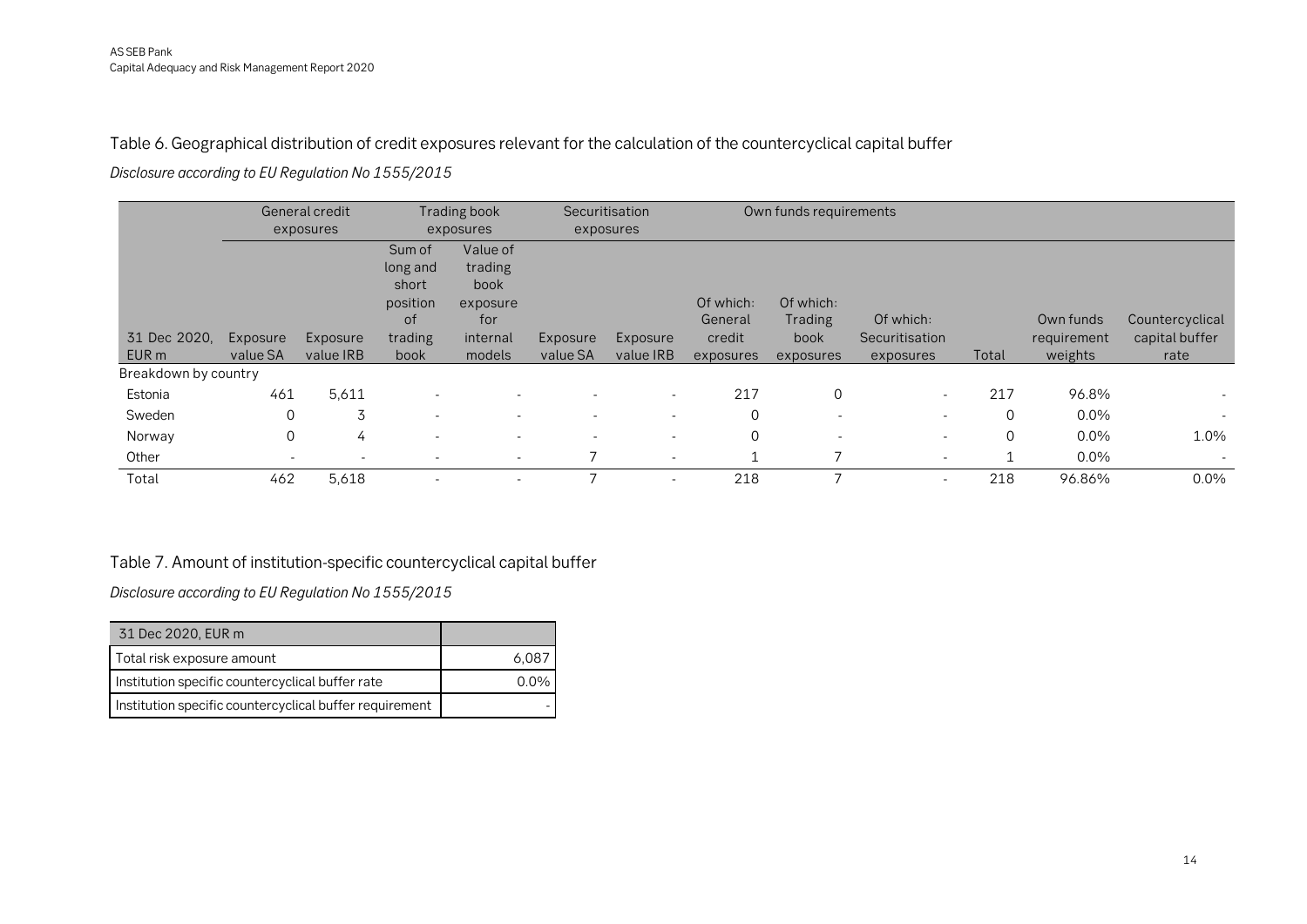#### <span id="page-14-0"></span>Table 8. Leverage ratio

*Disclosure according to EU Regulation 2016/200*

|           | EUR <sub>m</sub>                                                                                                                                                                                                                                                                                                                                                                            | 31 Dec 2020       | 30 Jun 2020 |  |  |  |  |  |  |
|-----------|---------------------------------------------------------------------------------------------------------------------------------------------------------------------------------------------------------------------------------------------------------------------------------------------------------------------------------------------------------------------------------------------|-------------------|-------------|--|--|--|--|--|--|
|           |                                                                                                                                                                                                                                                                                                                                                                                             |                   |             |  |  |  |  |  |  |
| exposures | Table LRSum: Summary reconciliation of accounting assets and leverage ratio                                                                                                                                                                                                                                                                                                                 | Applicable amount |             |  |  |  |  |  |  |
| 1         | Total assets as per published financial statements                                                                                                                                                                                                                                                                                                                                          | 7,490             | 7,294       |  |  |  |  |  |  |
| 2<br>3    | Adjustment for entities which are consolidated for accounting purposes but<br>are outside the scope of regulatory consolidation<br>(Adjustment for fiduciary assets recognised on the balance sheet pursuant<br>to the applicable accounting framework but excluded from the leverage<br>ratio total exposure measure in accordance with Article 429(13) of<br>Regulation (EU) No 575/2013) |                   |             |  |  |  |  |  |  |
| 4         | Adjustments for derivative financial instruments                                                                                                                                                                                                                                                                                                                                            | 5                 | 5           |  |  |  |  |  |  |
| 5         | Adjustment for securities financing transactions (SFTs)<br>Adjustment for off-balance sheet items (ie conversion to credit equivalent                                                                                                                                                                                                                                                       |                   |             |  |  |  |  |  |  |
| 6         | amounts of off-balance sheet exposures)                                                                                                                                                                                                                                                                                                                                                     | 510               | 554         |  |  |  |  |  |  |
| EU-6a     | (Adjustment for intragroup exposures excluded from the leverage ratio<br>total exposure measure in accordance with Article 429(7) of Regulation<br>(EU) No 575/2013)                                                                                                                                                                                                                        |                   |             |  |  |  |  |  |  |
|           | (Adjustment for exposures excluded from the leverage ratio total exposure<br>measure in accordance with Article 429(14) of Regulation (EU) No                                                                                                                                                                                                                                               |                   |             |  |  |  |  |  |  |
| EU-6b     | 575/2013)                                                                                                                                                                                                                                                                                                                                                                                   |                   |             |  |  |  |  |  |  |
| 7         | Other adjustments                                                                                                                                                                                                                                                                                                                                                                           | -9                | -11         |  |  |  |  |  |  |
| 8         | Leverage ratio total exposure measure                                                                                                                                                                                                                                                                                                                                                       | 7,996             | 7,842       |  |  |  |  |  |  |
|           | Table I PCam: Lovarage ratio common disclosure<br>CDD Invorgan ratio oxposure                                                                                                                                                                                                                                                                                                               |                   |             |  |  |  |  |  |  |

|       | Table LRCom: Leverage ratio common disclosure                                                                                                | CRR leverage ratio exposure |       |  |  |  |
|-------|----------------------------------------------------------------------------------------------------------------------------------------------|-----------------------------|-------|--|--|--|
|       | On-balance sheet exposures (excluding derivatives and SFTs)                                                                                  |                             |       |  |  |  |
|       | On-balance sheet items (excluding derivatives, SFTs and fiduciary assets,                                                                    |                             |       |  |  |  |
| 1     | but including collateral)                                                                                                                    | 7,483                       | 7,288 |  |  |  |
| 2     | (Asset amounts deducted in determining Tier 1 capital)                                                                                       | -8                          | $-11$ |  |  |  |
|       | Total on-balance sheet exposures (excluding derivatives, SFTs and                                                                            |                             |       |  |  |  |
| 3     | fiduciary assets) (sum of lines 1 and 2)                                                                                                     | 7,475                       | 7,277 |  |  |  |
|       | Derivative exposures                                                                                                                         |                             |       |  |  |  |
|       | Replacement cost associated with all derivatives transactions (ie net of                                                                     |                             |       |  |  |  |
| 4     | eligible cash variation margin)                                                                                                              | 6                           | 6     |  |  |  |
| 5     | Add-on amounts for PFE associated with all derivatives transactions (mark-<br>to-market method)                                              | 5                           | 5     |  |  |  |
| EU-5a | Exposure determined under Original Exposure Method                                                                                           |                             |       |  |  |  |
|       |                                                                                                                                              |                             |       |  |  |  |
| 6     | Gross-up for derivatives collateral provided where deducted from the<br>balance sheet assets pursuant to the applicable accounting framework |                             |       |  |  |  |
|       | (Deductions of receivables assets for cash variation margin provided in                                                                      |                             |       |  |  |  |
| 7     | derivatives transactions)                                                                                                                    |                             |       |  |  |  |
| 8     | (Exempted CCP leg of client-cleared trade exposures)                                                                                         |                             |       |  |  |  |
| 9     | Adjusted effective notional amount of written credit derivatives                                                                             |                             |       |  |  |  |
|       | (Adjusted effective notional offsets and add-on deductions for written                                                                       |                             |       |  |  |  |
| 10    | credit derivatives)                                                                                                                          |                             |       |  |  |  |
| 11    | Total derivatives exposures (sum of lines 4 to 10)                                                                                           | 11                          | 11    |  |  |  |
|       | <b>SFT</b> exposures                                                                                                                         |                             |       |  |  |  |
|       | Gross SFT assets (with no recognition of netting), after adjusting for sales                                                                 |                             |       |  |  |  |
| 12    | accounting transactions                                                                                                                      |                             |       |  |  |  |
|       | (Netted amounts of cash payables and cash receivables of gross SFT                                                                           |                             |       |  |  |  |
| 13    | assets)                                                                                                                                      |                             |       |  |  |  |
| 14    | Counterparty credit risk exposure for SFT assets                                                                                             |                             |       |  |  |  |
|       |                                                                                                                                              |                             |       |  |  |  |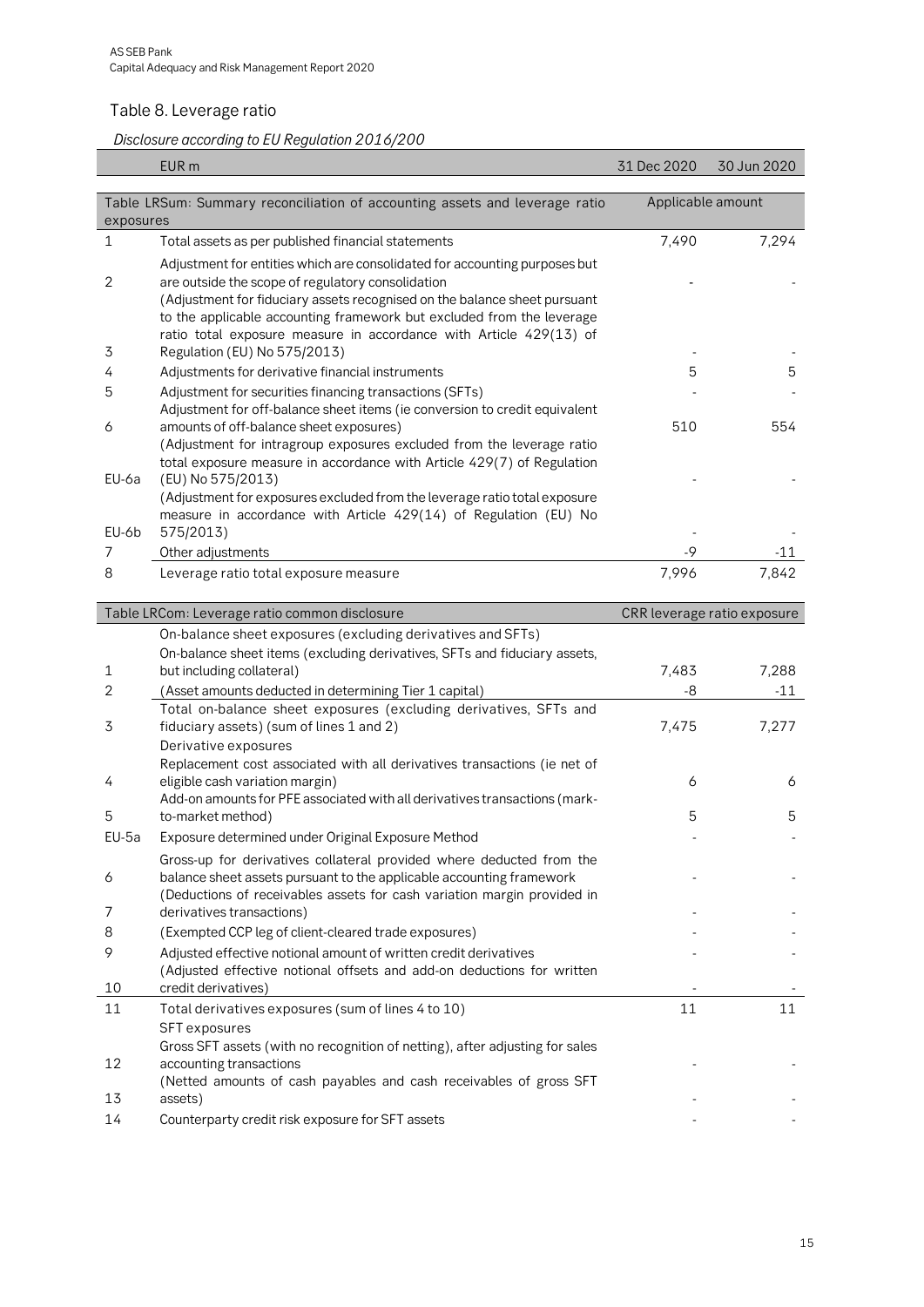|                       | EUR <sub>m</sub>                                                                                                                                                                                                                                                                   | 31 Dec 2020                     | 30 Jun 2020 |
|-----------------------|------------------------------------------------------------------------------------------------------------------------------------------------------------------------------------------------------------------------------------------------------------------------------------|---------------------------------|-------------|
|                       | Derogation for SFTs: Counterparty credit risk exposure in accordance with<br>EU-14a Articles 429b(4) and 222 of Regulation (EU) No 575/2013                                                                                                                                        |                                 |             |
| 15                    | Agent transaction exposures                                                                                                                                                                                                                                                        |                                 |             |
| $EU-15a$              | (Exempted CCP leg of client-cleared SFT exposure)                                                                                                                                                                                                                                  |                                 |             |
| 16                    | Total securities financing transaction exposures (sum of lines 12 to 15a)<br>Other off-balance sheet exposures                                                                                                                                                                     |                                 |             |
| 17                    | Off-balance sheet exposures at gross notional amount                                                                                                                                                                                                                               | 1,048                           | 1,039       |
| 18                    | (Adjustments for conversion to credit equivalent amounts)                                                                                                                                                                                                                          | $-538$                          | $-585$      |
| 19                    | Other off-balance sheet exposures (sum of lines 17 and 18)<br>Exempted exposures in accordance with Article 429(7) and (14) of<br>Regulation (EU) No 575/2013 (on and off balance sheet)                                                                                           | 510                             | 554         |
|                       | (Intragroup exposures (solo basis) exempted in accordance with Article<br>EU-19a 429(7) of Regulation (EU) No 575/2013 (on and off balance sheet))<br>(Exposures exempted in accordance with Article 429 (14) of Regulation<br>EU-19b (EU) No 575/2013 (on and off balance sheet)) |                                 |             |
|                       | Capital and total exposure measure                                                                                                                                                                                                                                                 |                                 |             |
| 20                    | Tier 1 capital<br>Leverage ratio total exposure measure (sum of lines 3, 11, 16, 19,                                                                                                                                                                                               | 962                             | 1,058       |
| 21                    | EU-19a and EU-19b)<br>Leverage ratio                                                                                                                                                                                                                                               | 7,996                           | 7,842       |
| 22                    | Leverage ratio<br>Choice on transitional arrangements and amount of derecognised<br>fiduciary items                                                                                                                                                                                | 12.0%                           | 13.5%       |
| <b>EU-23</b><br>EU-24 | Choice on transitional arrangements for the definition of the capital measure<br>Amount of derecognised fiduciary items in accordance with Article 429(11)<br>of Regulation (EU) No 575/2013                                                                                       | Fully phased in Fully phased in |             |

|        | Table LRSpl: Split-up of on balance sheet exposures (excluding derivatives,<br>SFTs and exempted exposures) | CRR leverage ratio exposure |       |  |  |
|--------|-------------------------------------------------------------------------------------------------------------|-----------------------------|-------|--|--|
|        | Total on-balance sheet exposures (excluding derivatives, SFTs, and                                          |                             |       |  |  |
| $EU-1$ | exempted exposures), of which:                                                                              | 7,483                       | 7,288 |  |  |
| $EU-2$ | Trading book exposures                                                                                      |                             |       |  |  |
| $EU-3$ | Banking book exposures, of which:                                                                           | 7,483                       | 7,288 |  |  |
| $EU-4$ | Covered bonds                                                                                               |                             |       |  |  |
| $EU-5$ | Exposures treated as sovereigns                                                                             | 969                         | 948   |  |  |
|        | Exposures to regional governments, MDB, international organisations and                                     |                             |       |  |  |
| EU-6   | PSE not treated as sovereigns                                                                               |                             |       |  |  |
| EU-7   | Institutions                                                                                                | 952                         | 823   |  |  |
| EU-8   | Secured by mortgages of immovable properties                                                                | 4,078                       | 4.046 |  |  |
| EU-9   | Retail exposures                                                                                            | 501                         | 501   |  |  |
| EU-10  | Corporate                                                                                                   | 845                         | 833   |  |  |
| EU-11  | Exposures in default                                                                                        | 26                          | 29    |  |  |
|        | Other exposures (eg equity, securitisations, and other non-credit obligation                                |                             |       |  |  |
| EU-12  | assets)                                                                                                     | 112                         | 108   |  |  |
|        |                                                                                                             |                             |       |  |  |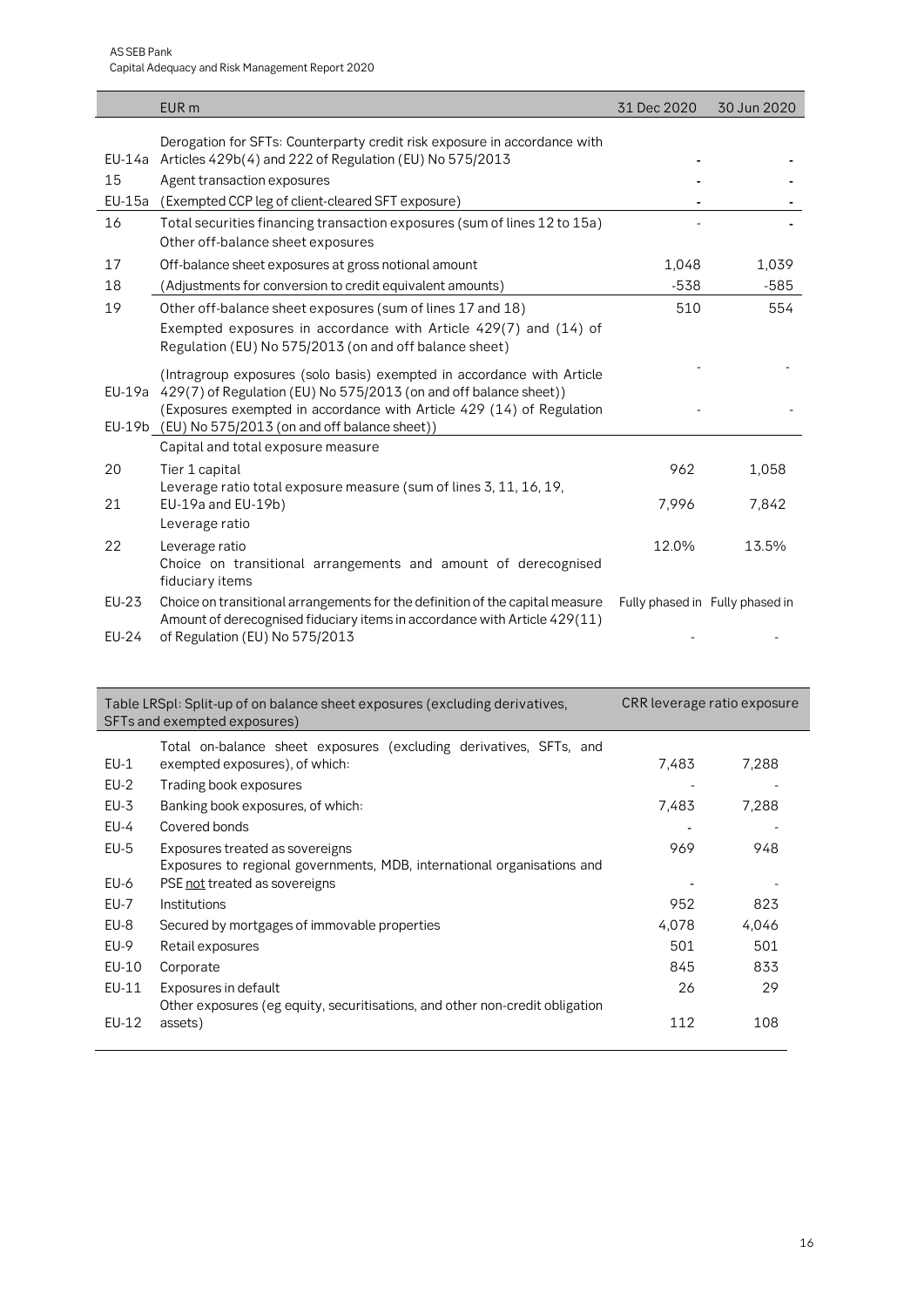#### Table LRQua: Free format text boxes for disclosure on qualitative items

Leverage ratio is considered in capital and risk management and planning. The leverage ratio is frequently monitored and risks involved are assessed.

SEB's capital plan covers the strategic planning horizon and projects economic and legal capital requirements, as well as available capital resources and relevant ratios including risk-based and non-risk based metrics such as the leverage ratio. It is forward-looking, taking into account current and planned business volumes. The capital plan is stress tested for potential down-turns in the macroeconomic environment, strategic risk factors identified in the business planning, and other relevant scenarios. The capital plan is established annually, and updated as needs arise during the year. Capital is managed centrally, pursuant to an internal framework in accordance with local requirements as regards statutory and internal capital.

In 2020, there were no significant factors impacting the leverage ratio.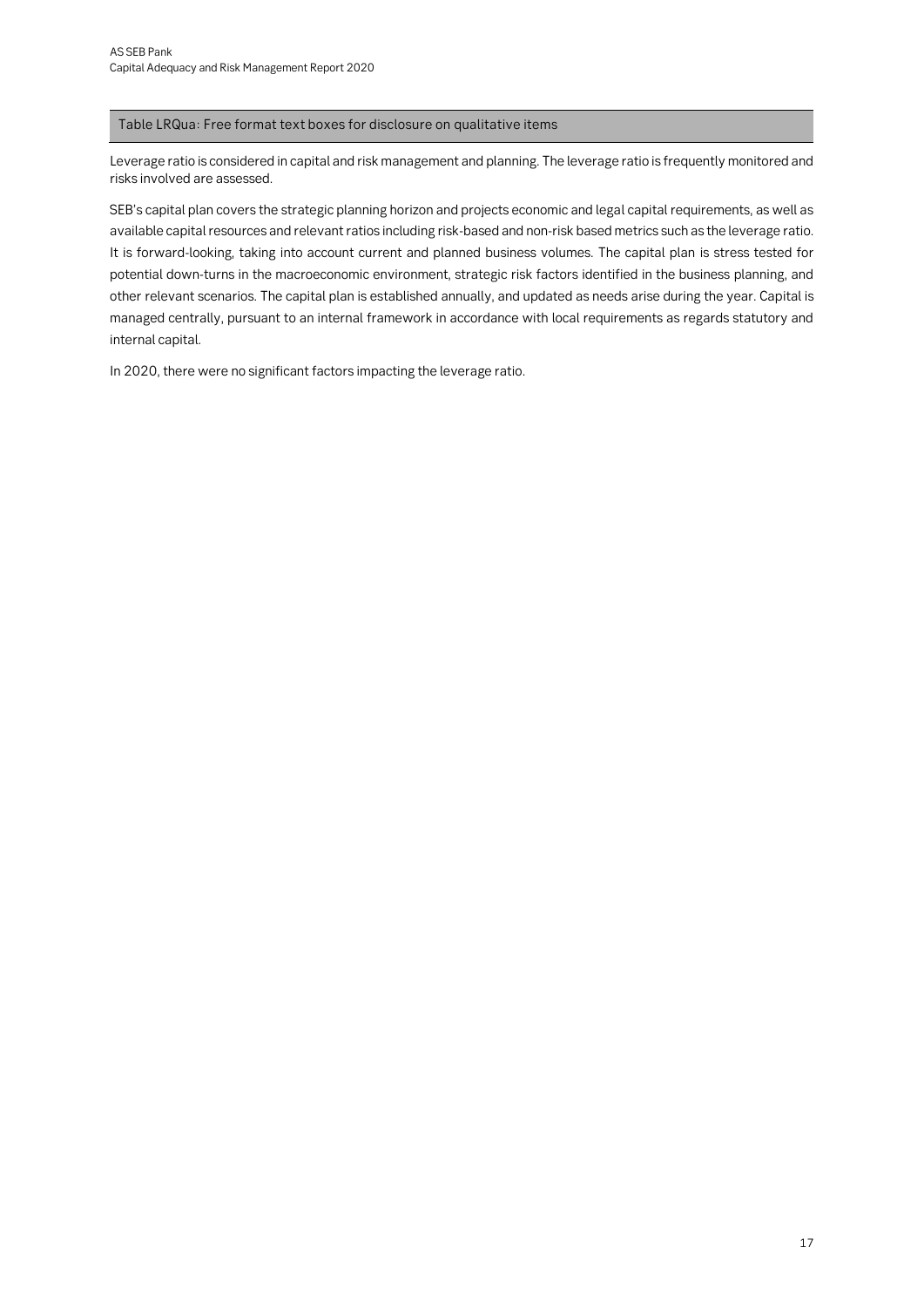## <span id="page-17-0"></span>Credit exposure

#### <span id="page-17-1"></span>Table 9. EU CRB-B - Total and average net amount of exposures

|                                          | 31 Dec 2020                                        |                                          |
|------------------------------------------|----------------------------------------------------|------------------------------------------|
| EUR <sub>m</sub>                         | Net value of exposures at<br>the end of the period | Average net exposures<br>over the period |
| Central governments or central banks     |                                                    |                                          |
| Institutions                             | 833                                                | 570                                      |
| Corporates                               | 3,348                                              | 3,358                                    |
| of which large corporates                | 2.322                                              | 2.222                                    |
| of which SME corporates                  | 1.003                                              | 1.101                                    |
| of which Specialised Lending             | 24                                                 | 35                                       |
| Retail exposures                         | 2.845                                              | 2.803                                    |
| of which secured by real estate property | 2.619                                              | 2.571                                    |
| of which retail SME                      | 83                                                 | 82                                       |
| of which other retail exposures          | 144                                                | 150                                      |
| <b>Total IRB approach</b>                | 7.026                                              | 6.731                                    |
| Central governments or central banks     | 707                                                | 758                                      |
| Other exposures                          | 682                                                | 658                                      |
| <b>Total Standardised approach</b>       | 1,388                                              | 1,416                                    |
| Total                                    | 8.415                                              | 8,147                                    |

### <span id="page-17-2"></span>Table 10. EU CRB-C - Geographical breakdown of exposures

|                                          |         | 31 Dec 2020 |       | 31 Dec 2019 |         |       |  |
|------------------------------------------|---------|-------------|-------|-------------|---------|-------|--|
| Net value of exposure, EUR m             | Estonia | Other *     | Total | Estonia     | Other * | Total |  |
| Central governments or central banks     |         |             |       |             |         |       |  |
| <b>Institutions</b>                      |         | 832         | 833   |             | 101     | 102   |  |
| Corporates                               | 3.280   | 69          | 3,348 | 3,214       | 54      | 3,268 |  |
| of which large corporates                | 2,254   | 68          | 2,322 | 1.999       | 51      | 2,049 |  |
| of which SME corporates                  | 1,002   |             | 1,003 | 1,183       | 4       | 1,187 |  |
| of which Specialised Lending             | 24      |             | 24    | 32          |         | 32    |  |
| Retail exposures                         | 2.810   | 36          | 2.845 | 2.717       | 34      | 2,751 |  |
| of which secured by real estate property | 2.584   | 34          | 2,619 | 2.481       | 32      | 2,513 |  |
| of which retail SMF                      | 83      |             | 83    | 81          |         | 81    |  |
| of which other retail exposures          | 142     | 2           | 144   | 154         | 2       | 156   |  |
| Total IRB approach                       | 6.090   | 936         | 7.026 | 5.932       | 189     | 6,121 |  |
| Central governments or central banks     | 525     | 182         | 707   | 855         | 159     | 1.014 |  |
| Other exposures                          | 670     | 12          | 682   | 613         | 2       | 615   |  |
| <b>Total Standardised approach</b>       | 1,195   | 194         | 1,388 | 1,467       | 162     | 1,629 |  |
| Total                                    | 7.285   | 1,130       | 8,415 | 7.399       | 351     | 7,750 |  |

\* Credit exposure is primarily concentrated to Estonia. The category "Other countries" consists mainly Lithuania, Latvia and Sweden (2019: Lithuania, Latvia, Sweden and Finland).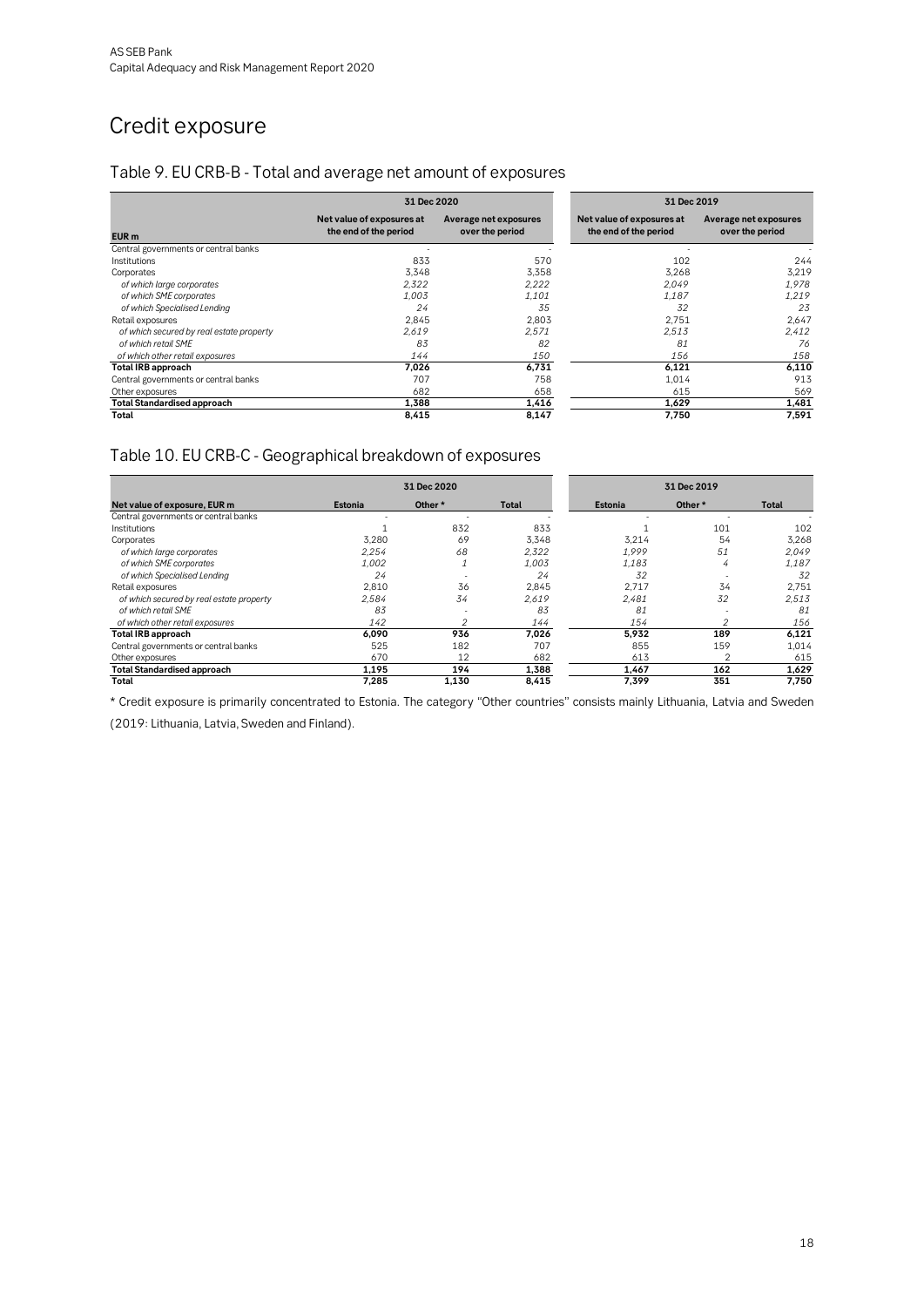#### Table 11. EU CRB-D - Concentration of exposures by industry or counterparty types

| 31 Dec 2020, EUR m                       | <b>Banks</b> | <b>Finance and</b><br>insurance | <b>Wholesale and</b><br>retail | Transportation | <b>Shipping</b>          | <b>Business and</b><br>household<br>services | <b>Construction Manufacturing</b> |     | Agriculture,<br>forestry and<br>fishing | Mining, oil and<br>gas extraction | Electricity,<br>water and gas<br>supply | <b>Commercial real</b><br>estate<br>management | Public<br>Administration | Household<br>mortgage | Other |
|------------------------------------------|--------------|---------------------------------|--------------------------------|----------------|--------------------------|----------------------------------------------|-----------------------------------|-----|-----------------------------------------|-----------------------------------|-----------------------------------------|------------------------------------------------|--------------------------|-----------------------|-------|
| Central governments or central banks     |              |                                 |                                |                |                          |                                              |                                   |     |                                         |                                   |                                         |                                                |                          |                       |       |
| Institutions                             | 833          |                                 |                                |                |                          |                                              |                                   |     |                                         |                                   |                                         |                                                |                          |                       |       |
| Corporates                               |              | 62                              | 569                            | 200            | 88                       | 193                                          | 121                               | 488 | 193                                     | 44                                | 484                                     | 884                                            |                          |                       |       |
| of which large corporates                |              | 46                              | 452                            | 164            | 88                       | 112                                          | 46                                | 352 | 10                                      | 42                                | 448                                     | 557                                            |                          |                       |       |
| of which SME corporates                  |              | 16                              | 117                            | 36             |                          | 82                                           | 75                                | 136 | 183                                     |                                   | 37                                      | 303                                            |                          |                       | 16    |
| of which Specialised Lending             |              |                                 |                                |                |                          |                                              |                                   |     |                                         |                                   |                                         |                                                |                          |                       |       |
| Retail exposures                         |              |                                 | 15                             |                |                          | 84                                           |                                   | 13  | 15                                      |                                   |                                         | 14                                             |                          | 2,550                 | 147   |
| of which secured by real estate property |              |                                 | 12                             |                |                          | $\Omega$                                     |                                   | 10  | 15                                      |                                   |                                         | ⊥⊃                                             |                          | 2,550                 |       |
| of which retail SME                      |              |                                 |                                |                |                          | 75                                           |                                   |     |                                         |                                   |                                         |                                                |                          |                       |       |
| of which other retail exposures          |              |                                 |                                |                | $\overline{\phantom{a}}$ |                                              |                                   |     |                                         |                                   |                                         |                                                |                          |                       | 144   |
| <b>Total IRB approach</b>                | 833          | 62                              | 584                            | 202            | 88                       | 278                                          | 125                               | 501 | 208                                     | 44                                | 485                                     | 898                                            |                          | 2,550                 | 168   |
| Central governments or central banks     | 455          |                                 |                                |                |                          |                                              |                                   |     |                                         |                                   |                                         |                                                | 252                      |                       |       |
| Other exposures                          |              |                                 | 22                             | 16             |                          | 23                                           | 30                                | 19  | 15                                      |                                   |                                         |                                                | 285                      |                       | 257   |
| <b>Total Standardised approach</b>       | 464          |                                 | 22                             | 16             |                          | 23                                           | 30                                | 19  | 15                                      |                                   |                                         |                                                | 537                      |                       | 257   |
| Total                                    | 1,297        | 63                              | 605                            | 218            | 88                       | 301                                          | 155                               | 520 | 223                                     | 45                                | 486                                     | 902                                            | 537                      | 2,550                 | 425   |

<span id="page-18-0"></span>

| 31 Dec 2019, EUR m                       | <b>Banks</b> | <b>Finance and</b><br>insurance | <b>Wholesale and</b><br>retail | Transportation | <b>Shipping</b> | <b>Business and</b><br>household<br>services | <b>Construction Manufacturing</b> |     | Agriculture,<br>forestry and<br>fishing | Mining, oil and<br>gas extraction | Electricity,<br>water and gas<br>supply | <b>Commercial real</b><br>estate<br>management | Public<br>Administration | Household<br>mortgage | Other |
|------------------------------------------|--------------|---------------------------------|--------------------------------|----------------|-----------------|----------------------------------------------|-----------------------------------|-----|-----------------------------------------|-----------------------------------|-----------------------------------------|------------------------------------------------|--------------------------|-----------------------|-------|
| Central governments or central banks     |              |                                 |                                |                |                 |                                              |                                   |     |                                         |                                   |                                         |                                                |                          |                       |       |
| Institutions                             | 102          |                                 |                                |                |                 |                                              |                                   |     |                                         |                                   |                                         |                                                |                          |                       |       |
| Corporates                               |              | 29                              | 591                            | 168            | 70              | 190                                          | 125                               | 534 | 191                                     | 52                                | 494                                     | 794                                            |                          |                       | 25    |
| of which large corporates                |              | 21                              | 454                            | 102            | 70              | 98                                           | 83                                | 344 | 11                                      | 47                                | 431                                     | 382                                            |                          |                       |       |
| of which SME corporates                  |              |                                 | 137                            | 66             | $\overline{a}$  | 93                                           | 41                                | 190 | 180                                     |                                   | 63                                      | 380                                            |                          |                       | 24    |
| of which Specialised Lending             |              |                                 |                                |                |                 | . .                                          |                                   |     |                                         |                                   |                                         | 32                                             |                          |                       |       |
| Retail exposures                         |              | $\Omega$                        | 16                             |                |                 | 84                                           |                                   | 14  | 18                                      |                                   |                                         | 14                                             |                          | 2,438                 | 159   |
| of which secured by real estate property |              |                                 | 13                             |                |                 | 10                                           |                                   | 11  | 18                                      |                                   |                                         | 13                                             |                          | 2,438                 |       |
| of which retail SME                      |              | υ                               |                                |                |                 | 73                                           |                                   |     |                                         | 0                                 |                                         |                                                |                          |                       |       |
| of which other retail exposures          |              |                                 |                                |                |                 |                                              |                                   |     |                                         |                                   |                                         |                                                |                          |                       |       |
| <b>Total IRB approach</b>                | 107          | 30                              | 607                            | 170            | 70              | 274                                          | 129                               | 548 | 209                                     | 52                                | 494                                     | 808                                            |                          | 2,438                 | 184   |
| Central governments or central banks     | 806          | .                               |                                |                |                 |                                              |                                   |     |                                         |                                   |                                         |                                                | 207                      |                       |       |
| Other exposures                          | $\sim$       | $\Omega$                        | 21                             | 17             |                 | 24                                           | 29                                | 20  | 15                                      |                                   |                                         |                                                | 225                      |                       | 258   |
| <b>Total Standardised approach</b>       | 806          | 0                               | 21                             | 17             | 0               | 24                                           | 29                                | 20  | 15                                      |                                   |                                         |                                                | 432                      |                       | 258   |
| Total                                    | 914          | 30                              | 628                            | 187            | 70              | 298                                          | 159                               | 568 | 224                                     | 53                                | 495                                     | 812                                            | 432                      | 2,438                 | 443   |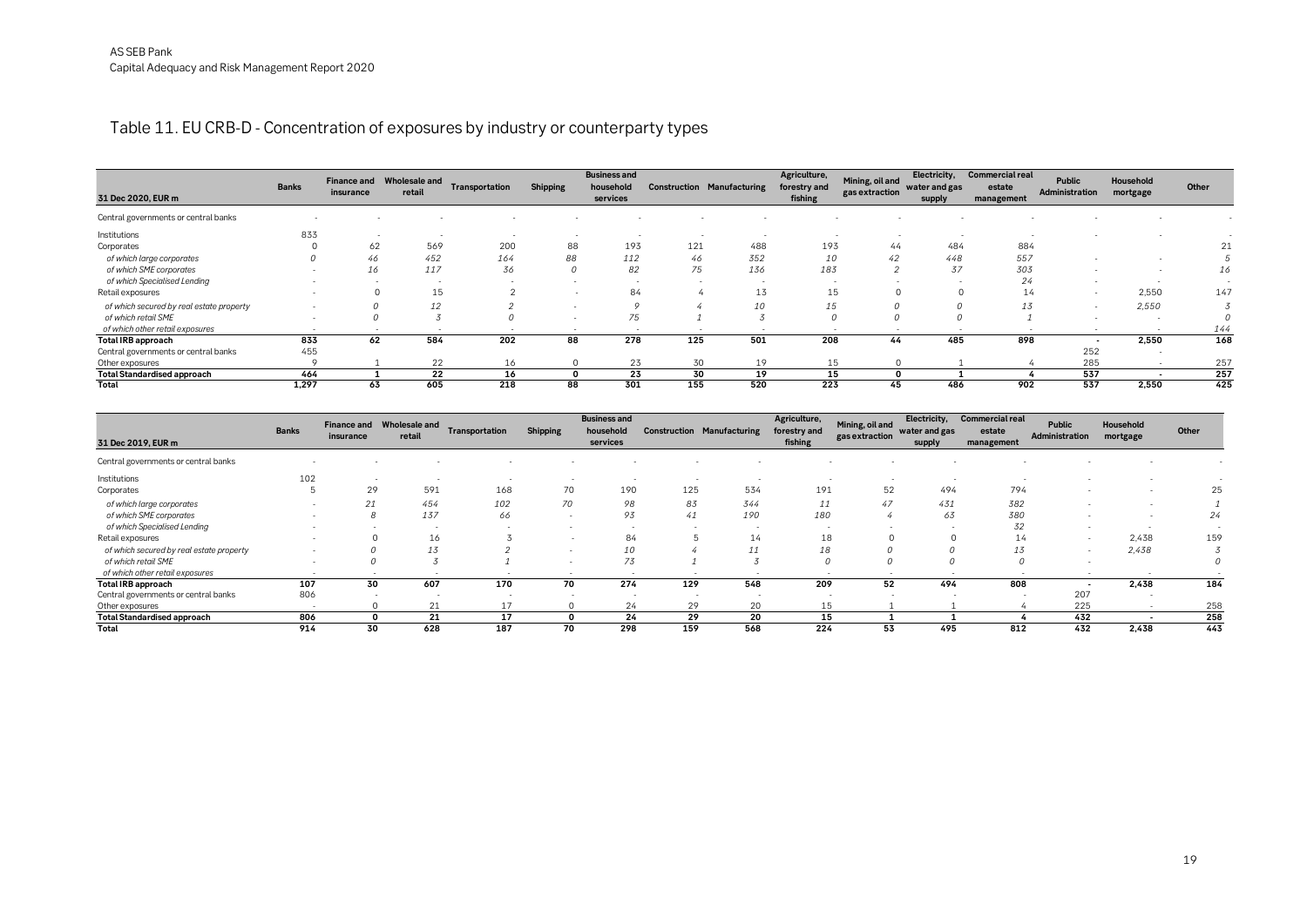### <span id="page-19-0"></span>Table 12. EU CRB-E - Maturity of exposures

|                                          |           |               | Net exposure value         |           |                       |       |
|------------------------------------------|-----------|---------------|----------------------------|-----------|-----------------------|-------|
| 31 Dec 2020, EUR m                       | On demand | $\leq$ 1 year | > 1 year<br>$\leq$ 5 years | > 5 years | No stated<br>maturity | Total |
| Central governments or central banks     |           |               |                            |           |                       |       |
| <b>Institutions</b>                      | 639       | 191           |                            |           |                       | 833   |
| Corporates                               | 348       | 715           | 2,187                      | 98        |                       | 3,349 |
| of which large corporates                | 262       | 468           | 1.540                      | 52        | ۰                     | 2.322 |
| of which SME corporates                  | 86        | 246           | 624                        | 46        | ۰                     | 1.003 |
| of which Specialised Lending             | 0         |               | 23                         |           | ۰                     | 24    |
| Retail exposures                         | 106       | 28            | 167                        | 2.544     |                       | 2,845 |
| of which secured by real estate property | 12        | 19            | 108                        | 2.479     |                       | 2,619 |
| of which retail SME                      | 8         | 2             | 8                          | 65        |                       | 83    |
| of which other retail exposures          | 86        | 6             | 50                         | Ω         | ۰                     | 144   |
| <b>Total IRB approach</b>                | 1,094     | 934           | 2,356                      | 2.642     |                       | 7,026 |
| Central governments or central banks     | 456       | 67            | 185                        |           |                       | 707   |
| Other exposures                          | 13        | 46            | 405                        | 218       | ۰                     | 682   |
| <b>Total Standardised approach</b>       | 468       | 112           | 590                        | 218       | -                     | 1,388 |
| Total                                    | 1.562     | 1,046         | 2.946                      | 2.861     |                       | 8,415 |

|                                          |           |               | Net exposure value         |           |                              |       |
|------------------------------------------|-----------|---------------|----------------------------|-----------|------------------------------|-------|
| 31 Dec 2019, EUR m                       | On demand | $\leq$ 1 year | > 1 year<br>$\leq$ 5 years | > 5 years | <b>No stated</b><br>maturity | Total |
| Central governments or central banks     |           |               |                            |           |                              |       |
| <b>Institutions</b>                      | 54        | 44            | 4                          |           |                              | 102   |
| Corporates                               | 329       | 635           | 2.139                      | 165       |                              | 3,268 |
| of which large corporates                | 216       | 445           | 1.298                      | 90        |                              | 2,049 |
| of which SME corporates                  | 112       | 190           | 810                        | 75        |                              | 1,187 |
| of which Specialised Lending             | 0         |               | 31                         |           |                              | 32    |
| Retail exposures                         | 113       | 32            | 178                        | 2,428     |                              | 2,751 |
| of which secured by real estate property | 14        | 23            | 110                        | 2.366     |                              | 2.513 |
| of which retail SME                      | 9         | 1             | 9                          | 62        |                              | 81    |
| of which other retail exposures          | 89        | 7             | 59                         |           | ۰                            | 156   |
| <b>Total IRB approach</b>                | 495       | 712           | 2,321                      | 2,593     |                              | 6,121 |
| Central governments or central banks     | 807       | 128           | 78                         | ∩         |                              | 1.014 |
| Other exposures                          | 14        | 33            | 401                        | 167       |                              | 615   |
| <b>Total Standardised approach</b>       | 821       | 161           | 479                        | 167       |                              | 1,629 |
| Total                                    | 1,316     | 873           | 2,800                      | 2,760     |                              | 7,750 |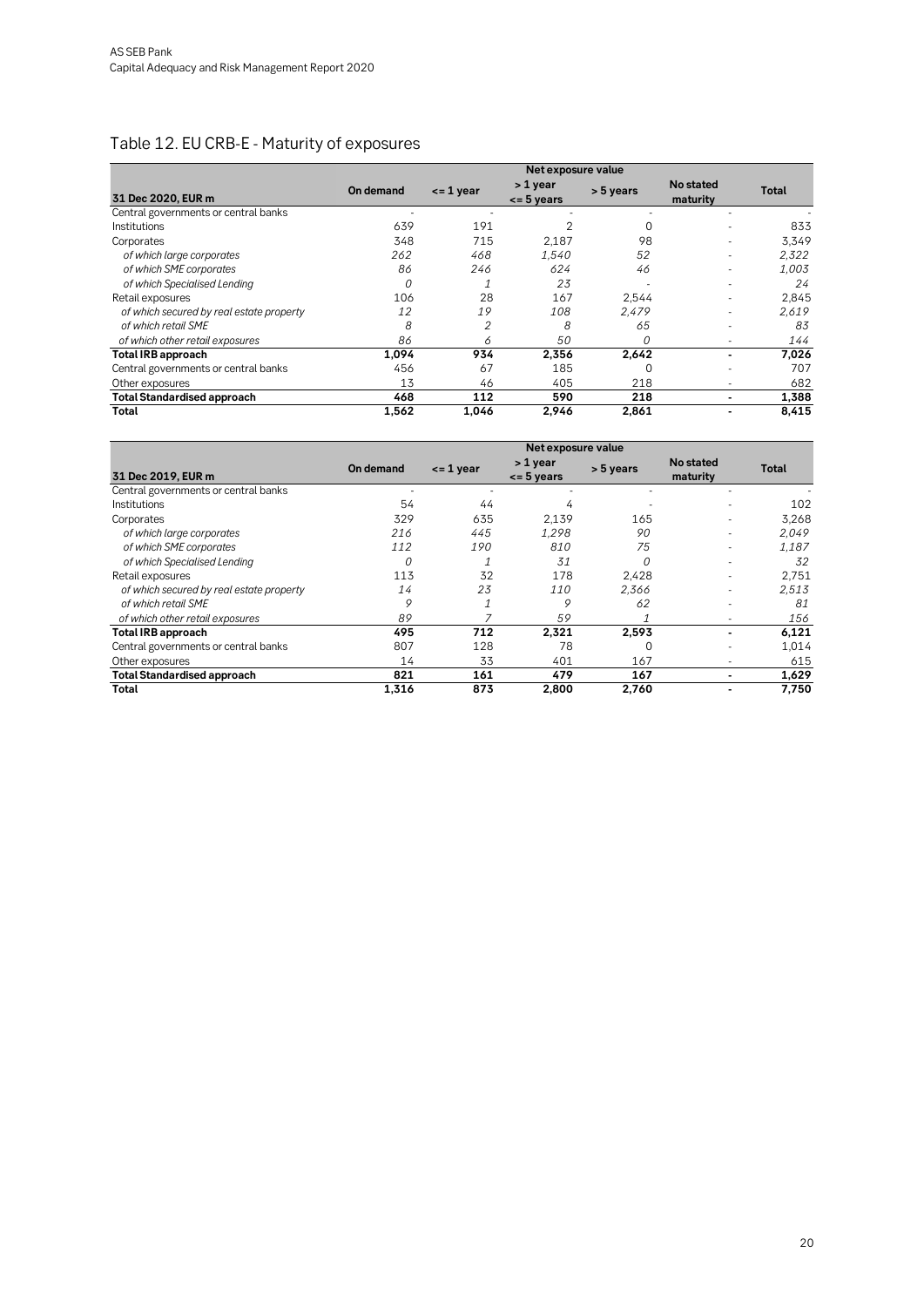# <span id="page-20-0"></span>Credit risk mitigation

Depending on the creditworthiness of the customer, as well as the nature and complexity of the transaction, collateral and netting agreements can be used to a varying extent to mitigate the credit risk. In the selection of a particular credit risk mitigation technique, consideration is given to its suitability for the product and customer in question, its legal enforceability, and on the experience and capacity to manage and control the particular technique. The most important credit risk mitigation techniques are pledges and guarantees. The most common types of pledges are real estate, floating charges and financial securities.

For large corporate customers, credit risk is commonly mitigated through the use of restrictive covenants in the credit agreements, including negative pledges. Independent and professional credit analysis is particularly important for this customer segment. A credit analysis function within the Corporates and Institutions Area provides independent analysis and credit opinions to business units throughout the bank where relevant as well as to the credit committees.

All non-retail collateral values are reviewed at least annually by the relevant credit committees. Collateral values for watch-listed engagements are reviewed on a more frequent basis. The general rule is that the value of the collateral shall be calculated on the basis of the estimated market value of the asset with a conservative discount. The market value shall be documented by an independent external valuation or, when applicable, by a well justified internal estimate.

The general control process for various credit risk mitigation techniques includes credit review and approval requirements, specific credit product policies and credit risk monitoring and control. The value of both the exposure and the mitigating collateral are monitored on a regular basis. The frequency depends on the type of counterparty, the structure of the transaction and the type of collateral.

The most common collateral is the real estate and from exposures secured by collateral, the residential real estate made 65%, commercial real estate 33% and other collateral types (floating charges, financial collaterals, etc.) 2%.

| 31 Dec 2020, EUR m     | <b>Exposures</b><br>unsecured -<br>Carrying amount Carrying amount | <b>Exposures</b><br>secured - | <b>Exposures</b><br>secured by<br>collateral | <b>Exposures secured</b><br>by financial<br>guarantees | <b>Exposures secured by</b><br>credit derivatives |
|------------------------|--------------------------------------------------------------------|-------------------------------|----------------------------------------------|--------------------------------------------------------|---------------------------------------------------|
| Total loans            | 1.918                                                              | 4.205                         | 3.947                                        | 258                                                    |                                                   |
| Total debt securities  | 227                                                                |                               |                                              | $\overline{\phantom{0}}$                               |                                                   |
| <b>Total exposures</b> | 2,145                                                              | 4.205                         | 3.947                                        | 258                                                    |                                                   |
| of which defaulted     | -5                                                                 | 21                            |                                              | 14                                                     |                                                   |

#### <span id="page-20-1"></span>Table 13. EU CR3 - Credit risk mitigation techniques

| 30 Jun 2020, EUR m     | <b>Exposures</b><br>unsecured -<br>Carrying amount Carrying amount | <b>Exposures</b><br>secured - | <b>Exposures</b><br>secured by<br>collateral | <b>Exposures secured</b><br>by financial<br>guarantees | <b>Exposures secured by</b><br>credit derivatives |
|------------------------|--------------------------------------------------------------------|-------------------------------|----------------------------------------------|--------------------------------------------------------|---------------------------------------------------|
| Total loans            | 1.639                                                              | 4.193                         | 3.935                                        | 259                                                    |                                                   |
| Total debt securities  | 239                                                                |                               |                                              |                                                        |                                                   |
| <b>Total exposures</b> | 1,878                                                              | 4.193                         | 3.935                                        | 259                                                    |                                                   |
| of which defaulted     | 19                                                                 | 10                            | <i>10</i>                                    |                                                        |                                                   |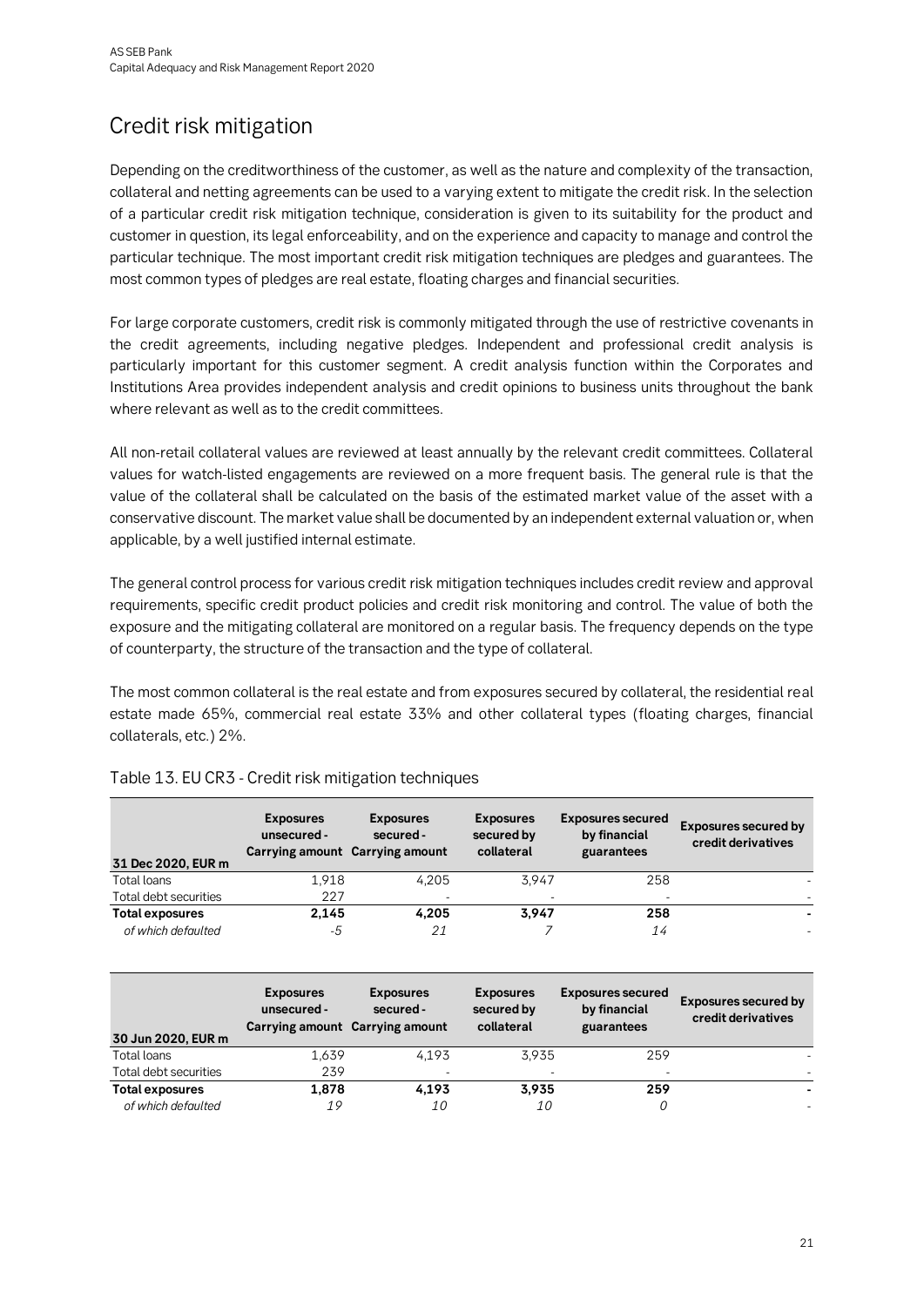# <span id="page-21-0"></span>Credit quality

Bank's impairment process is described in the Annual Report Note 1.8. Expected credit loss.

If an obligor has not paid an amount of principal, interest or fee at the date it was due, this shall be recognised as a payment obligation past due. An overdraft exposure shall be considered as past due if the counterparty has breached an advised limit or been advised of a limit smaller than the amount outstanding.

#### <span id="page-21-1"></span>Table 14. EU CR1-A - Credit quality of exposures by exposure class and instrument

|                                          | Gross carrying values of   |                            |                 |                                                          |                           | <b>Credit risk</b>                     |                   |  |
|------------------------------------------|----------------------------|----------------------------|-----------------|----------------------------------------------------------|---------------------------|----------------------------------------|-------------------|--|
| 31 Dec 2020, EUR m                       | <b>Defaulted exposures</b> | Non-defaulted<br>exposures | Specific credit | <b>General credit</b><br>risk adjustment risk adjustment | Accumulated<br>write-offs | adjustment<br>charges of the<br>period | <b>Net values</b> |  |
| Central governments or central banks     |                            |                            |                 |                                                          |                           |                                        |                   |  |
| Institutions                             |                            | 833                        |                 | ٠                                                        |                           |                                        | 833               |  |
| Corporates                               | 18                         | 3,346                      | 16              |                                                          | 19                        |                                        | 3,348             |  |
| of which large corporates                | 6                          | 2.324                      | 8               | ٠                                                        |                           |                                        | 2.322             |  |
| of which SME corporates                  | 10                         | 999                        |                 |                                                          |                           |                                        | 1,003             |  |
| of which Specialised Lending             |                            | 23                         |                 | ٠                                                        | 15                        |                                        | 24                |  |
| Retail exposures                         | 24                         | 2,835                      | 13              | ٠                                                        | 67                        |                                        | 2,845             |  |
| of which secured by real estate property | 21                         | 2.607                      | 9               | ٠                                                        | 23                        |                                        | 2,619             |  |
| of which retail SME                      |                            | 84                         |                 | ٠                                                        | 36                        |                                        | 83                |  |
| of which other retail exposures          |                            | 144                        |                 | ٠                                                        | 8                         |                                        | 144               |  |
| Total IRB approach                       | 41                         | 7,014                      | 29              | $\blacksquare$                                           | 85                        |                                        | 7,026             |  |
| Central governments or central banks     |                            | 707                        |                 |                                                          | ٠                         |                                        | 707               |  |
| Other exposures                          | 0                          | 684                        | 3               |                                                          | ٠                         |                                        | 682               |  |
| <b>Total Standardised approach</b>       | 0                          | 1,391                      | 3               | ٠                                                        | $\overline{\phantom{0}}$  |                                        | 1,388             |  |
| Total                                    | 42                         | 8.404                      | 31              | ٠                                                        | 85                        | 4                                      | 8,415             |  |
| of which: loans                          | 42                         | 7,129                      | 30              | ٠                                                        | 85                        |                                        | 7,141             |  |
| of which: debt securities                |                            | 227                        |                 | ٠                                                        | ٠                         |                                        | 227               |  |
| of which: off-balance-sheet exposures    |                            | 1,048                      | $\Omega$        |                                                          |                           |                                        | 1,048             |  |

|                                          |                            | <b>Credit risk</b>         |                 |                                                   |                           |                                        |                   |
|------------------------------------------|----------------------------|----------------------------|-----------------|---------------------------------------------------|---------------------------|----------------------------------------|-------------------|
| 30 Jun 2020, EUR m                       | <b>Defaulted exposures</b> | Non-defaulted<br>exposures | Specific credit | General credit<br>risk adjustment risk adjustment | Accumulated<br>write-offs | adjustment<br>charges of the<br>period | <b>Net values</b> |
| Central governments or central banks     |                            |                            |                 |                                                   | U                         |                                        |                   |
| Institutions                             |                            | 688                        |                 |                                                   |                           |                                        | 688               |
| Corporates                               | 21                         | 3.443                      | 15              |                                                   | 19                        |                                        | 3,448             |
| of which large corporates                |                            | 2.280                      |                 |                                                   |                           |                                        | 2,278             |
| of which SME corporates                  | 14                         | 1,122                      |                 |                                                   |                           |                                        | 1,130             |
| of which Specialised Lending             |                            | 40                         |                 |                                                   | 15                        |                                        | 41                |
| Retail exposures                         | 25                         | 2.770                      | 12              |                                                   | 67                        | $-2$                                   | 2,784             |
| of which secured by real estate property | 23                         | 2,539                      |                 |                                                   | 23                        |                                        | 2,553             |
| of which retail SME                      |                            | 81                         |                 |                                                   | 36                        |                                        | 80                |
| of which other retail exposures          |                            | 150                        |                 | ٠                                                 | 8                         | 0                                      | 150               |
| Total IRB approach                       | 46                         | 6,901                      | 27              | ۰                                                 | 86                        |                                        | 6,920             |
| Central governments or central banks     |                            | 747                        | 0               |                                                   | ٠                         |                                        | 747               |
| Other exposures                          |                            | 648                        |                 |                                                   | ٠                         |                                        | 647               |
| <b>Total Standardised approach</b>       |                            | 1,395                      | $\mathbf{2}$    | ٠                                                 | $\overline{\phantom{0}}$  |                                        | 1,394             |
| Total                                    | 46                         | 8,296                      | 28              | ٠                                                 | 86                        | 8                                      | 8,314             |
| of which: loans                          | 46                         | 6.918                      | 27              |                                                   | 86                        | 0                                      | 6.937             |
| of which: debt securities                |                            | 239                        |                 |                                                   |                           |                                        | 239               |
| of which: off-balance-sheet exposures    |                            | 1,139                      | -0              |                                                   |                           |                                        | 1,139             |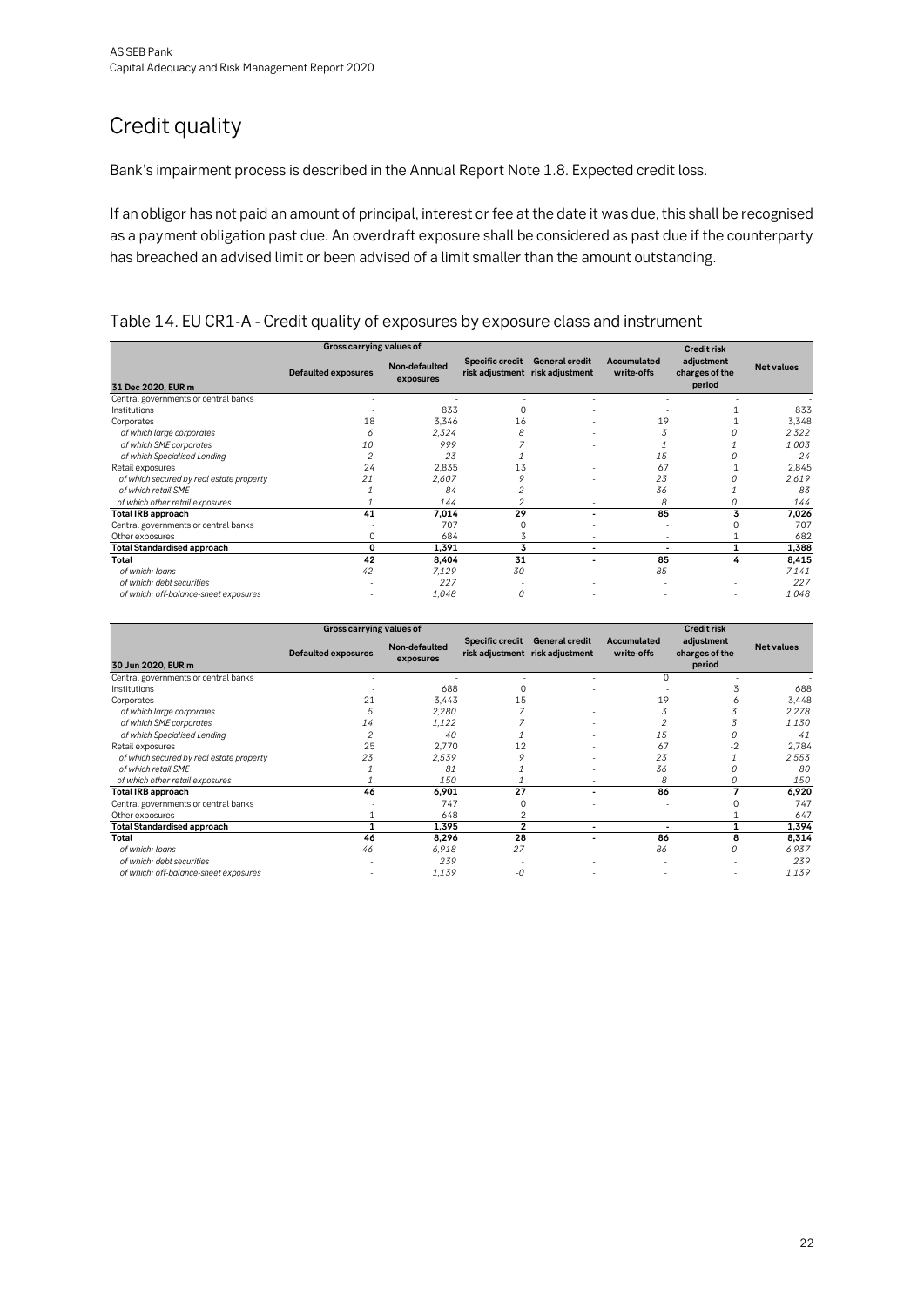#### <span id="page-22-0"></span>Table 15. EU CR1-B - Credit quality of exposures by industry or counterparty types

|                                   |                               | <b>Credit risk</b>         |                                           |                                          |                           |                                        |                   |
|-----------------------------------|-------------------------------|----------------------------|-------------------------------------------|------------------------------------------|---------------------------|----------------------------------------|-------------------|
| 31 Dec 2020, EUR m                | <b>Defaulted</b><br>exposures | Non-defaulted<br>exposures | <b>Specific credit</b><br>risk adjustment | <b>General credit</b><br>risk adjustment | Accumulated<br>write-offs | adjustment<br>charges of the<br>period | <b>Net values</b> |
| <b>Banks</b>                      |                               | 1,296                      | $\Omega$                                  |                                          |                           | $^{()}$                                | 1,296             |
| Finance and insurance             |                               | 63                         |                                           |                                          |                           |                                        | 63                |
| Wholesale and retail              |                               | 606                        |                                           |                                          |                           |                                        | 605               |
| Transportation                    |                               | 219                        |                                           |                                          |                           |                                        | 218               |
| Shipping                          |                               | 88                         |                                           |                                          |                           |                                        | 88                |
| Business and household services   |                               | 304                        |                                           |                                          |                           |                                        | 301               |
| Construction                      |                               | 155                        |                                           |                                          | 10                        |                                        | 155               |
| Manufacturing                     |                               | 519                        |                                           |                                          | 12                        |                                        | 520               |
| Agriculture, forestry and fishing |                               | 220                        |                                           |                                          | $\Omega$                  |                                        | 223               |
| Mining, oil and gas extraction    |                               | 45                         |                                           |                                          |                           |                                        | 45                |
| Electricity, water and gas supply |                               | 486                        |                                           |                                          |                           |                                        | 486               |
| Commercial real estate management | 6                             | 901                        |                                           |                                          | 19                        |                                        | 902               |
| <b>Public Administration</b>      |                               | 537                        |                                           |                                          |                           |                                        | 537               |
| Household mortgage                | 20                            | 2.539                      |                                           |                                          | 23                        |                                        | 2,550             |
| Other                             |                               | 427                        |                                           |                                          | 8                         |                                        | 425               |
| Total                             | 42                            | 8,404                      | 31                                        |                                          | 85                        |                                        | 8,415             |

|                                   | Gross carrying values of      |                            |                                           |                                          |                           |                                        |                   |  |  |  |
|-----------------------------------|-------------------------------|----------------------------|-------------------------------------------|------------------------------------------|---------------------------|----------------------------------------|-------------------|--|--|--|
| 30 Jun 2020, EUR m                | <b>Defaulted</b><br>exposures | Non-defaulted<br>exposures | <b>Specific credit</b><br>risk adjustment | <b>General credit</b><br>risk adjustment | Accumulated<br>write-offs | adjustment<br>charges of the<br>period | <b>Net values</b> |  |  |  |
| Banks                             | $\Omega$                      | 1,155                      | $\Omega$                                  | ٠                                        |                           | 0                                      | 1,155             |  |  |  |
| Finance and insurance             |                               | 50                         |                                           |                                          |                           |                                        | 49                |  |  |  |
| Wholesale and retail              |                               | 627                        |                                           |                                          |                           |                                        | 627               |  |  |  |
| Transportation                    |                               | 225                        |                                           |                                          |                           |                                        | 225               |  |  |  |
| Shipping                          |                               | 89                         |                                           |                                          |                           |                                        | 89                |  |  |  |
| Business and household services   |                               | 291                        |                                           | ٠                                        |                           |                                        | 289               |  |  |  |
| Construction                      |                               | 163                        |                                           |                                          | 10                        |                                        | 163               |  |  |  |
| Manufacturing                     |                               | 520                        |                                           |                                          | 12                        |                                        | 522               |  |  |  |
| Agriculture, forestry and fishing |                               | 222                        |                                           |                                          | $\Omega$                  |                                        | 227               |  |  |  |
| Mining, oil and gas extraction    |                               | 49                         |                                           |                                          |                           |                                        | 49                |  |  |  |
| Electricity, water and gas supply |                               | 545                        |                                           |                                          |                           |                                        | 544               |  |  |  |
| Commercial real estate management | Ô                             | 916                        |                                           |                                          | 19                        |                                        | 917               |  |  |  |
| <b>Public Administration</b>      |                               | 542                        |                                           |                                          |                           |                                        | 542               |  |  |  |
| Household mortgage                | 22                            | 2.467                      |                                           |                                          | 23                        |                                        | 2,480             |  |  |  |
| Other                             |                               | 436                        |                                           |                                          | 9                         |                                        | 435               |  |  |  |
| Total                             | 46                            | 8,296                      | 28                                        | 0                                        | 86                        | 8                                      | 8,314             |  |  |  |

#### <span id="page-22-1"></span>Table 16. EU CR1-C - Credit quality of exposures by geography

|                    | Gross carrying values of      |                            | <b>Credit risk</b>                 |                                   |                           |                                        |                   |
|--------------------|-------------------------------|----------------------------|------------------------------------|-----------------------------------|---------------------------|----------------------------------------|-------------------|
| 31 Dec 2020. EUR m | <b>Defaulted</b><br>exposures | Non-defaulted<br>exposures | Specific credit risk<br>adiustment | General credit<br>risk adjustment | Accumulated<br>write-offs | adjustment<br>charges of the<br>period | <b>Net values</b> |
| Estonia            | 41                            | 7.275                      | 31                                 | $\overline{\phantom{0}}$          | 85                        |                                        | 7.285             |
| Other countries *  |                               | 1.129                      |                                    |                                   |                           |                                        | 1,129             |
| Total              | 42                            | 8.404                      | 31                                 |                                   | 85                        |                                        | 8,415             |

|                    | Gross carrying values of      |                            |                                    |                                   |                           | <b>Credit risk</b>                     |                   |
|--------------------|-------------------------------|----------------------------|------------------------------------|-----------------------------------|---------------------------|----------------------------------------|-------------------|
| 30 Jun 2020, EUR m | <b>Defaulted</b><br>exposures | Non-defaulted<br>exposures | Specific credit risk<br>adiustment | General credit<br>risk adjustment | Accumulated<br>write-offs | adjustment<br>charges of the<br>period | <b>Net values</b> |
| Estonia            | 46                            | 7.331                      | 28                                 |                                   | 86                        |                                        | 7,349             |
| Other countries *  |                               | 965                        |                                    |                                   |                           |                                        | 965               |
| Total              | 46                            | 8.296                      | 28                                 |                                   | 86                        |                                        | 8.314             |

\*Credit exposure is primarily concentrated to Estonia. The category "other countries" consists mainly Sweden, Lithuania, Latvia and Finland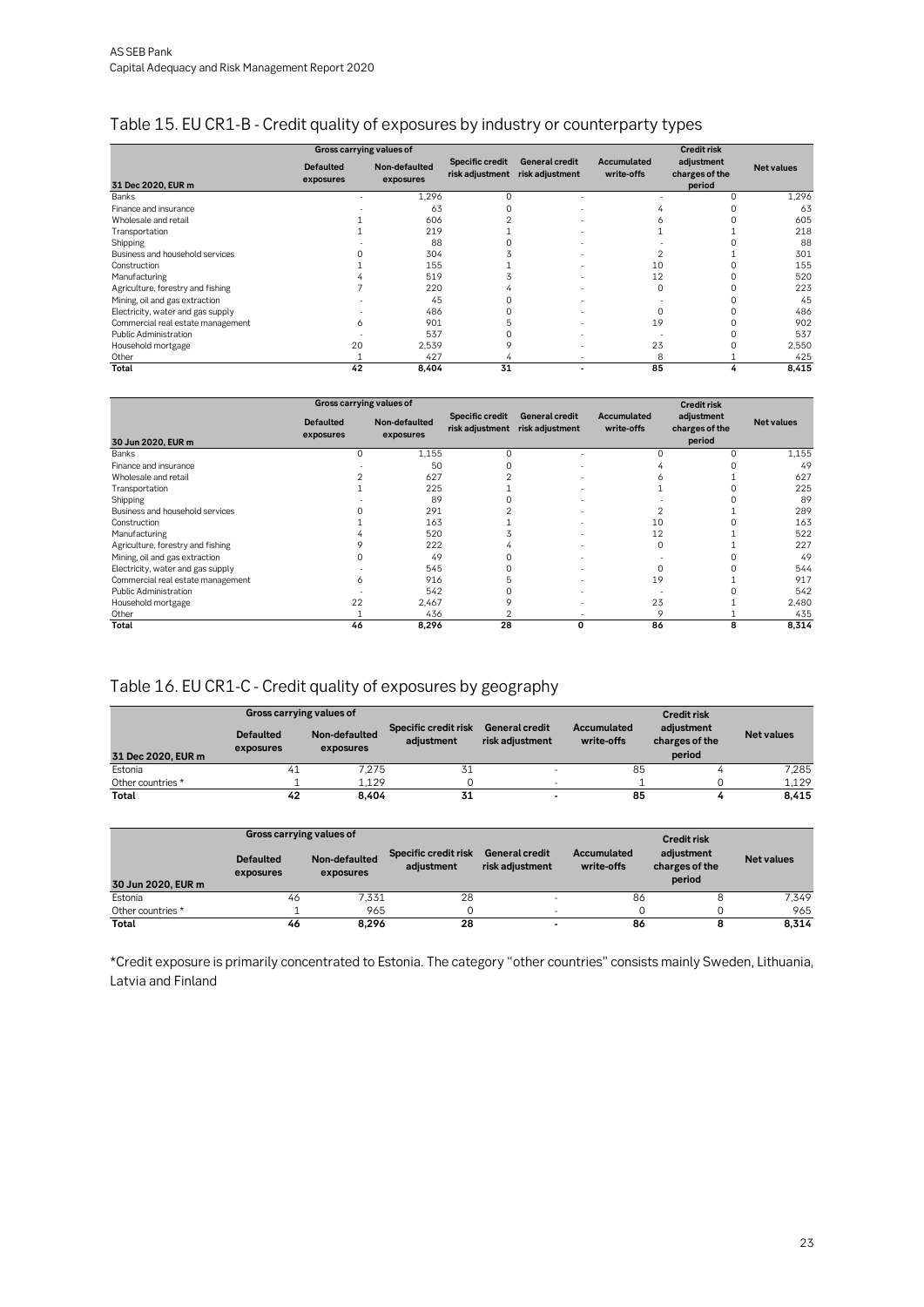### <span id="page-23-0"></span>Table 17. EU CQ1 - Credit quality of forborne exposures

|                              | Gross carrying amount/nominal amount of exposures |                          | with forbearance measure |                     |                             | Accumulated impairment, accumulated<br>negative changes in fair value due to<br>credit risk and provisions | <b>Collateral received and fianacial</b><br>guarantees received on forbone<br>exposures |                                                                  |  |
|------------------------------|---------------------------------------------------|--------------------------|--------------------------|---------------------|-----------------------------|------------------------------------------------------------------------------------------------------------|-----------------------------------------------------------------------------------------|------------------------------------------------------------------|--|
|                              | Performing                                        |                          | Non-performing forbone   |                     | On<br>performing<br>forbone | On<br>non-performing                                                                                       |                                                                                         | Of which collateral and financial<br>guarantees received on non- |  |
| 31 Dec 2020, EUR m           | forbone                                           |                          | Of which<br>defaulted    | Of which<br>impared | exposures                   | forbone exposures                                                                                          |                                                                                         | performing exposures with<br>forbearance measure                 |  |
| Loans and advances           | 14                                                | 18                       | 17                       | 17                  | $-1$                        | -6                                                                                                         | 32                                                                                      | 13                                                               |  |
| Central banks                |                                                   |                          |                          | $\,$                |                             |                                                                                                            |                                                                                         |                                                                  |  |
| General governments          |                                                   |                          |                          |                     |                             |                                                                                                            |                                                                                         |                                                                  |  |
| Credit institutions          |                                                   |                          |                          | $\,$                |                             |                                                                                                            |                                                                                         |                                                                  |  |
| Other financial corporations |                                                   | ٠                        |                          | $\,$                |                             |                                                                                                            |                                                                                         |                                                                  |  |
| Non-financial corporations   |                                                   | 9                        | 9                        | 9                   |                             | $-3$                                                                                                       | 15                                                                                      | 7                                                                |  |
| Households                   |                                                   | 9                        | 8                        | 7                   | -0                          | $-3$                                                                                                       | 17                                                                                      | 6                                                                |  |
| Debt securities              |                                                   |                          |                          |                     |                             |                                                                                                            |                                                                                         |                                                                  |  |
| Loan commitments given       |                                                   | $\overline{\phantom{a}}$ |                          |                     | 0                           |                                                                                                            | $\Omega$                                                                                |                                                                  |  |
| Total                        | 14                                                | 18                       | 17                       | 17                  | -1                          | -6                                                                                                         | 32                                                                                      | 13                                                               |  |

|                              | Gross carrying amount/nominal amount of exposures |   | with forbearance measure |                          |                                    | Accumulated impairment, accumulated<br>negative changes in fair value due to<br>credit risk and provisions | <b>Collateral received and fianacial</b><br>guarantees received on forbone<br>exposures |                                                                  |  |
|------------------------------|---------------------------------------------------|---|--------------------------|--------------------------|------------------------------------|------------------------------------------------------------------------------------------------------------|-----------------------------------------------------------------------------------------|------------------------------------------------------------------|--|
|                              | Performing                                        |   | Non-performing forbone   |                          | On<br>performing                   | On<br>non-performing                                                                                       |                                                                                         | Of which collateral and financial<br>guarantees received on non- |  |
| 30 Jun 2020, EUR m           | forbone                                           |   | Of which<br>defaulted    | Of which<br>impared      | forbone<br>exposures               | forbone exposures                                                                                          |                                                                                         | performing exposures with<br>forbearance measure                 |  |
| Loans and advances           | 12                                                |   |                          |                          |                                    |                                                                                                            |                                                                                         | 13                                                               |  |
| Central banks                |                                                   |   |                          |                          |                                    |                                                                                                            |                                                                                         |                                                                  |  |
| General governments          |                                                   |   | ٠                        |                          |                                    | ٠                                                                                                          |                                                                                         |                                                                  |  |
| Credit institutions          |                                                   |   |                          |                          |                                    |                                                                                                            |                                                                                         |                                                                  |  |
| Other financial corporations |                                                   |   |                          |                          |                                    |                                                                                                            |                                                                                         |                                                                  |  |
| Non-financial corporations   |                                                   |   | ٠                        | $\overline{\phantom{a}}$ | $\overline{\phantom{a}}$           | $\overline{\phantom{a}}$                                                                                   | $\overline{\phantom{a}}$                                                                |                                                                  |  |
| Households                   | 5                                                 |   |                          |                          |                                    |                                                                                                            |                                                                                         | 6                                                                |  |
| Debt securities              |                                                   |   | ٠                        |                          |                                    |                                                                                                            |                                                                                         |                                                                  |  |
| Loan commitments given       | 0                                                 | 0 | $\sim$                   |                          | $\overline{\phantom{a}}$<br>$\sim$ | $\sim$                                                                                                     | $\overline{\phantom{a}}$                                                                |                                                                  |  |
| Total                        | 12                                                | 0 | ٠                        | ۰                        | ۰                                  | ۰                                                                                                          | ۰                                                                                       | 13                                                               |  |

#### <span id="page-23-1"></span>Table 18. EU CQ3 - Credit quality of performing and non-performing exposures by past due days

|                              |                |                                              |                                        |    |                                                                            |                                          | Gross carrying amount/nominal amount     |                                        |                                         |                                         |                       |                                |
|------------------------------|----------------|----------------------------------------------|----------------------------------------|----|----------------------------------------------------------------------------|------------------------------------------|------------------------------------------|----------------------------------------|-----------------------------------------|-----------------------------------------|-----------------------|--------------------------------|
|                              |                | <b>Performing exposures</b>                  |                                        |    |                                                                            |                                          |                                          | Non-performing exposures               |                                         |                                         |                       |                                |
| 31 Dec 2020, EUR m           |                | Not past<br>due or<br>past due<br>$<$ 30 day | Past due<br>$> 30$ days<br>$<$ 90 days |    | Unlikely to pay that<br>are not past due or<br>are past due $< 90$<br>days | Past due<br>> 90 days<br>$\leq 180$ days | Past due<br>$>180$ days<br>$\leq 1$ year | Past due<br>> 1 year<br>$\leq$ 2 years | Past due<br>> 2 years<br>$\leq$ 5 years | Past due<br>> 5 years<br>$\leq$ 7 years | Past due<br>> 7 years | Of which<br>defaulted          |
| Loans and advances           | 6,504          | 6.503                                        | $\mathbf{1}$                           | 44 | 28                                                                         |                                          | $\overline{2}$                           | $\overline{c}$                         | 3                                       | 8                                       |                       | 41                             |
| Central banks                | 455            | 455                                          |                                        |    |                                                                            |                                          |                                          |                                        |                                         |                                         |                       |                                |
| Central governments          | 262            | 262                                          |                                        |    |                                                                            |                                          |                                          |                                        |                                         |                                         |                       |                                |
| Credit institutions          | 142            | 142                                          |                                        |    |                                                                            |                                          |                                          |                                        |                                         |                                         |                       |                                |
| Other financial corporations | 69             | 69                                           |                                        |    |                                                                            |                                          |                                          |                                        |                                         |                                         |                       |                                |
| Non-financial corporations   | 2.661          | 2.661                                        |                                        | 21 | 10                                                                         |                                          |                                          |                                        | $\overline{c}$                          | $\overline{z}$                          |                       | 20                             |
| Of which SMEs                | 1,325          | 1,325                                        |                                        | 14 | 10                                                                         |                                          |                                          |                                        | $\overline{2}$                          |                                         |                       | 13                             |
| Households                   | 2,915          | 2,914                                        | $\mathcal I$                           | 23 | 18                                                                         | $\mathcal I$                             | $\mathcal{I}$                            | $\mathcal{I}$                          | $\mathcal I$                            | $\mathcal I$                            |                       | 21                             |
| Debt securities              | 227            | 227                                          |                                        |    |                                                                            |                                          |                                          |                                        |                                         |                                         |                       | ٠                              |
| Central bank                 |                | - 11                                         |                                        |    |                                                                            |                                          |                                          |                                        |                                         |                                         |                       | $\overline{\phantom{a}}$       |
| Central governments          | 227            | 227                                          |                                        |    |                                                                            |                                          |                                          |                                        |                                         |                                         |                       | ٠                              |
| Credit institutions          |                |                                              |                                        |    |                                                                            |                                          |                                          |                                        |                                         |                                         |                       |                                |
| Other financial corporations |                |                                              |                                        |    |                                                                            |                                          |                                          |                                        |                                         |                                         |                       | $\sim$                         |
| Non-financial corporations   |                |                                              |                                        |    |                                                                            |                                          |                                          |                                        |                                         |                                         |                       |                                |
| Off-balance-sheet exposures  | 1,048          |                                              |                                        |    |                                                                            |                                          |                                          |                                        |                                         |                                         |                       |                                |
| Central banks                |                |                                              |                                        |    |                                                                            |                                          |                                          |                                        |                                         |                                         |                       | $\overline{\phantom{a}}$       |
| Central governments          | 48             |                                              |                                        |    |                                                                            |                                          |                                          |                                        |                                         |                                         |                       |                                |
| Credit institutions          | 66             |                                              |                                        |    |                                                                            |                                          |                                          |                                        |                                         |                                         |                       | $\overline{\phantom{a}}$       |
| Other financial corporations | $\overline{c}$ |                                              |                                        |    |                                                                            |                                          |                                          |                                        |                                         |                                         |                       |                                |
| Non-financial corporations   | 817            |                                              |                                        |    |                                                                            |                                          |                                          |                                        |                                         |                                         |                       |                                |
| Households                   | 115            |                                              |                                        |    |                                                                            | - 1                                      | $\sim$                                   |                                        |                                         |                                         |                       |                                |
| Total                        | 7.779          | 6,730                                        | $\mathbf{1}$                           | 44 | 28                                                                         | $\mathbf{1}$                             | $\overline{2}$                           | $\overline{\mathbf{2}}$                | $\overline{\mathbf{3}}$                 | 8                                       |                       | 41<br>$\overline{\phantom{a}}$ |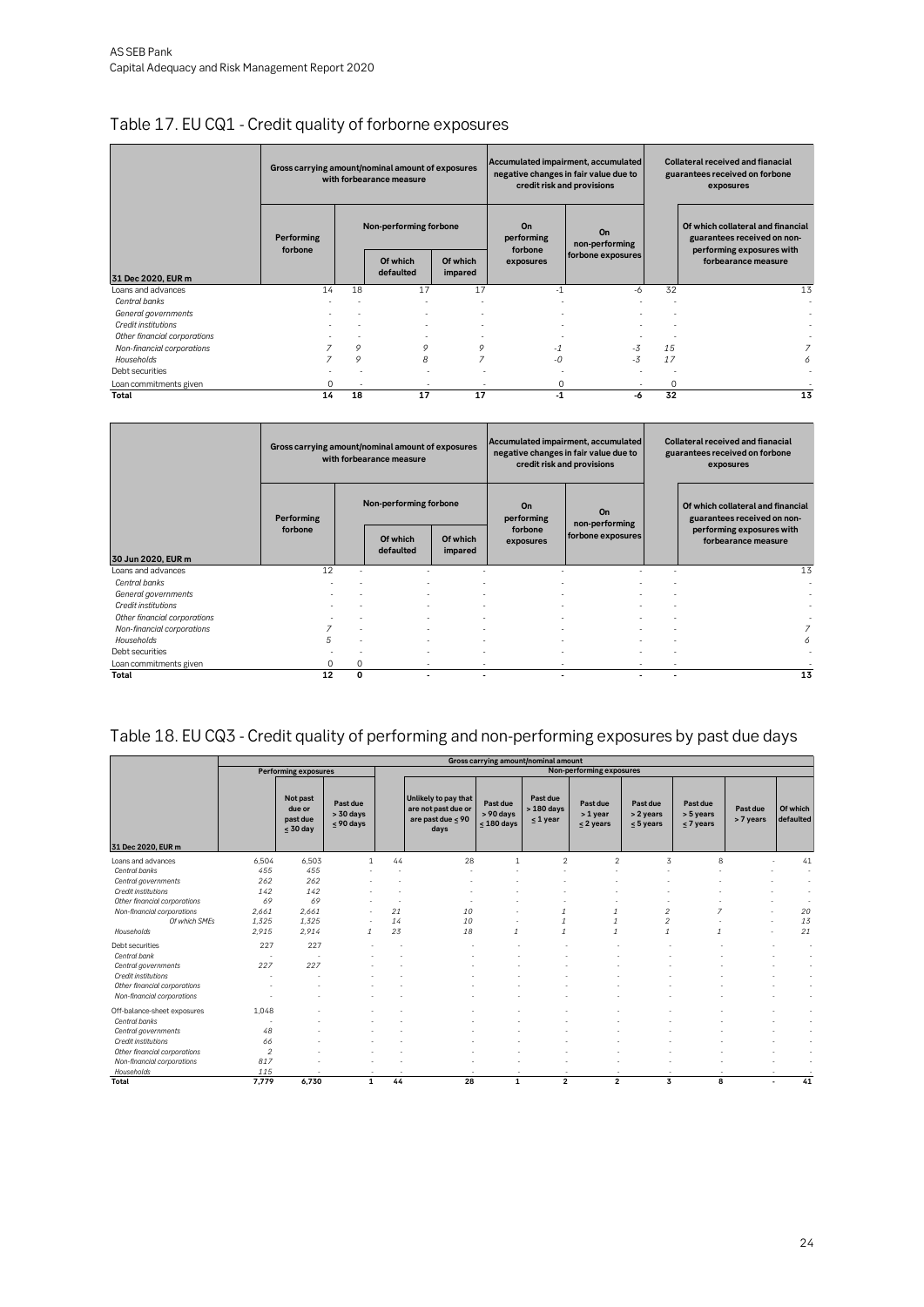| Table 18. EU CQ3 - Credit quality of performing and non-performing exposures by past due days |  |
|-----------------------------------------------------------------------------------------------|--|
| (continued)                                                                                   |  |

|                              |       | Gross carrying amount/nominal amount<br>Non-performing exposures<br><b>Performing exposures</b> |                                        |         |                                                                            |                                       |                                       |                                   |                                      |                                    |                       |                       |  |  |  |
|------------------------------|-------|-------------------------------------------------------------------------------------------------|----------------------------------------|---------|----------------------------------------------------------------------------|---------------------------------------|---------------------------------------|-----------------------------------|--------------------------------------|------------------------------------|-----------------------|-----------------------|--|--|--|
|                              |       |                                                                                                 |                                        |         |                                                                            |                                       |                                       |                                   |                                      |                                    |                       |                       |  |  |  |
|                              |       | Not past<br>due or<br>past due<br>$<$ 30 day                                                    | Past due<br>$> 30$ days<br>$<$ 90 days |         | Unlikely to pay that<br>are not past due or<br>are past due $< 90$<br>days | Past due<br>> 90 days<br>$< 180$ days | Past due<br>$>180$ days<br>$< 1$ year | Past due<br>> 1 year<br>< 2 years | Past due<br>> 2 years<br>$< 5$ years | Past due<br>> 5 years<br>< 7 years | Past due<br>> 7 years | Of which<br>defaulted |  |  |  |
| 30 Jun 2020, EUR m           |       |                                                                                                 |                                        |         |                                                                            |                                       |                                       |                                   |                                      |                                    |                       |                       |  |  |  |
| Loans and advances           | 6.936 | 6.934                                                                                           | $\overline{2}$                         | 49      | 30                                                                         | 3                                     | $\overline{2}$                        | A                                 | 3                                    | 8                                  |                       | 46                    |  |  |  |
| Central banks                | 1,125 | 1,125                                                                                           |                                        |         |                                                                            |                                       |                                       |                                   |                                      |                                    |                       |                       |  |  |  |
| Central governments          | 224   | 224                                                                                             |                                        |         |                                                                            |                                       |                                       |                                   |                                      |                                    |                       |                       |  |  |  |
| Credit institutions          |       |                                                                                                 |                                        |         |                                                                            |                                       |                                       |                                   |                                      |                                    |                       |                       |  |  |  |
| Other financial corporations | 48    | 48                                                                                              |                                        |         |                                                                            |                                       |                                       |                                   |                                      |                                    |                       |                       |  |  |  |
| Non-financial corporations   | 2,691 | 2,691                                                                                           | $\mathcal I$                           | 23      | 11                                                                         |                                       |                                       | 2                                 | $\overline{c}$                       | 7                                  |                       | 23                    |  |  |  |
| Of which SMEs                | 1.512 | 1.512                                                                                           |                                        | 21      | 11                                                                         |                                       |                                       | 2                                 | 2                                    | 5                                  |                       | 21                    |  |  |  |
| Households                   | 2,839 | 2.838                                                                                           |                                        | 26      | 19                                                                         | $\overline{2}$                        | $\mathcal I$                          | $\overline{2}$                    | $\mathcal{I}$                        |                                    |                       | 23                    |  |  |  |
| Debt securities              | 239   | 239                                                                                             |                                        |         |                                                                            |                                       |                                       |                                   |                                      |                                    |                       | $\sim$                |  |  |  |
| Central bank                 |       |                                                                                                 |                                        |         |                                                                            |                                       |                                       |                                   |                                      |                                    |                       |                       |  |  |  |
| Central governments          | 239   | 239                                                                                             |                                        |         |                                                                            |                                       |                                       |                                   |                                      |                                    |                       |                       |  |  |  |
| Credit institutions          |       |                                                                                                 |                                        |         |                                                                            |                                       |                                       |                                   |                                      |                                    |                       |                       |  |  |  |
| Other financial corporations |       |                                                                                                 |                                        |         |                                                                            |                                       |                                       |                                   |                                      |                                    |                       |                       |  |  |  |
| Non-financial corporations   |       |                                                                                                 |                                        |         |                                                                            |                                       |                                       |                                   |                                      |                                    |                       |                       |  |  |  |
| Off-balance-sheet exposures  | 1.138 |                                                                                                 |                                        | $\circ$ |                                                                            |                                       |                                       |                                   |                                      |                                    |                       | $\circ$               |  |  |  |
| Central banks                | 30    |                                                                                                 |                                        | 0       |                                                                            |                                       |                                       |                                   |                                      |                                    |                       |                       |  |  |  |
| Central governments          | 49    |                                                                                                 |                                        | 0       |                                                                            |                                       |                                       |                                   |                                      |                                    |                       |                       |  |  |  |
| Credit institutions          | 45    |                                                                                                 |                                        |         |                                                                            |                                       |                                       |                                   |                                      |                                    |                       |                       |  |  |  |
| Other financial corporations | 186   |                                                                                                 |                                        |         |                                                                            |                                       |                                       |                                   |                                      |                                    |                       |                       |  |  |  |
| Non-financial corporations   | 713   |                                                                                                 |                                        | 0       |                                                                            |                                       |                                       |                                   |                                      |                                    |                       | 0                     |  |  |  |
| Households                   | 115   |                                                                                                 |                                        | 0       |                                                                            |                                       |                                       |                                   |                                      |                                    |                       | 0                     |  |  |  |
| Total                        | 8.313 | 6,048                                                                                           | $\overline{2}$                         | 49      | 30                                                                         | 3                                     | $\overline{2}$                        | 4                                 | 3                                    | 8                                  |                       | 46                    |  |  |  |

### <span id="page-24-0"></span>Table 19. EU CR1 - Performing and non-performing exposures and related provisions

|                              |                        |                | Gross carrying amount/nominal amount |        |                                                                              |                   |                         |                         | Accumulated impairment, accumulated negative changes in fair<br>value due to credit risk and provisions                                             |        |                                         |                               |                                    | <b>Collateral and financial</b><br>guarantees received |    |
|------------------------------|------------------------|----------------|--------------------------------------|--------|------------------------------------------------------------------------------|-------------------|-------------------------|-------------------------|-----------------------------------------------------------------------------------------------------------------------------------------------------|--------|-----------------------------------------|-------------------------------|------------------------------------|--------------------------------------------------------|----|
|                              | Performing<br>exposure |                | Non-performing exposure              |        | <b>Performing exposures</b><br>- accumulated<br>impairment and<br>provisions |                   |                         |                         | Non-performing<br>exposures-<br>accumulated<br>impairment.<br>accumulated negative<br>changes in fair value<br>due to credit risk and<br>provisions |        | <b>Accumulated</b><br>partial write-off | On<br>performing<br>exposures | On non-<br>performing<br>exposures |                                                        |    |
|                              |                        | Of which       | Of which                             |        |                                                                              | Of which Of which |                         | Of which                | Of which                                                                                                                                            |        | Of which                                | Of which                      |                                    |                                                        |    |
| 31 Dec 2020, EUR m           |                        | stage 1        | stage 2                              |        | stage 2                                                                      | stage 3           |                         | stage 1                 | stage 2                                                                                                                                             |        | stage 2                                 | stage 3                       |                                    |                                                        |    |
| Loans and advances           | 6.504                  | 6.211          | 293                                  | 44     | $\overline{c}$                                                               | 42                | $-15$                   | $-9$                    | $-6$                                                                                                                                                | $-15$  |                                         | $-15$                         | $\Omega$                           | 4,355                                                  | 23 |
| Central banks                | 455                    | 455            |                                      |        |                                                                              |                   |                         |                         |                                                                                                                                                     |        |                                         |                               |                                    |                                                        | ٠  |
| Central governments          | 262                    | 262            | ×                                    |        |                                                                              |                   |                         |                         |                                                                                                                                                     |        |                                         |                               |                                    | 3                                                      | ٠  |
| Credit institutions          | 142                    | 142            |                                      |        |                                                                              |                   |                         |                         |                                                                                                                                                     |        |                                         |                               |                                    |                                                        |    |
| Other financial corporations | 69                     | 44             | 25                                   | $\sim$ |                                                                              | ٠                 |                         | ٠                       |                                                                                                                                                     |        |                                         |                               |                                    | 26                                                     |    |
| Non-financial corporations   | 2,661                  | 2,570          | 91                                   | 21     | ٠                                                                            | 21                | $-7$                    | $-5$                    | $-2$                                                                                                                                                | -8     | ä,                                      | $-8$                          | $\Omega$                           | 1,735                                                  | 8  |
| Of which SMEs                | 1.325                  | 1.253          | 72                                   | 14     | ×.                                                                           | 14                | -4                      | $-2$                    | $-2$                                                                                                                                                | $-4$   | ä,                                      | -4                            | $\Omega$                           | 1.122                                                  | 6  |
| Households                   | 2.915                  | 2.738          | 177                                  | 23     | $\mathfrak{p}$                                                               | 21                | -8                      | -4                      | $-4$                                                                                                                                                | $-7$   | ٠                                       | $-7$                          |                                    | 2.591                                                  | 15 |
| Debt securities              | 227                    |                |                                      |        |                                                                              |                   |                         |                         |                                                                                                                                                     |        |                                         |                               |                                    |                                                        | ٠  |
| Central bank                 | ٠                      |                |                                      |        |                                                                              |                   |                         |                         |                                                                                                                                                     |        |                                         |                               |                                    |                                                        |    |
| Central governments          | 227                    |                |                                      |        |                                                                              |                   |                         |                         |                                                                                                                                                     |        |                                         |                               |                                    |                                                        |    |
| Credit institutions          |                        |                |                                      |        |                                                                              |                   |                         |                         |                                                                                                                                                     |        |                                         |                               |                                    |                                                        |    |
| Other financial corporations |                        |                |                                      |        |                                                                              |                   |                         |                         |                                                                                                                                                     |        |                                         |                               |                                    |                                                        |    |
| Non-financial corporations   |                        |                |                                      |        |                                                                              |                   |                         |                         |                                                                                                                                                     |        |                                         |                               |                                    |                                                        |    |
| Off-balance-sheet exposures  | 1.048                  | 932            | 54                                   |        |                                                                              |                   | $\overline{2}$          | $\overline{2}$          |                                                                                                                                                     |        |                                         |                               |                                    | 402                                                    |    |
| Central banks                |                        |                |                                      |        |                                                                              |                   |                         |                         |                                                                                                                                                     |        |                                         |                               |                                    |                                                        |    |
| Central governments          | 48                     | 48             |                                      |        |                                                                              |                   |                         |                         |                                                                                                                                                     |        |                                         |                               |                                    | 5                                                      |    |
| Credit institutions          | 66                     | 4              |                                      |        |                                                                              |                   |                         |                         |                                                                                                                                                     |        |                                         |                               |                                    |                                                        |    |
| Other financial corporations | $\overline{2}$         | $\overline{c}$ |                                      |        |                                                                              |                   |                         |                         |                                                                                                                                                     |        |                                         |                               |                                    |                                                        |    |
| Non-financial corporations   | 817                    | 800            | 17                                   |        |                                                                              |                   | $\overline{\mathbf{c}}$ | $\overline{\mathbf{c}}$ |                                                                                                                                                     |        |                                         |                               |                                    | 390                                                    |    |
| Households                   | 115                    | 78             | 37                                   | $\sim$ | ÷.                                                                           | ٠                 | $\sim$                  | $\sim$                  | $\sim$                                                                                                                                              | ÷.     |                                         |                               | ٠                                  | $\overline{7}$                                         |    |
| Total                        | 7.779                  | 7.143          | 347                                  | 44     | $\overline{2}$                                                               | 42                | $-13$                   | -7                      | $-6$                                                                                                                                                | $-1.5$ |                                         | $-15$                         | 0                                  | 4.757                                                  | 23 |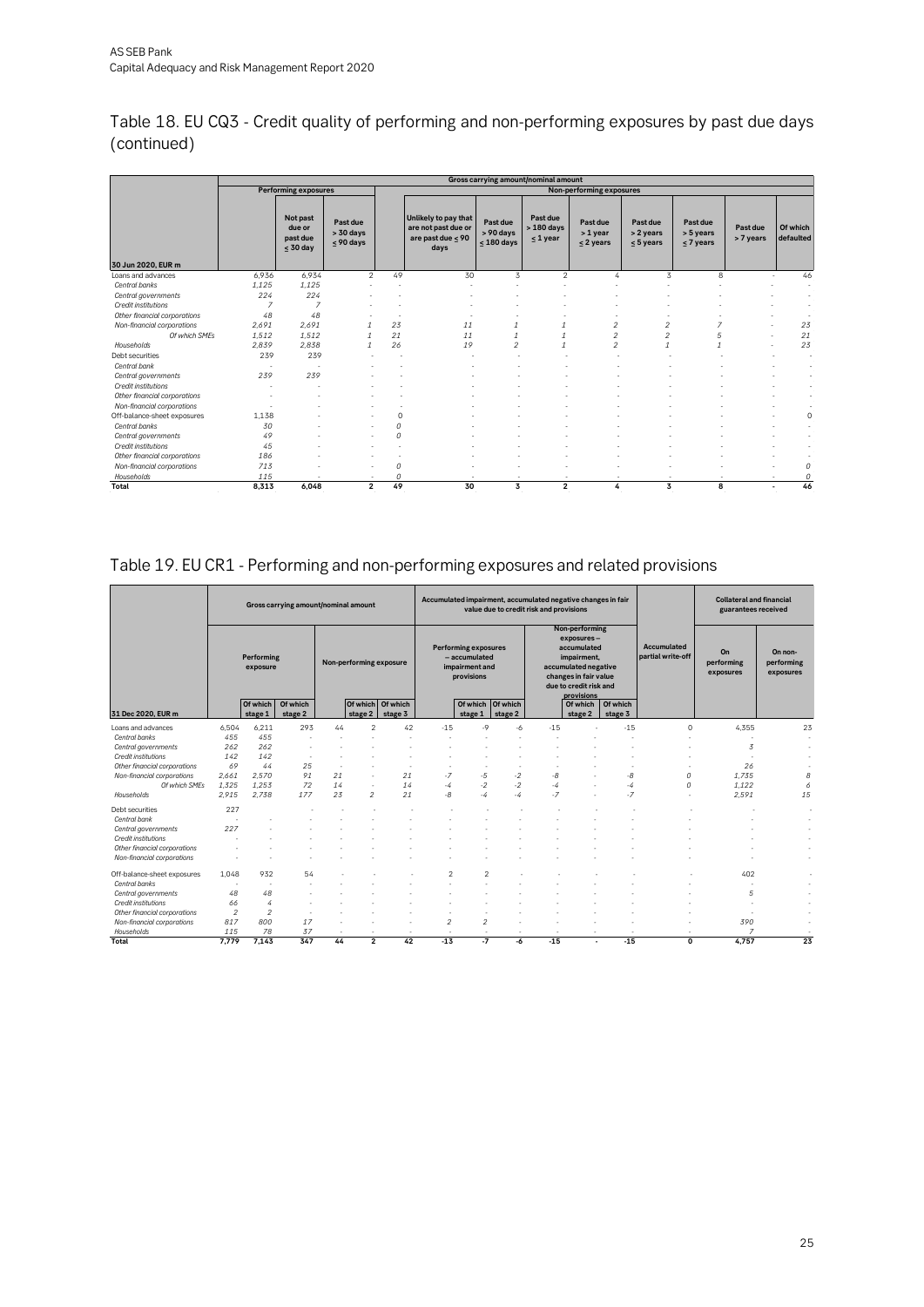|  |  | Table 19. EU CR1 - Performing and non-performing exposures and related provisions (continued) |  |
|--|--|-----------------------------------------------------------------------------------------------|--|
|--|--|-----------------------------------------------------------------------------------------------|--|

|                              |                        |                     | Gross carrying amount/nominal amount |          |                         |                                                                              |          |                     | value due to credit risk and provisions                                                                                           |          | Accumulated impairment, accumulated negative changes in fair<br>Non-performing |                                  |                               | <b>Collateral and financial</b><br>guarantees received |                |  |  |
|------------------------------|------------------------|---------------------|--------------------------------------|----------|-------------------------|------------------------------------------------------------------------------|----------|---------------------|-----------------------------------------------------------------------------------------------------------------------------------|----------|--------------------------------------------------------------------------------|----------------------------------|-------------------------------|--------------------------------------------------------|----------------|--|--|
|                              | Performing<br>exposure |                     | Non-performing exposure              |          |                         | <b>Performing exposures</b><br>- accumulated<br>impairment and<br>provisions |          |                     | exposures-<br>accumulated<br>impairment,<br>accumulated negative<br>changes in fair value<br>due to credit risk and<br>provisions |          |                                                                                | Accumulated<br>partial write-off | On<br>performing<br>exposures | On non-<br>performing<br>exposures                     |                |  |  |
| 30 Jun 2020, EUR m           |                        | Of which<br>stage 1 | Of which<br>stage 2                  |          | stage 2                 | Of which Of which<br>stage 3                                                 |          | Of which<br>stage 1 | Of which<br>stage 2                                                                                                               |          | Of which<br>stage 2                                                            | Of which<br>stage 3              |                               |                                                        |                |  |  |
| Loans and advances           | 6.936                  | 6,617               | 319                                  | 49       | 3                       | 46                                                                           | 10       | ÷,                  | 4                                                                                                                                 | 17       | $\Omega$                                                                       | 17                               | $\Omega$                      | 4,253                                                  | 25             |  |  |
| Central banks                | 1,125                  | 1,125               |                                      |          |                         |                                                                              |          |                     |                                                                                                                                   |          |                                                                                |                                  |                               |                                                        |                |  |  |
| Central governments          | 224                    | 224                 | $\Omega$                             |          |                         |                                                                              | $\Omega$ | 0                   |                                                                                                                                   |          |                                                                                |                                  |                               |                                                        |                |  |  |
| Credit institutions          | $\overline{7}$         | 7                   | $\Omega$                             |          |                         |                                                                              | $\Omega$ | 0                   | $\Omega$                                                                                                                          |          |                                                                                |                                  |                               |                                                        |                |  |  |
| Other financial corporations | 48                     | 28                  | 20                                   | ٠        |                         |                                                                              | $\Omega$ | $\Omega$            | $\Omega$                                                                                                                          |          |                                                                                |                                  |                               | 26                                                     |                |  |  |
| Non-financial corporations   | 2.691                  | 2.584               | 107                                  | 23       | 0                       | 23                                                                           | 5        | 4                   |                                                                                                                                   | 9        | 0                                                                              | $\circ$                          | $\Omega$                      | 1.749                                                  | 8              |  |  |
| Of which SMEs                | 1.512                  | 1.429               | 84                                   | 21       | 0                       | 21                                                                           | 3        | 2                   |                                                                                                                                   | 8        | $\Omega$                                                                       | 8                                | $\Omega$                      | 1.054                                                  | $\overline{z}$ |  |  |
| Households                   | 2.839                  | 2.648               | 191                                  | 26       | 3                       | 23                                                                           | 5        | $\mathfrak{p}$      | $\mathfrak{p}$                                                                                                                    | 8        | $\Omega$                                                                       | 8                                |                               | 2.474                                                  | 17             |  |  |
| Debt securities              | 239                    |                     |                                      |          |                         |                                                                              |          |                     |                                                                                                                                   |          |                                                                                |                                  |                               |                                                        |                |  |  |
| Central bank                 | ٠                      |                     |                                      |          |                         |                                                                              |          |                     |                                                                                                                                   |          |                                                                                |                                  |                               |                                                        |                |  |  |
| Central governments          | 239                    |                     |                                      |          |                         |                                                                              |          |                     |                                                                                                                                   |          |                                                                                |                                  |                               |                                                        |                |  |  |
| Credit institutions          |                        |                     |                                      |          |                         |                                                                              |          |                     |                                                                                                                                   |          |                                                                                |                                  |                               |                                                        |                |  |  |
| Other financial corporations |                        |                     |                                      |          |                         |                                                                              |          |                     |                                                                                                                                   |          |                                                                                |                                  |                               |                                                        |                |  |  |
| Non-financial corporations   | ٠                      | ٠                   |                                      |          |                         |                                                                              |          |                     |                                                                                                                                   |          |                                                                                |                                  |                               |                                                        |                |  |  |
| Off-balance-sheet exposures  | 1.138                  | 1.028               | 68                                   | $\Omega$ | $\Omega$                |                                                                              | $-1$     | $-1$                | $\Omega$                                                                                                                          | $\Omega$ | $\Omega$                                                                       | $\Omega$                         |                               |                                                        |                |  |  |
| Central banks                | 30                     | 30                  |                                      | ٠        |                         |                                                                              | $\Omega$ | $\Omega$            | ٠                                                                                                                                 |          |                                                                                |                                  |                               |                                                        |                |  |  |
| Central governments          | 49                     | 49                  | $\Omega$                             | $\Omega$ | $\Omega$                |                                                                              | $\Omega$ | $\Omega$            |                                                                                                                                   |          |                                                                                |                                  |                               |                                                        |                |  |  |
| Credit institutions          | 45                     | 3                   |                                      | $\sim$   |                         |                                                                              | $\Omega$ | $\Omega$            | ٠                                                                                                                                 |          |                                                                                |                                  |                               |                                                        |                |  |  |
| Other financial corporations | 186                    | 184                 | $\overline{2}$                       | $\Omega$ | $\Omega$                |                                                                              | $\Omega$ | $\Omega$            | 0                                                                                                                                 | $\Omega$ | $\Omega$                                                                       | $\Omega$                         |                               |                                                        |                |  |  |
| Non-financial corporations   | 713                    | 685                 | 28                                   | 0        | 0                       |                                                                              | $-1$     | $-1$                | $\Omega$                                                                                                                          | $\Omega$ |                                                                                | $\Omega$                         |                               |                                                        |                |  |  |
| Households                   | 115                    | 77                  | 38                                   | 0        | 0                       |                                                                              | 0        | 0                   | 0                                                                                                                                 | 0        | 0                                                                              | 0                                |                               |                                                        |                |  |  |
| Total                        | 8.313                  | 7.645               | 387                                  | 49       | $\overline{\mathbf{3}}$ | 46                                                                           | 9        | 5                   | $\overline{\mathbf{3}}$                                                                                                           | 17       | $\Omega$                                                                       | 17                               | $\mathbf 0$                   | 4.253                                                  | 25             |  |  |

<span id="page-25-0"></span>Table 20. EU CQ7 - Collateral obtained by taking possession and execution processes

AS SEB Pank Group does not have on its balance sheet any collaterals taken into possession.

<span id="page-25-1"></span>Table 21. EU CR2-A - Changes in stock of general and specific risk adjustments

| EUR <sub>m</sub>                                                                           | <b>Accumulated specific</b><br>credit risk adjustment | <b>Accumulated general</b><br>credit risk adjustment |
|--------------------------------------------------------------------------------------------|-------------------------------------------------------|------------------------------------------------------|
| Opening balance, 30 Jun 2020                                                               | 28                                                    |                                                      |
| Increases due to amounts set aside for estimated loan losses during the period             |                                                       |                                                      |
| Decreases due to amounts reversed for estimated loan losses during the period              | -2                                                    |                                                      |
| Decreases due to amounts taken against accumulated credit risk adjustments                 | 0                                                     |                                                      |
| Transfers between credit risk adjustments                                                  |                                                       |                                                      |
| Impact of exchange rate differences                                                        |                                                       |                                                      |
| Business combinations, including acquisitions and disposals of subsidiaries                |                                                       |                                                      |
| Other adjustments                                                                          |                                                       |                                                      |
| Closing balance, 31 Dec 2020                                                               | 31                                                    |                                                      |
| Recoveries on credit risk adjustments recorded directly to the statement of profit or loss |                                                       |                                                      |
| Specific credit risk adjustments directly recorded to the statement of profit or loss      |                                                       |                                                      |

| EUR <sub>m</sub>                                                                           | <b>Accumulated specific</b><br>credit risk adjustment | <b>Accumulated general</b><br>credit risk adjustment |
|--------------------------------------------------------------------------------------------|-------------------------------------------------------|------------------------------------------------------|
| Opening balance, 01 Jan 2020                                                               | 20                                                    |                                                      |
| Increases due to amounts set aside for estimated loan losses during the period             | 8                                                     |                                                      |
| Decreases due to amounts reversed for estimated loan losses during the period              |                                                       |                                                      |
| Decreases due to amounts taken against accumulated credit risk adjustments                 |                                                       |                                                      |
| Transfers between credit risk adjustments                                                  |                                                       |                                                      |
| Impact of exchange rate differences                                                        |                                                       |                                                      |
| Business combinations, including acquisitions and disposals of subsidiaries                |                                                       |                                                      |
| Other adjustments                                                                          |                                                       |                                                      |
| Closing balance, 30 Jun 2020                                                               | 28                                                    |                                                      |
| Recoveries on credit risk adjustments recorded directly to the statement of profit or loss |                                                       |                                                      |
| Specific credit risk adjustments directly recorded to the statement of profit or loss      |                                                       |                                                      |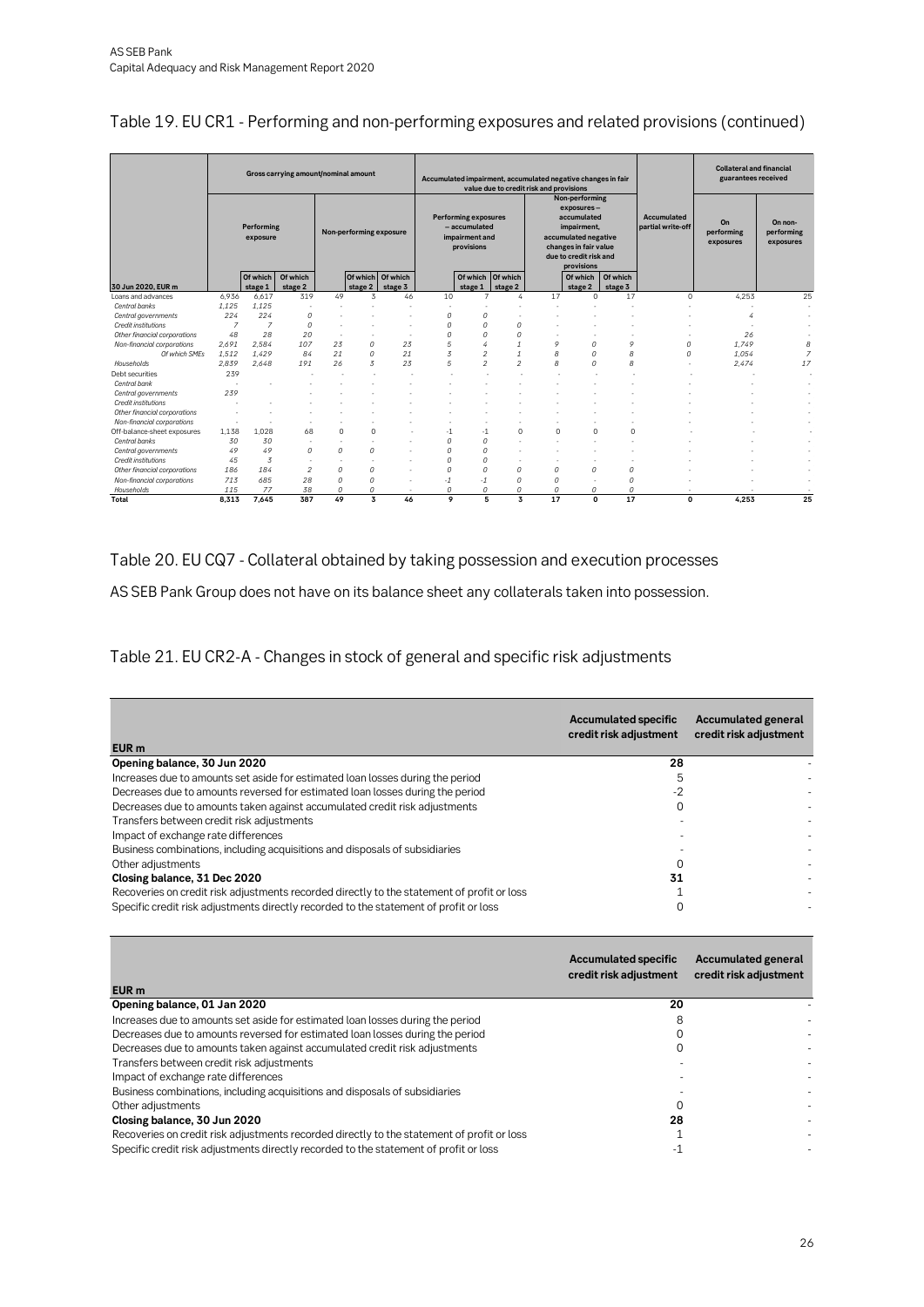### <span id="page-26-0"></span>Table 22. EU CR2-B - Changes in stock of defaulted and impaired loans and debt securities

| EUR <sub>m</sub>                                                                          | <b>Gross carrying value</b><br>defaulted exposures |
|-------------------------------------------------------------------------------------------|----------------------------------------------------|
| Opening balance, 30 Jun 2020                                                              | 46                                                 |
| Loans and debt securities that have defaulted or impaired since the last reporting period | 3                                                  |
| Returned to non-defaulted status                                                          | $-2$                                               |
| Amounts written off                                                                       | $\Omega$                                           |
| Other changes *                                                                           | -6                                                 |
| Closing balance, 31 Dec 2020                                                              | 42                                                 |

|                                                                                           | <b>Gross carrying value</b><br>defaulted exposures |
|-------------------------------------------------------------------------------------------|----------------------------------------------------|
| EUR m<br>Opening balance, 01 Jan 2020                                                     | 48                                                 |
| Loans and debt securities that have defaulted or impaired since the last reporting period | $\overline{4}$                                     |
| Returned to non-defaulted status                                                          | $-2$                                               |
| Amounts written off                                                                       | $-1$                                               |
| Other changes *                                                                           | $-3$                                               |
| Closing balance, 30 Jun 2020                                                              | 46                                                 |

\*Category "Other changes" consists repaid loans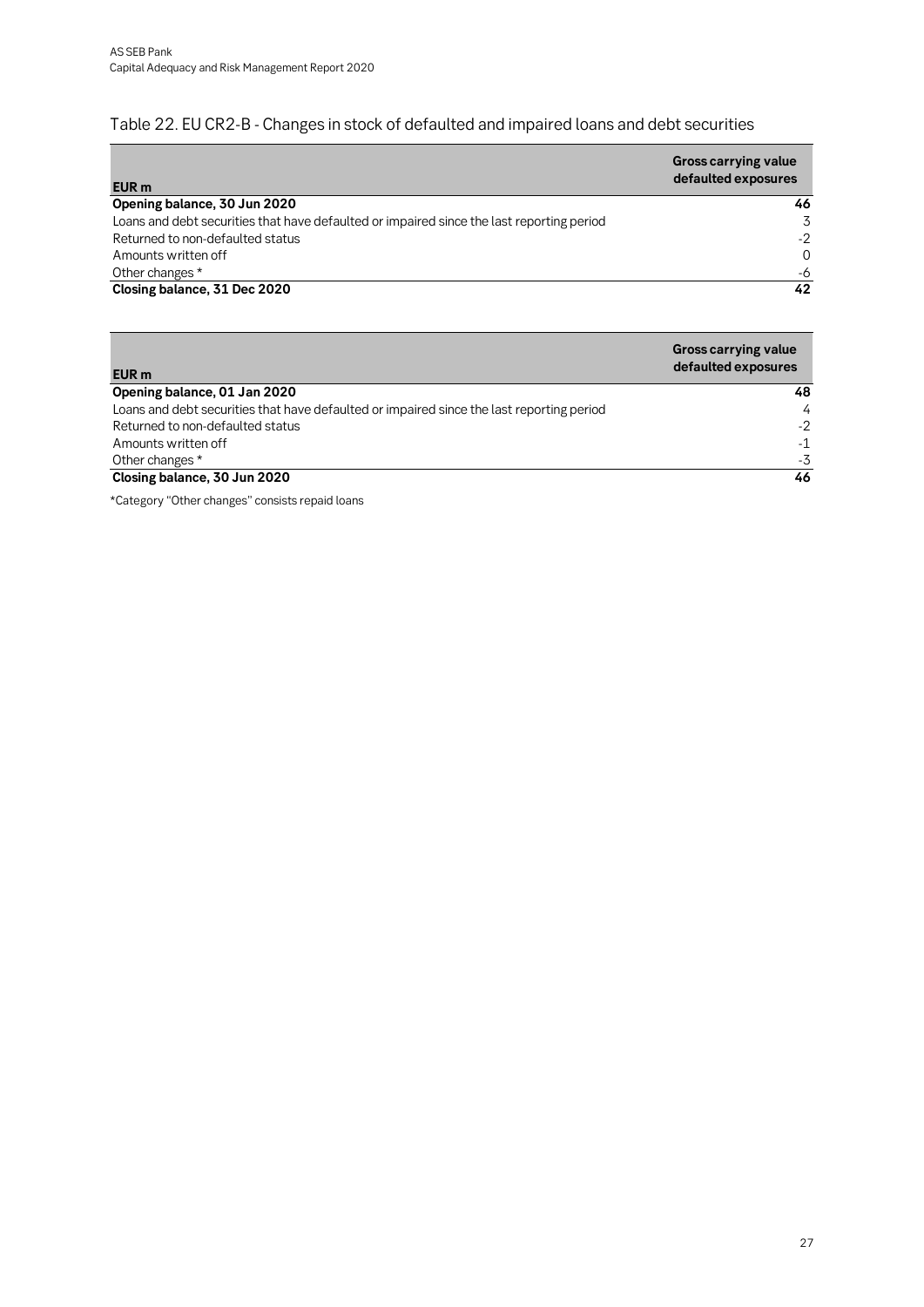## Table 23. Information on loans and advances subject to legislative and non-legislative moratoria

|                                                   | Gross carrying amount |    |                                                        |                                                                                                                                                        |                |                                                        |                                                                                         |   |                |                                                        |                                                                                                                                              | Accumulated impairment, accumulated negative changes in fair value due to credit risk |                                                        |                                                                                         |                                           |  |  |  |  |
|---------------------------------------------------|-----------------------|----|--------------------------------------------------------|--------------------------------------------------------------------------------------------------------------------------------------------------------|----------------|--------------------------------------------------------|-----------------------------------------------------------------------------------------|---|----------------|--------------------------------------------------------|----------------------------------------------------------------------------------------------------------------------------------------------|---------------------------------------------------------------------------------------|--------------------------------------------------------|-----------------------------------------------------------------------------------------|-------------------------------------------|--|--|--|--|
|                                                   |                       |    | Performing                                             |                                                                                                                                                        | Non performing |                                                        |                                                                                         |   |                | Performing                                             |                                                                                                                                              | Non performing                                                                        |                                                        |                                                                                         |                                           |  |  |  |  |
| 31 Dec 2020. EUR m                                |                       |    | Of which:<br>exposures with<br>forbearance<br>measures | Of which:<br>Instruments with<br>significant increase in<br>credit risk since initial<br>recognition but not<br>credit-impaired (Stage<br>$\mathbf{2}$ |                | Of which:<br>exposures with<br>forbearance<br>measures | Of which:<br>Unlikely to pay<br>that are not past-<br>due or past-due<br>$\leq$ 90 days |   |                | Of which:<br>exposures with<br>forbearance<br>measures | Of which:<br>Instruments with<br>significant increase in<br>credit risk since initial<br>recognition but not<br>credit-impaired (Stage<br>2) |                                                                                       | Of which:<br>exposures with<br>forbearance<br>measures | Of which:<br>Unlikely to pay<br>that are not past-<br>due or past-due<br>$\leq$ 90 days | Inflows to<br>non-performing<br>exposures |  |  |  |  |
| Loans and advances subject to moratorium          | 22                    | 22 |                                                        | $\mathcal{P}$                                                                                                                                          | $\overline{0}$ |                                                        | $\sim$                                                                                  | 0 | $\overline{0}$ |                                                        | 0                                                                                                                                            | $\Omega$                                                                              |                                                        |                                                                                         |                                           |  |  |  |  |
| of which: Households                              | 22                    | 22 |                                                        |                                                                                                                                                        |                |                                                        |                                                                                         |   |                |                                                        |                                                                                                                                              |                                                                                       |                                                        |                                                                                         |                                           |  |  |  |  |
| of which: Collateralised by residential immovable | 22                    | 21 |                                                        |                                                                                                                                                        |                |                                                        |                                                                                         |   |                |                                                        |                                                                                                                                              |                                                                                       |                                                        |                                                                                         |                                           |  |  |  |  |
| of which: Non-financial corporations              |                       |    |                                                        | $\sim$                                                                                                                                                 |                | $\overline{\phantom{a}}$                               |                                                                                         |   |                |                                                        |                                                                                                                                              | . .                                                                                   |                                                        |                                                                                         |                                           |  |  |  |  |
| of which: Small and Medium-sized Enterprises      |                       |    |                                                        | $\sim$                                                                                                                                                 |                | ٠                                                      | $\sim$                                                                                  |   |                |                                                        |                                                                                                                                              |                                                                                       |                                                        |                                                                                         |                                           |  |  |  |  |
| of which: Collateralised by commercial immovable  |                       |    |                                                        | $\sim$                                                                                                                                                 | $\sim$         | $\sim$                                                 | $\sim$                                                                                  |   |                |                                                        |                                                                                                                                              | . .                                                                                   |                                                        |                                                                                         |                                           |  |  |  |  |

<span id="page-27-0"></span>

|                                                   |     |     |                                                        | Gross carrying amount                                                                                                                        |                |                                                        |                                                                                         | Accumulated impairment, accumulated negative changes in fair value due to credit risk |      |                                                        |                                                                                                                                              |             |                                                        |                                                                                         | <b>Gross carrying</b><br>amount           |
|---------------------------------------------------|-----|-----|--------------------------------------------------------|----------------------------------------------------------------------------------------------------------------------------------------------|----------------|--------------------------------------------------------|-----------------------------------------------------------------------------------------|---------------------------------------------------------------------------------------|------|--------------------------------------------------------|----------------------------------------------------------------------------------------------------------------------------------------------|-------------|--------------------------------------------------------|-----------------------------------------------------------------------------------------|-------------------------------------------|
|                                                   |     |     | Performing                                             |                                                                                                                                              |                | Non performing                                         |                                                                                         | Performing<br>Non performing                                                          |      |                                                        |                                                                                                                                              |             |                                                        |                                                                                         |                                           |
| 30 Jun 2020, EUR m                                |     |     | Of which:<br>exposures with<br>forbearance<br>measures | Of which:<br>Instruments with<br>significant increase in<br>credit risk since initial<br>recognition but not<br>credit-impaired (Stage<br>2) |                | Of which:<br>exposures with<br>forbearance<br>measures | Of which:<br>Unlikely to pay<br>that are not past-<br>due or past-due<br>$\leq$ 90 days |                                                                                       |      | Of which:<br>exposures with<br>forbearance<br>measures | Of which:<br>Instruments with<br>significant increase in<br>credit risk since initial<br>recognition but not<br>credit-impaired (Stage<br>2) |             | Of which:<br>exposures with<br>forbearance<br>measures | Of which:<br>Unlikely to pay<br>that are not past-<br>due or past-due<br>$\leq$ 90 days | Inflows to<br>non-performing<br>exposures |
|                                                   |     |     |                                                        |                                                                                                                                              |                |                                                        |                                                                                         |                                                                                       |      |                                                        |                                                                                                                                              |             |                                                        |                                                                                         |                                           |
| Loans and advances subject to moratorium          | 136 | 136 |                                                        | 14                                                                                                                                           | $\overline{0}$ |                                                        | $\sim$                                                                                  | $-1$                                                                                  | $-1$ | $\circ$                                                |                                                                                                                                              | $\mathbf 0$ |                                                        |                                                                                         |                                           |
| of which: Households                              | 91  | 91  |                                                        | 10                                                                                                                                           |                |                                                        | $\sim$                                                                                  |                                                                                       |      |                                                        |                                                                                                                                              | $\Omega$    |                                                        |                                                                                         |                                           |
| of which: Collateralised by residential immovable | 86  | 86  |                                                        |                                                                                                                                              |                | $\sim$                                                 | $\sim$                                                                                  |                                                                                       |      |                                                        |                                                                                                                                              |             |                                                        |                                                                                         |                                           |
| of which: Non-financial corporations              | 45  | 45  |                                                        |                                                                                                                                              |                |                                                        |                                                                                         |                                                                                       |      |                                                        |                                                                                                                                              | . .         |                                                        |                                                                                         |                                           |
| of which: Small and Medium-sized Enterprises      | 45  | 45  |                                                        |                                                                                                                                              |                |                                                        | $\sim$                                                                                  |                                                                                       |      |                                                        |                                                                                                                                              |             |                                                        |                                                                                         |                                           |
| of which: Collateralised by commercial immovable  | 31  | 31  |                                                        |                                                                                                                                              |                |                                                        |                                                                                         |                                                                                       |      |                                                        |                                                                                                                                              |             |                                                        |                                                                                         |                                           |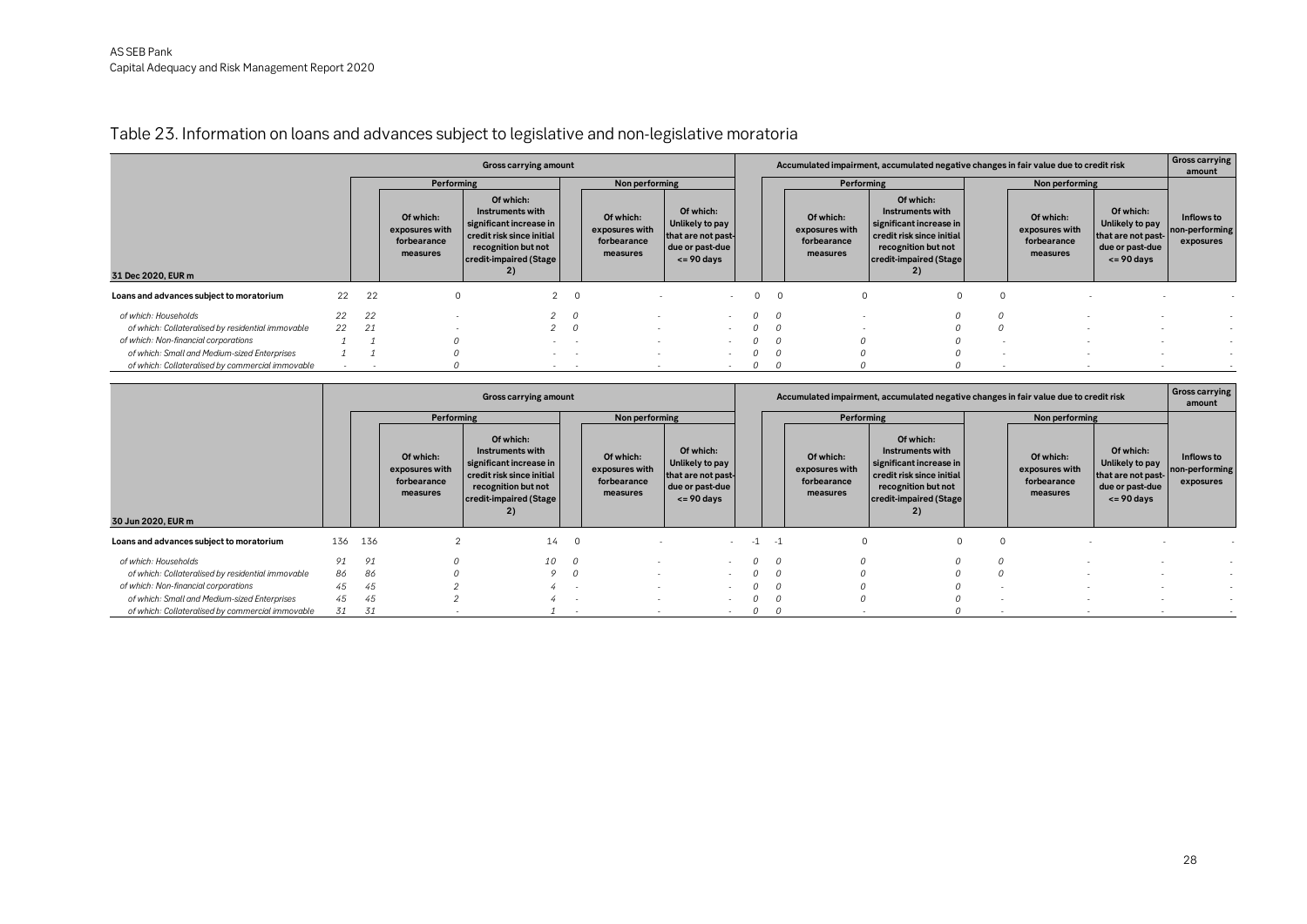|                                                                           |           |                          |                          |                          | <b>Gross carrying amount</b>   |                                 |                                 |                                   |          |  |  |  |
|---------------------------------------------------------------------------|-----------|--------------------------|--------------------------|--------------------------|--------------------------------|---------------------------------|---------------------------------|-----------------------------------|----------|--|--|--|
|                                                                           | Number of |                          | Of which:                |                          | Residual maturity of moratoria |                                 |                                 |                                   |          |  |  |  |
| 31 Dec 2020, EUR m                                                        | obligors  |                          | legislative<br>moratoria | Of which:<br>expired     | $\leq$ 3 months                | $> 3$ months<br>$\leq$ 6 months | $> 6$ months<br>$\leq$ 9 months | > 9 months<br>$\leq 12$<br>months | > 1 year |  |  |  |
| Loans and advances for which moratorium was<br>offered                    | 2,229     | 138                      |                          | 116                      | 8                              | 12                              | 3                               |                                   |          |  |  |  |
| Loans and advances subject to moratorium (granted)                        | 2,229     | 138                      |                          | 70                       | 8                              | 12                              | 3                               |                                   |          |  |  |  |
| of which: Households<br>of which: Collateralised by residential immovable |           |                          |                          | 64                       |                                | 12                              | 3                               |                                   |          |  |  |  |
| property                                                                  |           |                          |                          | 46                       |                                |                                 |                                 |                                   |          |  |  |  |
| of which: Non-financial corporations                                      |           | $\overline{\phantom{a}}$ |                          | 46                       | $\overline{\phantom{a}}$       | $\overline{\phantom{a}}$        |                                 |                                   |          |  |  |  |
| of which: Small and Medium-sized Enterprises                              |           |                          |                          | 27                       |                                | $\sim$                          |                                 |                                   |          |  |  |  |
| of which: Collateralised by commercial immovable<br>property              |           | $\overline{\phantom{a}}$ |                          | $\overline{\phantom{a}}$ |                                | ٠                               |                                 |                                   |          |  |  |  |

Table 24. Breakdown of loans and advances subject to legislative and non-legislative moratoria by residual maturity of moratoria

<span id="page-28-0"></span>

|                                                               |                       |     |                                       |                | <b>Gross carrying amount</b> |                                 |                                 |                                   |          |  |  |  |
|---------------------------------------------------------------|-----------------------|-----|---------------------------------------|----------------|------------------------------|---------------------------------|---------------------------------|-----------------------------------|----------|--|--|--|
|                                                               |                       |     |                                       |                |                              | Residual maturity of moratoria  |                                 |                                   |          |  |  |  |
|                                                               | Number of<br>obligors |     | Of which:<br>legislative<br>moratoria |                | $\leq$ = 3 months            | $> 3$ months<br>$\leq$ 6 months | $> 6$ months<br>$\leq$ 9 months | > 9 months<br>$\leq 12$<br>months | > 1 year |  |  |  |
| 30 Jun 2020, EUR m                                            |                       |     |                                       |                |                              |                                 |                                 |                                   |          |  |  |  |
| Loans and advances for which moratorium was<br>offered        | 2,131                 | 145 |                                       | 9              | 64                           | 60                              | 3                               | 9                                 |          |  |  |  |
| Loans and advances subject to moratorium (granted)            | 2,131                 | 145 |                                       | 9              | 64                           | 60                              | 3                               | 9                                 |          |  |  |  |
| of which: Households                                          |                       |     |                                       | $\overline{2}$ | 39                           | 40                              | 3                               | 9                                 |          |  |  |  |
| of which: Collateralised by residential immovable<br>property |                       |     | $\overline{\phantom{a}}$              |                | 35                           | 39                              | 3                               | 9                                 |          |  |  |  |
| of which: Non-financial corporations                          |                       |     |                                       |                | 24                           | 20                              |                                 |                                   |          |  |  |  |
| of which: Small and Medium-sized Enterprises                  |                       |     |                                       |                | 24                           | 20                              |                                 |                                   |          |  |  |  |
| of which: Collateralised by commercial immovable<br>property  |                       |     |                                       |                | 14                           | 16                              |                                 |                                   |          |  |  |  |